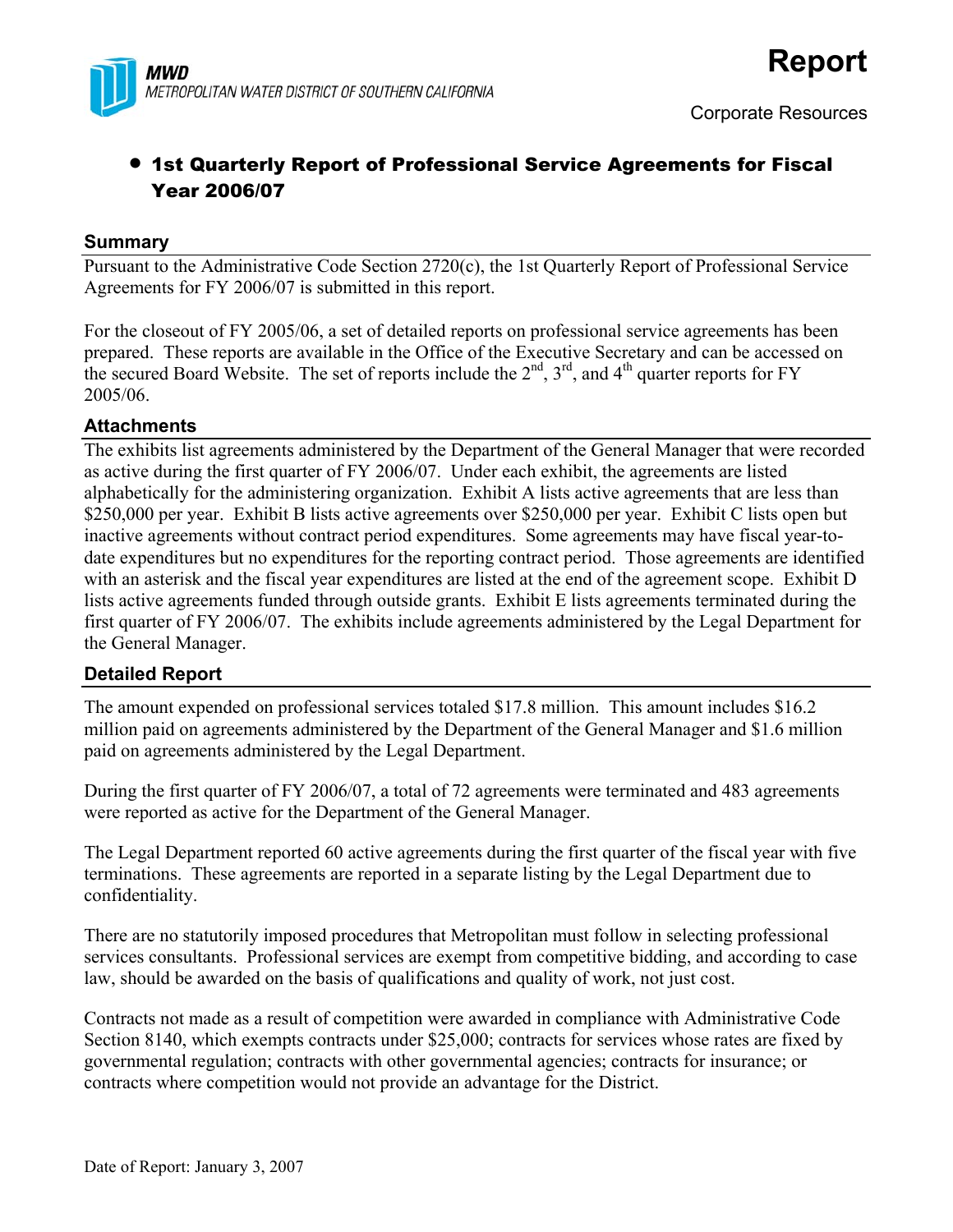

## **Agreement Detail (Exhibit A)**

**Active Agreements Under \$250,000** 

 **From 01-JUL-2006 To 30-SEP-2006 (Reporting Period)** 

| <b>Consultant Name</b>                                                           | Agreement<br><b>Number</b> | Amend<br><b>Number</b> | Organization                                                    | <b>Agreement Scope</b>                                                                                               | <b>Maximum</b><br>Amount<br>Payable | Reporting<br>Period<br><b>Expenditure</b> |
|----------------------------------------------------------------------------------|----------------------------|------------------------|-----------------------------------------------------------------|----------------------------------------------------------------------------------------------------------------------|-------------------------------------|-------------------------------------------|
| <b>BIDNET</b>                                                                    | 67616                      | 2                      | <b>Chief Executive's Office</b>                                 | To provide programming service for MWD's Business<br>Outreach Program.                                               | \$20,000                            | \$11,280                                  |
| <b>CALIFORNIA</b><br><b>TRAINING COMPANY</b>                                     | 48613                      | 8                      | <b>Chief Executive's Office</b>                                 | To conduct training workshops on grievance management.                                                               | \$150,000                           | \$115,032                                 |
| <b>CAMP DRESSER &amp;</b><br>MCKEE, INC.                                         | 70944                      |                        | <b>Chief Executive's Office</b>                                 | To provide a rate structure workshop and facilitation services<br>for member agency discussion of rates and charges. | \$30,000                            | \$9,570                                   |
| <b>CHOICEPOINT</b><br><b>BUSINESS AND</b><br><b>GOVERNMENT</b><br>SERVICES, INC. | 57408                      |                        | <b>Chief Executive's Office</b><br>(Human Resources<br>Section) | To provide security and background pre-employment<br>reference checks. RFP 583                                       | $$25,000$ R                         | \$15,463                                  |
| <b>COMMUNITY ACTION</b><br>EPA, INC.                                             | 68854                      |                        | <b>Chief Executive's Office</b><br>(Human Resources<br>Section) | To provide employee assistance services. RFP 707                                                                     | \$150,000                           | \$56,888                                  |
| <b>CPS HUMAN</b><br><b>RESOURCES</b><br><b>SERVICES</b>                          | 56004                      | $\mathbf{1}$           | <b>Chief Executive's Office</b><br>(Human Resources<br>Section) | To provide a classification and compensation study for Human<br>Resources, RFP 694                                   | \$77,000                            | \$9,689                                   |
| ELLIOTT & LESTER,<br>INC.                                                        | 61475                      | $\overline{2}$         | <b>Chief Executive's Office</b>                                 | To function as Metropolitan's ethics officer. RFP 676                                                                | $$240,000$ R                        | \$42,000                                  |
| <b>GCG ROSE &amp; KINDEL</b>                                                     | 77962                      |                        | <b>Chief Executive's Office</b>                                 | To provide assistance with developing media, legislative, and<br>communications strategies and coordination.         | \$130,000                           | \$40,000                                  |
| <b>JOHN W. HARRIS &amp;</b><br><b>ASSOCIATES</b>                                 | 71743                      |                        | <b>Chief Executive's Office</b>                                 | To provide legal services and advice on Human Resource<br>issues to the H.R. Manager and Executive Vice President    | \$61,000                            | \$60,900                                  |
| MAJOR, LINDSEY &<br>AFRICA-SO, CALIF.<br><b>LLC</b>                              | 71726                      |                        | <b>Chief Executive's Office</b>                                 | To provide assistance with recruitment search for the position<br>of General Counsel.                                | \$90,000                            | \$26,667                                  |
| <b>MIKE ROOS AND</b><br><b>COMPANY</b>                                           | 78832                      |                        | <b>Chief Executive's Office</b>                                 | To provide analysis of federal and state legislation and assess<br>impact on Metropolitan.                           | \$130,000                           | \$30,000                                  |

RATHBD01

R=Renewable Annual Service Agreement, maximum 3-year term. Subsequent years require approval by the Chief Operating Officer.

Reporting Period Expenditure - For renewable annual service agreements only, expenditures incurred in the current contract year are included. For all other contracts, expenditures from contract execution through the end of the reporting period are included.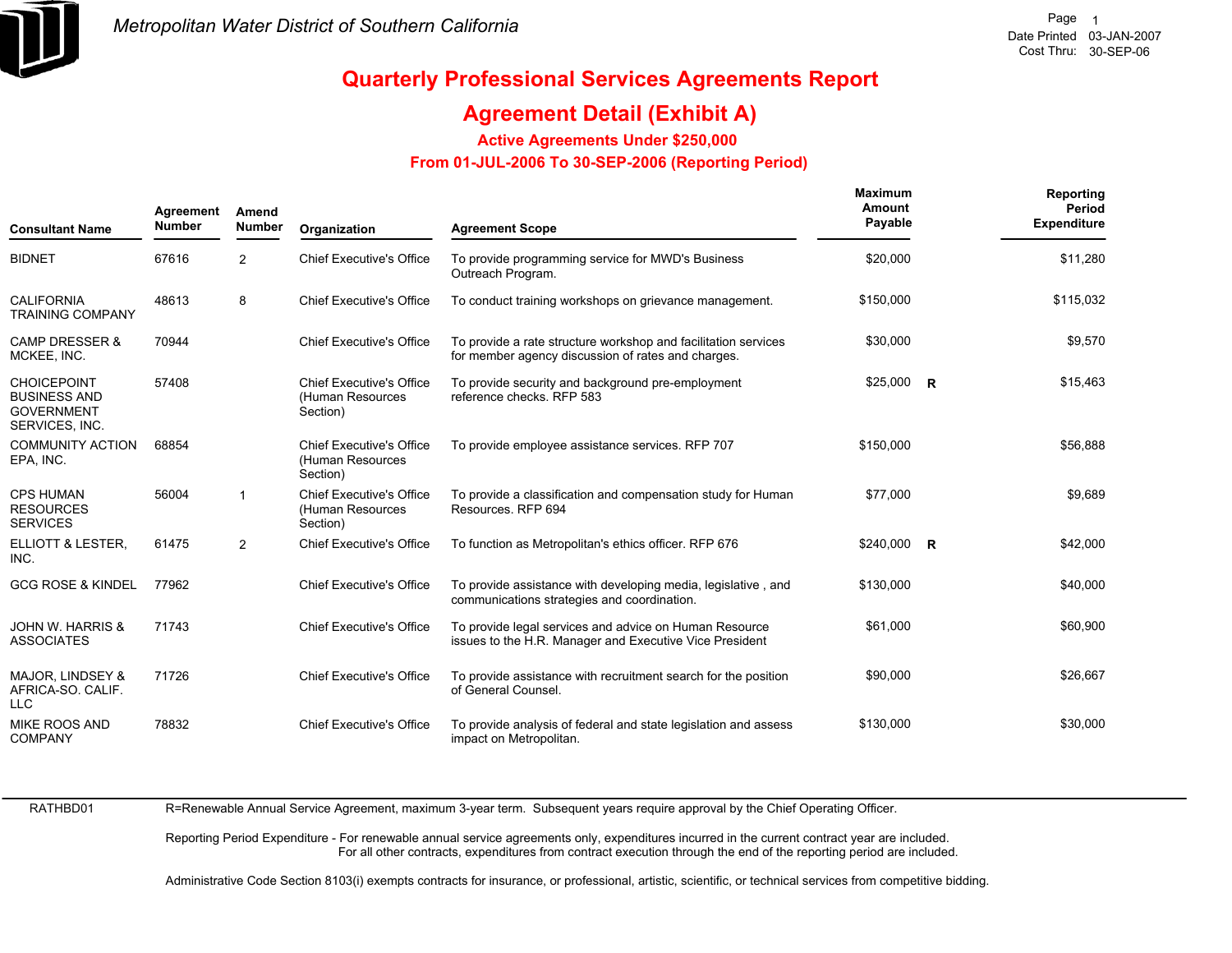

## **Agreement Detail (Exhibit A)**

**Active Agreements Under \$250,000** 

 **From 01-JUL-2006 To 30-SEP-2006 (Reporting Period)** 

| <b>Consultant Name</b>                                         | Agreement<br><b>Number</b> | Amend<br><b>Number</b>  | Organization                                                    | <b>Agreement Scope</b>                                                                                                 | <b>Maximum</b><br>Amount<br>Payable | Reporting<br>Period<br><b>Expenditure</b> |
|----------------------------------------------------------------|----------------------------|-------------------------|-----------------------------------------------------------------|------------------------------------------------------------------------------------------------------------------------|-------------------------------------|-------------------------------------------|
| NETWORK, INC.                                                  | 57799                      |                         | <b>Chief Executive's Office</b>                                 | To develop and operate an Ethics and Compliance Hotline<br>Program.                                                    | $$10,000$ R                         | \$4,598                                   |
| <b>NEW HORIZONS</b><br><b>COMPUTER</b><br><b>LEARNING CTR.</b> | 60897                      |                         | <b>Chief Executive's Office</b><br>(Human Resources<br>Section) | To provide computer application and technical training. RFP<br>634                                                     | \$30,000 R                          | \$240                                     |
| <b>NEW VENTURE</b>                                             | 76150                      |                         | <b>Chief Executive's Office</b>                                 | To develop a software application to warehouse various data<br>related to Metropolitan's Business Outreach Program.    | \$24,999                            | \$17,500                                  |
| NOSSAMAN.<br><b>GUTHNER, KNOX &amp;</b><br><b>ELLIOTT LLP</b>  | 79317                      |                         | <b>Chief Executive's Office</b>                                 | To assist with services related to the recruitment of a new<br>General Counsel for Metropolitan.                       | \$40,000                            | \$13,050                                  |
| <b>STARLIGHT</b><br>EDUCATION, INC.                            | 58439                      | $\overline{\mathbf{1}}$ | <b>Chief Executive's Office</b><br>(Human Resources<br>Section) | To provide computer software and technical training. RFP 634                                                           | \$50,000 R                          | \$17,400                                  |
| THE HAWKINS<br>COMPANY                                         | 79987                      |                         | <b>Chief Executive's Office</b>                                 | To provide recruitment services for Human Resources.                                                                   | \$35,000                            | \$8,333                                   |
| APCO WORLDWIDE,<br>INC.                                        | 78410                      |                         | <b>External Affairs Group</b>                                   | To provide assistance with internal and external<br>communications such as press releases and fact sheets.             | \$24,999                            | \$20,245                                  |
| <b>CAL POLY POMONA</b><br>FOUNDATION, INC.                     | 73233                      |                         | <b>External Affairs Group</b>                                   | To provide assistance with disseminating information and<br>knowledge related to solar power to high school audiences. | \$50,000                            | \$50,000                                  |
| CAPITOL ADVOCACY.<br><b>LLC</b>                                | 71734                      |                         | <b>External Affairs Group</b>                                   | To provide lobbying & legislative services related to CALFED<br>Bay/Delta Program.                                     | \$125,000                           | \$100,000                                 |
| <b>CORNERSTONE</b><br><b>GOVERNMENT</b><br>AFFAIRS, LLC        | 75219                      |                         | <b>External Affairs Group</b>                                   | To provide legislative appropriations strategy regarding<br>CALFED programs.                                           | \$130,000                           | \$80,116                                  |
| <b>DAVIS ENERGY</b><br>GROUP, INC.                             | 77137                      |                         | <b>External Affairs Group</b>                                   | To run a pilot program to introduce LEED for homes program<br>to homebuilders in MWD's service area.                   | \$35,000                            | \$13,650                                  |

RATHBD01

R=Renewable Annual Service Agreement, maximum 3-year term. Subsequent years require approval by the Chief Operating Officer.

Reporting Period Expenditure - For renewable annual service agreements only, expenditures incurred in the current contract year are included. For all other contracts, expenditures from contract execution through the end of the reporting period are included.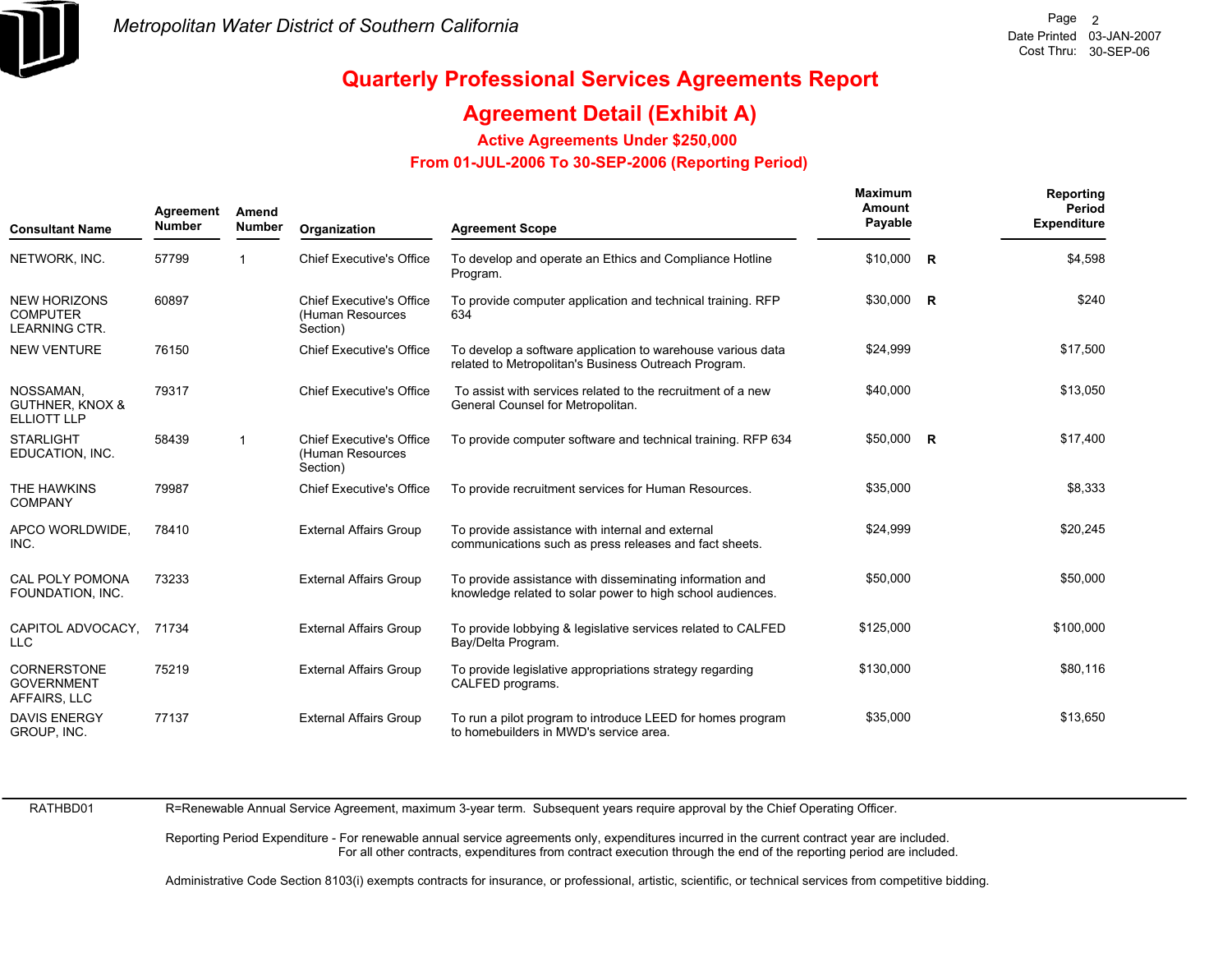

## **Agreement Detail (Exhibit A)**

**Active Agreements Under \$250,000** 

 **From 01-JUL-2006 To 30-SEP-2006 (Reporting Period)** 

| <b>Consultant Name</b>                                           | Agreement<br><b>Number</b> | Amend<br><b>Number</b> | Organization                  | <b>Agreement Scope</b>                                                                                                                                | Maximum<br>Amount<br>Payable | Reporting<br>Period<br><b>Expenditure</b> |
|------------------------------------------------------------------|----------------------------|------------------------|-------------------------------|-------------------------------------------------------------------------------------------------------------------------------------------------------|------------------------------|-------------------------------------------|
| <b>ELLSWORTH</b><br>CONSULTING, LLC                              | 60293                      |                        | <b>External Affairs Group</b> | To provide strategic advice on key legislative issues regarding<br>CALFED, energy, MTBE and perchlorate. (Closed 11/27/06)                            | \$248,500                    | \$234,644                                 |
| <b>ELLSWORTH</b><br>CONSULTING, LLC                              | 74661                      |                        | <b>External Affairs Group</b> | To provide management, strategic legislative advice on how to<br>achieve Senate concurrence on House-passed bills supported<br>by MWD.                | \$140,000                    | \$91,992                                  |
| FRESHMAN KAST,<br>INC.                                           | 75218                      |                        | <b>External Affairs Group</b> | To provide legislative consulting services regarding federal<br>public policy & Metropolitan's water interest. (Closed 11/6/06)                       | \$130,000                    | \$50,816                                  |
| <b>GOLIN/HARRIS</b><br><b>INTERNATIONAL</b>                      | 70964                      |                        | <b>External Affairs Group</b> | To provide a crisis communication plan that specifies how<br>Metropolitan, its executives, and key staff will respond to a<br>variety of emergencies. | \$24,999                     | \$24,999                                  |
| <b>IMMERSIV MEDIA,</b><br>INC.                                   | 57394                      |                        | <b>External Affairs Group</b> | To provide web services. RFP 632                                                                                                                      | \$249,995 R                  | \$168,388                                 |
| JAMES F. MC<br>CONNELL.<br>ATTORNEY-AT-LAW                       | 75514                      |                        | <b>External Affairs Group</b> | To provide legislative advisory services and promote<br>Metropolitan's interest in the Water Resources Development<br>Act.                            | \$92,000                     | \$53,254                                  |
| LEE & SMITH, PC                                                  | 63638                      | $\overline{2}$         | <b>External Affairs Group</b> | To develop strategies and issues regarding the Colorado<br>River.                                                                                     | \$185,000                    | \$136,082                                 |
| <b>MCGUIRE COMPANY</b>                                           | 65043                      | $\mathbf{1}$           | <b>External Affairs Group</b> | To provide legislative analytical services and to support<br>Washington, D.C. Office.                                                                 | \$241,000                    | \$192,586                                 |
| MINDY F. BERMAN<br><b>COMMUNICATIONS</b>                         | 75447                      |                        | <b>External Affairs Group</b> | To obtain national network television & national cable<br>television coverage for Metropolitan's Solar Cup program.                                   | \$6,000                      | \$2,450                                   |
| RANCHO SANTA ANA<br><b>BOTANIC GARDEN</b>                        | 62404                      |                        | <b>External Affairs Group</b> | To provide horticultural expertise to develop a native plant<br>information program for the general public.                                           | \$235,000                    | \$160,000                                 |
| <b>SLOAT HIGGINS</b><br><b>JENSEN &amp;</b><br><b>ASSOCIATES</b> | 71733                      |                        | <b>External Affairs Group</b> | To provide strategic legislative advice and advocacy on<br>matters related to CALFED Bay/Delta Program.                                               | \$185,000                    | \$150,000                                 |

RATHBD01

R=Renewable Annual Service Agreement, maximum 3-year term. Subsequent years require approval by the Chief Operating Officer.

Reporting Period Expenditure - For renewable annual service agreements only, expenditures incurred in the current contract year are included. For all other contracts, expenditures from contract execution through the end of the reporting period are included.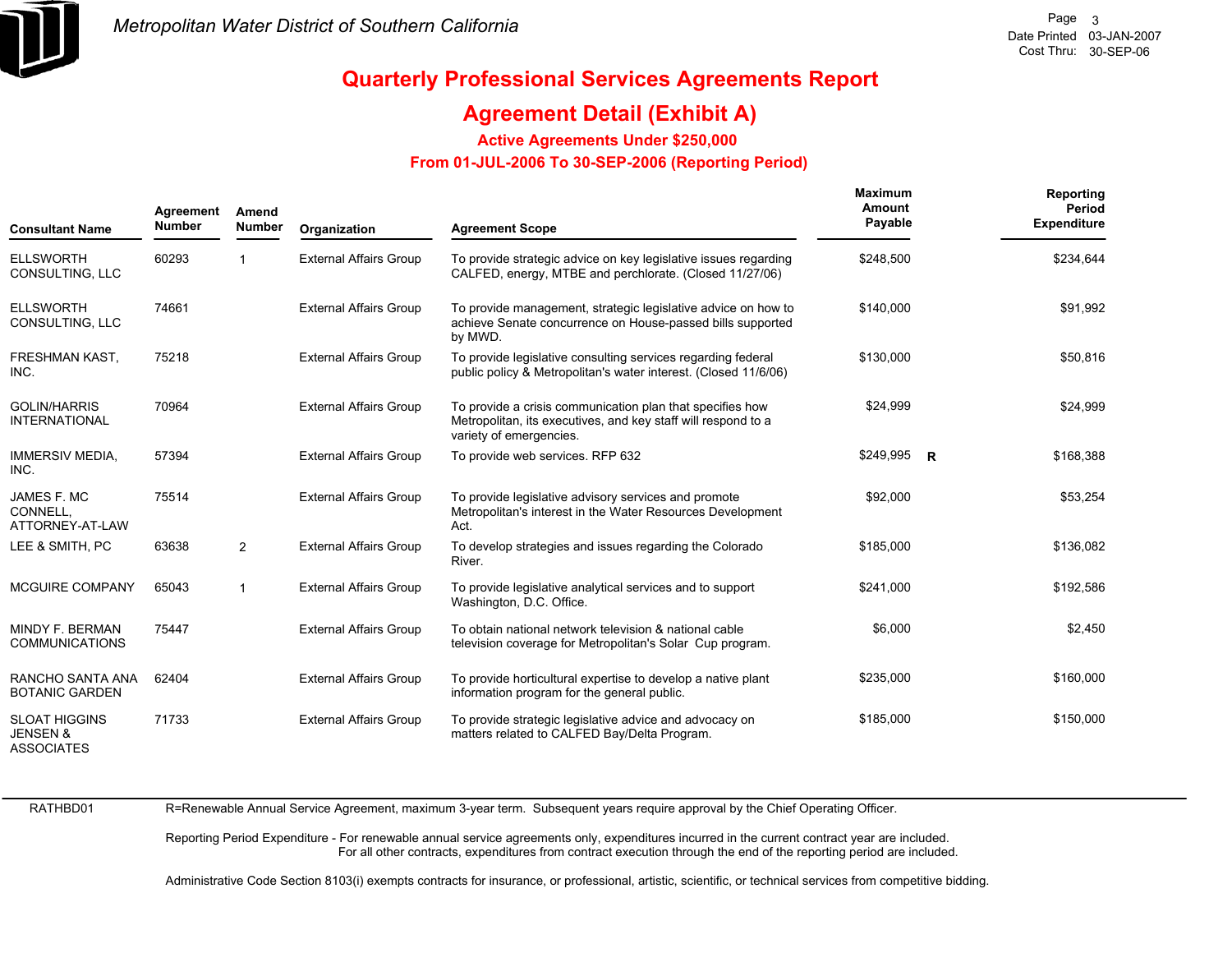

RATHBD01

## **Quarterly Professional Services Agreements Report**

## **Agreement Detail (Exhibit A)**

**Active Agreements Under \$250,000** 

 **From 01-JUL-2006 To 30-SEP-2006 (Reporting Period)** 

| <b>Consultant Name</b>                                         | Agreement<br><b>Number</b> | Amend<br><b>Number</b> | Organization                   | <b>Agreement Scope</b>                                                                                                                                | Maximum<br>Amount<br>Payable |              | Reporting<br><b>Period</b><br><b>Expenditure</b> |
|----------------------------------------------------------------|----------------------------|------------------------|--------------------------------|-------------------------------------------------------------------------------------------------------------------------------------------------------|------------------------------|--------------|--------------------------------------------------|
| <b>SPECIALIZED</b><br><b>MARKETING</b><br>SERVICES, INC.       | 71736                      |                        | <b>External Affairs Group</b>  | To provide direct mail & inventory management services<br>related to Metropolitan's educational & public awareness<br>materials. RFP 751              | \$100,000                    | $\mathsf{R}$ | \$21,490                                         |
| <b>STRATEGIC</b><br><b>CONSULTING &amp;</b><br><b>RESEARCH</b> | 70956                      | $\mathbf{1}$           | <b>External Affairs Group</b>  | To provide outdoor water conservation consumer surveys to<br>measure the effectiveness of Metropolitan's conservation<br>efforts. RFQ 754             | \$80,541                     |              | \$51,809                                         |
| <b>TROUTMAN</b><br><b>SANDERS PUBLIC</b><br>AFFAIRS GROUP, LLC | 78654                      |                        | <b>External Affairs Group</b>  | To provide strategic legislative advice and advocacy including<br>issues related to water quality and levee stability for the State<br>Water Project. | \$90,000                     |              | \$31,049                                         |
| ARM TECH, INC.                                                 | 71740                      |                        | <b>Chief Financial Officer</b> | To provide acturial services to determine adequacy of<br>Metropolitan's workers compensation reserves.                                                | $$18,000$ R                  |              | \$9,000                                          |
| <b>BARTEL</b><br><b>ASSOCIATES, LLC</b>                        | 60899                      | 3                      | <b>Chief Financial Officer</b> | To provide actuarial services for MWD's retiree healthcare<br>obligations.                                                                            | \$60,000                     |              | \$25,945                                         |
| <b>CLARK CONSULTING.</b><br>INC.                               | 51544                      | $\overline{2}$         | <b>Chief Financial Officer</b> | To provide investment consulting services and evaluate<br>investment performance.                                                                     | \$80,000 R                   |              | \$42,750                                         |
| <b>DRIVER ALLIANT</b><br><b>INSURANCE</b><br><b>SERVICES</b>   | 65057                      |                        | <b>Chief Financial Officer</b> | To provide insurance brokerage services. RFP 711                                                                                                      | $$125,000$ R                 |              | \$85,000                                         |
| FARLEY CONSULTING 50301<br><b>SERVICES</b>                     |                            | $\mathbf{1}$           | <b>Chief Financial Officer</b> | To provide claims auditing services. RFP 514                                                                                                          | \$36,000                     |              | \$23,600                                         |
| <b>HILLSWICK ASSET</b><br><b>MANAGEMENT</b>                    | 48306                      | $\mathbf{1}$           | <b>Chief Financial Officer</b> | To provide investment management services. RFP 516                                                                                                    | $$180,000$ R                 |              | \$88,556                                         |
| <b>MERGANSER</b><br><b>CAPITAL</b><br>MANAGEMENT LP            | 48307                      |                        | <b>Chief Financial Officer</b> | To provide investment management services. RFP 516                                                                                                    | \$216,000 R                  |              | \$87,345                                         |
| <b>MUNI FINANCIAL</b>                                          | 68197                      |                        | <b>Chief Financial Officer</b> | To provide consulting services and administer the Water<br>Standby Charge Program. RFP 731                                                            | $$198,000$ R                 |              | \$83,086                                         |
| <b>PUBLIC RESOURCES</b><br><b>ADVISORY GROUP</b>               | 53616                      | 3                      | <b>Chief Financial Officer</b> | To provide financial advisory services.<br><b>Board Approved Date</b><br>:09-NOV-04 Board Letter Num :8-5 RFP 598                                     | $$240,000$ R                 |              | \$70,032                                         |
|                                                                |                            |                        |                                |                                                                                                                                                       |                              |              |                                                  |

R=Renewable Annual Service Agreement, maximum 3-year term. Subsequent years require approval by the Chief Operating Officer.

Reporting Period Expenditure - For renewable annual service agreements only, expenditures incurred in the current contract year are included. For all other contracts, expenditures from contract execution through the end of the reporting period are included.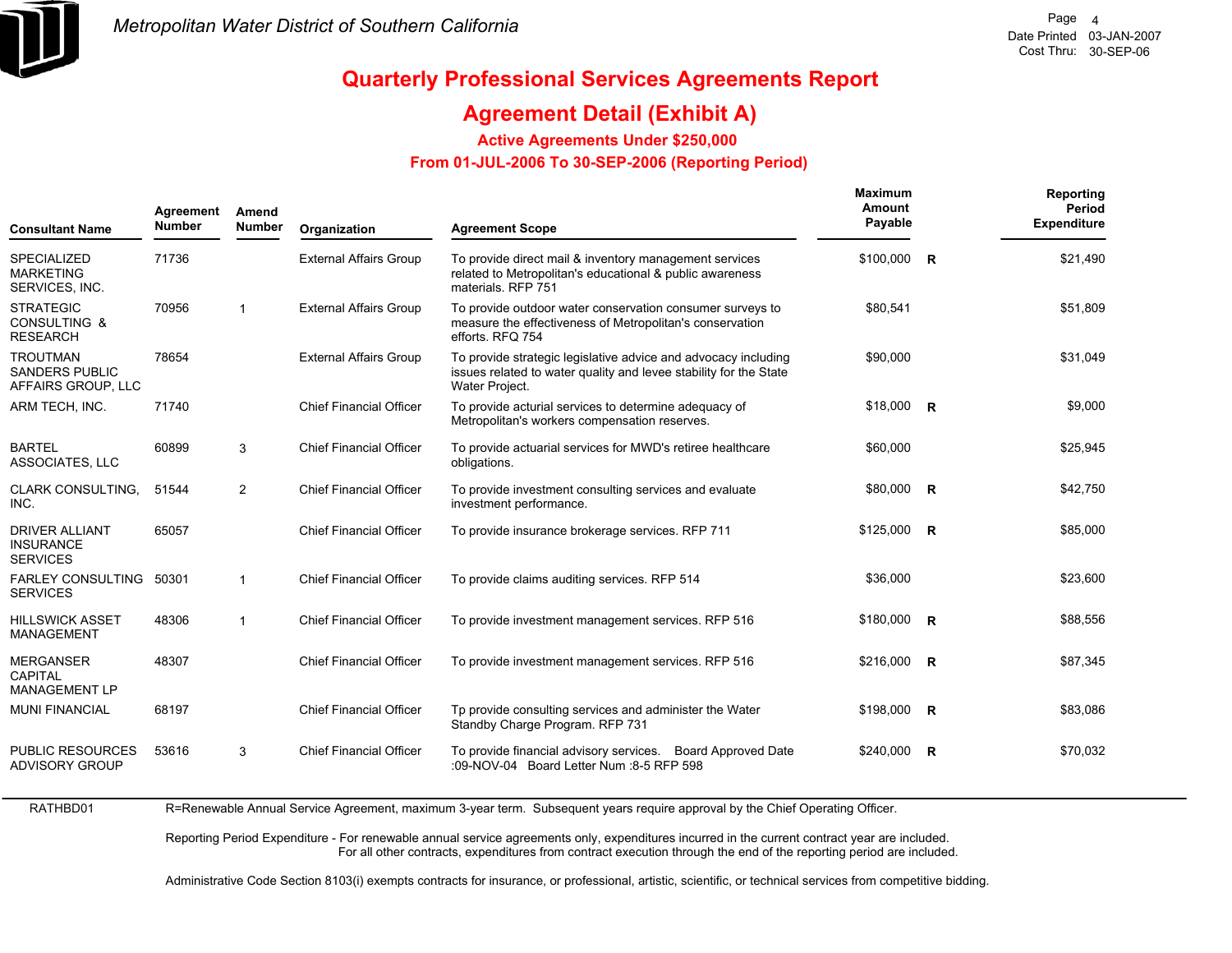

## **Agreement Detail (Exhibit A)**

**Active Agreements Under \$250,000** 

 **From 01-JUL-2006 To 30-SEP-2006 (Reporting Period)** 

| <b>Consultant Name</b>                               | Agreement<br><b>Number</b> | Amend<br><b>Number</b> | Organization                   | <b>Agreement Scope</b>                                                                                               | <b>Maximum</b><br>Amount<br>Payable | Reporting<br>Period<br><b>Expenditure</b> |
|------------------------------------------------------|----------------------------|------------------------|--------------------------------|----------------------------------------------------------------------------------------------------------------------|-------------------------------------|-------------------------------------------|
| <b>SHOGREN CAREERS</b>                               | 54398                      | $\overline{2}$         | <b>Chief Financial Officer</b> | To provide assistance with Metropolitan's worker's<br>compensation claims.                                           | $$15,000$ R                         | \$2,992                                   |
| <b>SYMPRO</b>                                        | 42652                      | $\mathbf{1}$           | <b>Chief Financial Officer</b> | To provide an investment software support system. RFP 495                                                            | \$11,667 R                          | \$9,788                                   |
| ABSG CONSULTING.<br>INC.                             | 57623                      |                        | <b>Corporate Resources</b>     | To provide seismic integrity assessment as-needed services.<br><b>RFP 575</b>                                        | \$100,000 R                         | \$2,354                                   |
| <b>ADVANCED MAPPING</b><br><b>SOLUTIONS</b>          | 57795                      | $\mathbf{1}$           | <b>Corporate Resources</b>     | To provide GIS technical management support services. RFP<br>572                                                     | $$238,000$ R                        | \$210,330                                 |
| <b>AERIAL</b><br><b>INFORMATION</b><br>SYSTEMS, INC. | 66403                      | $\mathbf{1}$           | <b>Corporate Resources</b>     | To provide EGIS repository services including data<br>management and maintenance. RFP 572                            | \$149,999                           | \$138,810                                 |
| <b>APPLIED</b><br>EARTHWORKS, INC.                   | 56610                      | $\overline{2}$         | Corporate Resources            | To provide on-call cultural resource management services.<br><b>RFP 602</b>                                          | \$200,000 R                         | \$16,591                                  |
| <b>BIDNET</b>                                        | 61480                      | 3                      | <b>Corporate Resources</b>     | To provide web-based solicitation services for purchasing,<br>construction, and professional services teams. RFP 648 | \$165,000                           | \$162,230                                 |
| <b>BLACK &amp; VEATCH</b>                            | 51125                      | $\mathbf{1}$           | <b>Corporate Resources</b>     | To provide on-call hydraulic engineering services. RFQ 557                                                           | $$245,000$ R                        | \$58,700                                  |
| <b>BLIU CONSULTING</b><br><b>GROUP LLC</b>           | 78628                      |                        | <b>Corporate Resources</b>     | To provide project management support for various new IT<br>Infrastructure and Security Projects. RFP 572            | \$249,000                           | \$76,625                                  |
| <b>BRUCKNER &amp;</b><br><b>ASSOCIATES</b>           | 61483                      | $\overline{2}$         | Corporate Resources            | To provide updates to Metropolitan's emergency plan and<br>evaluate the High Rise Safety training video.             | \$8,000                             | \$3,800                                   |
| CAL POLY POMONA<br>FOUNDATION, INC.                  | 73957                      |                        | <b>Corporate Resources</b>     | To provide recruitment services for Metropolitan's engineering<br>internship program.                                | $$245,000$ R                        | \$27,950                                  |
| <b>CAMP DRESSER &amp;</b><br>MCKEE, INC.             | 78443                      |                        | <b>Corporate Resources</b>     | To provide engineering services for Metropolitain's Integrated<br>Area Studies. RFQ 757                              | \$245,000                           | \$14,121                                  |

RATHBD01

R=Renewable Annual Service Agreement, maximum 3-year term. Subsequent years require approval by the Chief Operating Officer.

Reporting Period Expenditure - For renewable annual service agreements only, expenditures incurred in the current contract year are included. For all other contracts, expenditures from contract execution through the end of the reporting period are included.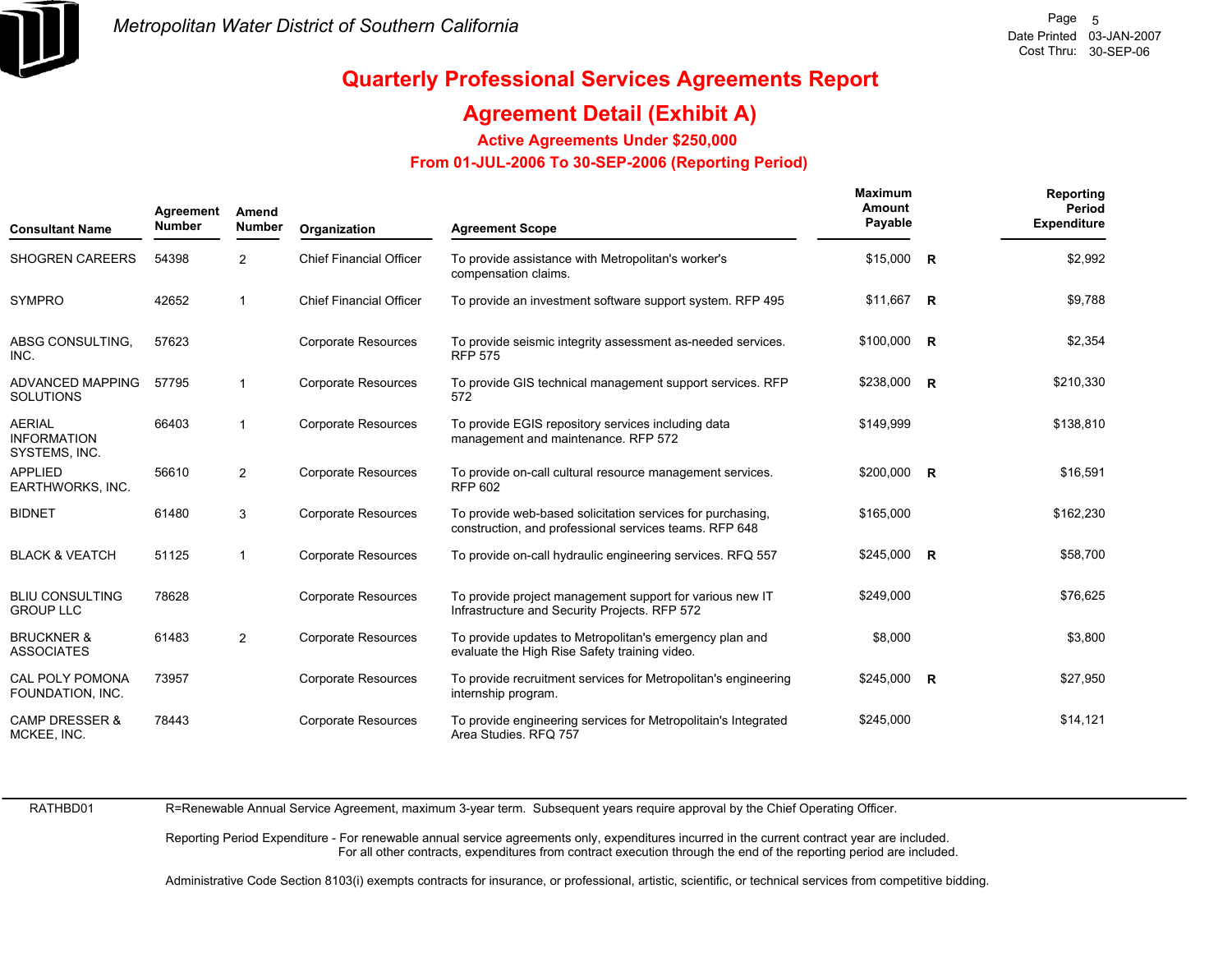

## **Agreement Detail (Exhibit A)**

**Active Agreements Under \$250,000** 

 **From 01-JUL-2006 To 30-SEP-2006 (Reporting Period)** 

| <b>Consultant Name</b>                                      | Agreement<br><b>Number</b> | Amend<br><b>Number</b> | Organization               | <b>Agreement Scope</b>                                                                                                          | Maximum<br>Amount<br>Payable | Reporting<br>Period<br><b>Expenditure</b> |
|-------------------------------------------------------------|----------------------------|------------------------|----------------------------|---------------------------------------------------------------------------------------------------------------------------------|------------------------------|-------------------------------------------|
| <b>CASH &amp; ASSOCIATES</b>                                | 52797                      | -1                     | <b>Corporate Resources</b> | To provide on-call architectural services. RFQ 565                                                                              | \$249,000 R                  | \$54,916                                  |
| CH2M HILL. INC.                                             | 60458                      |                        | <b>Corporate Resources</b> | To provide value engineering, benchmark, and QA/QC<br>services. RFP 624                                                         | \$240,000 R                  | \$59,271                                  |
| <b>CIBOLA SYSTEMS</b><br><b>CORPORATION</b>                 | 44950                      | 3                      | <b>Corporate Resources</b> | To provide maintenance and support for MWD's audiovisual<br>systems. RFP 509                                                    | $$60,000$ R                  | \$35,228                                  |
| <b>COURION</b><br><b>CORPORATION</b>                        | 67617                      | $\overline{2}$         | <b>Corporate Resources</b> | To install Password/Account Courier products to provide<br>functionality and security for password resets. (Closed<br>10/16/06) | \$120,000                    | \$97,484                                  |
| <b>DAVID EVANS AND</b><br>ASSOCIATES, INC.                  | 68221                      |                        | <b>Corporate Resources</b> | To provide preliminary design services for DVL recreation<br>swim lagoon. RFP 668                                               | \$248,927                    | \$248,927                                 |
| DCSE, INC.                                                  | 57810                      |                        | <b>Corporate Resources</b> | To provide GIS web interface for enterprise-wide access to<br>Metropolitan maps and related data. RFP 572                       | $$200,000$ R                 | \$2,255                                   |
| <b>DURANGO</b><br><b>TUNNELLING</b>                         | 77138                      |                        | <b>Corporate Resources</b> | To provide oversight on Inland Feeder Project underground<br>construction sites and provide technical advisory services.        | \$240,000 R                  | \$10,623                                  |
| EMA, INC.                                                   | 67619                      |                        | <b>Corporate Resources</b> | To conduct a study evaluating the Water System Control<br>Master Plan, RFP 667                                                  | \$232,480                    | \$232,480                                 |
| <b>ENGINEERING</b><br><b>SYSTEMS</b>                        | 57405                      |                        | <b>Corporate Resources</b> | To provide GIS architectural services. (Closed 10/30/06) RFP<br>572                                                             | \$249,999 R                  | \$219,058                                 |
| <b>ENVIRO DYNAMICS,</b><br>INC.                             | 57036                      | -1                     | <b>Corporate Resources</b> | To provide technical support for health, safety, and<br>environmental modules.                                                  | \$140,000                    | \$57,108                                  |
| <b>ENVIRONMENTAL</b><br><b>SCIENCE</b><br><b>ASSOCIATES</b> | 53628                      |                        | <b>Corporate Resources</b> | To provide planning and environmental impact report<br>services. RFP 546                                                        | $$240,000$ R                 | \$104,395                                 |
| EXTENDSOFT, INC.                                            | 74529                      |                        | Corporate Resources        | To provide software application to allow for on-line recruiting<br>tools.                                                       | \$24,999                     | \$11,925                                  |

RATHBD01

R=Renewable Annual Service Agreement, maximum 3-year term. Subsequent years require approval by the Chief Operating Officer.

Reporting Period Expenditure - For renewable annual service agreements only, expenditures incurred in the current contract year are included. For all other contracts, expenditures from contract execution through the end of the reporting period are included.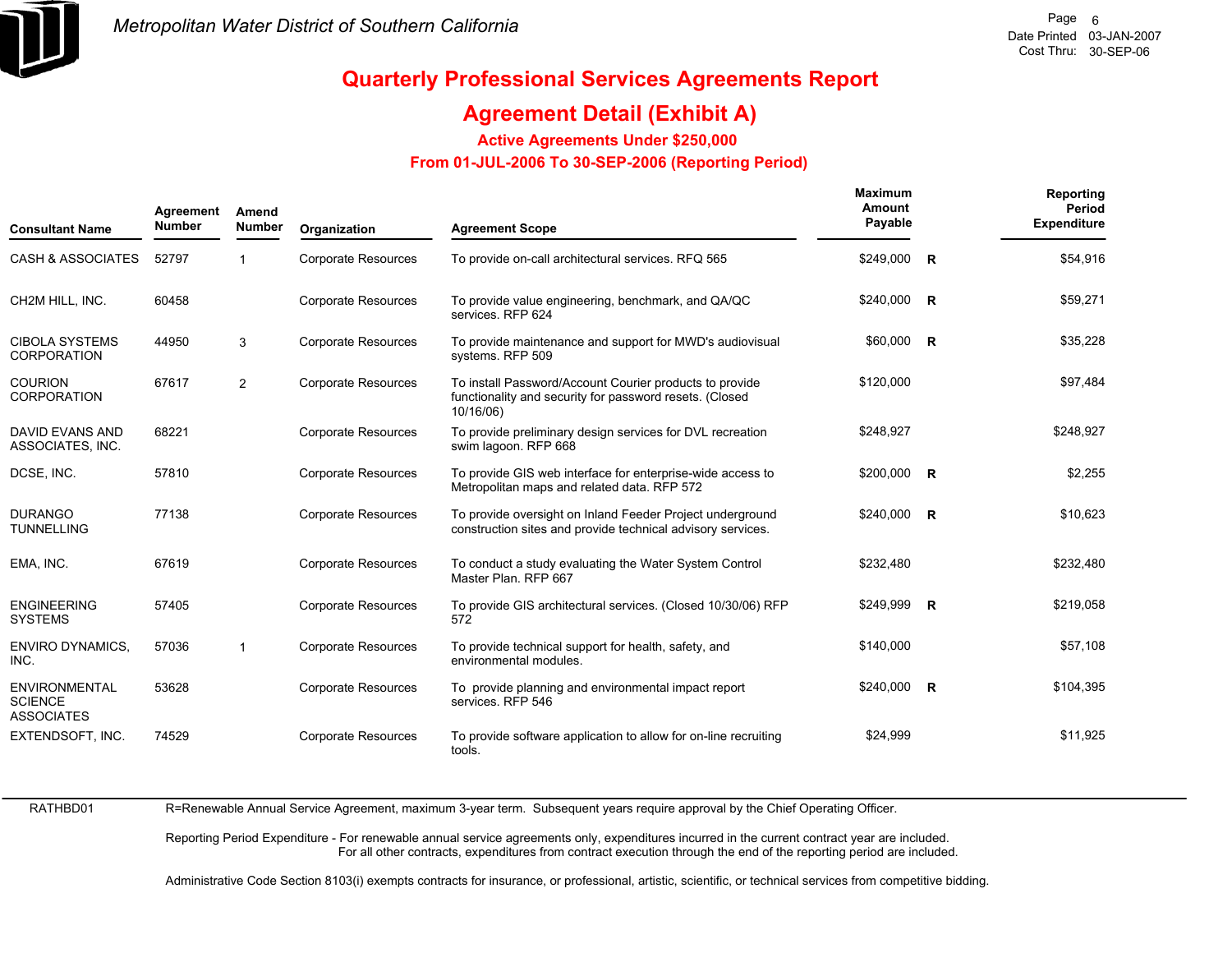

## **Agreement Detail (Exhibit A)**

**Active Agreements Under \$250,000** 

 **From 01-JUL-2006 To 30-SEP-2006 (Reporting Period)** 

| <b>Consultant Name</b>                        | Agreement<br><b>Number</b> | Amend<br><b>Number</b> | Organization               | <b>Agreement Scope</b>                                                                                                                                               | Maximum<br>Amount<br>Payable |              | Reporting<br>Period<br><b>Expenditure</b> |
|-----------------------------------------------|----------------------------|------------------------|----------------------------|----------------------------------------------------------------------------------------------------------------------------------------------------------------------|------------------------------|--------------|-------------------------------------------|
| F.W. KOHL<br><b>INDUSTRIAL GROUP.</b><br>INC. | 79239                      |                        | <b>Corporate Resources</b> | To provide as-needed services related to inspection,<br>sampling, and testing of fabricated materials. RFP 765                                                       | \$240,000                    | $\mathsf{R}$ | \$1,200                                   |
| FIRST AMERICAN TAX 57390<br>VALUATION         |                            |                        | <b>Corporate Resources</b> | To provide on-call real estate services. RFP 599                                                                                                                     | $$105,000$ R                 |              | \$500                                     |
| GARTNER, INC.                                 | 54067                      | $\overline{2}$         | <b>Corporate Resources</b> | To provide subscription services for IT on trends and strategic<br>information.                                                                                      | \$156,839                    |              | \$122,220                                 |
| GARTNER, INC.                                 | 71732                      | $\overline{2}$         | <b>Corporate Resources</b> | To provide IT expenditure analysis and consolidation strategy<br>in support of the Enterprise Infrastructure Upgrade CIP<br>project.                                 | \$135,000                    |              | \$65,000                                  |
| GEOPENTECH, INC.                              | 52383                      |                        | <b>Corporate Resources</b> | To provide on-call geotechnical consulting services. RFP 559                                                                                                         | \$249,000 R                  |              | \$54,116                                  |
| <b>HMC ARCHITECTS</b>                         | 52798                      | $\overline{2}$         | <b>Corporate Resources</b> | To provide on-call architectural services for MWD's<br>engineering projects. RFQ 565                                                                                 | \$249,000 R                  |              | \$77,929                                  |
| HUITT-ZOLLARS, INC.                           | 59673                      |                        | <b>Corporate Resources</b> | To provide survey and mapping services for parcels 3-317 for<br>the CRA Recordation Project. Board Approved Date: 14-<br>OCT-03 Board Letter Num : 9-4 RFP 622       | \$53,000                     |              | \$34,980                                  |
| <b>IMPACT SCIENCES,</b><br>INC.               | 56628                      |                        | <b>Corporate Resources</b> | To provide on-call environmental planning services. RFP 546                                                                                                          | \$240,000 R                  |              | \$2,622                                   |
| <b>JONES &amp; STOKES</b><br>ASSOCIATES, INC. | 56614                      |                        | <b>Corporate Resources</b> | To provide on-call biological resources management services.<br><b>RFP 602</b>                                                                                       | $$150,000$ R                 |              | \$131,669                                 |
| <b>KEC ENGINEERS,</b><br>INC.                 | 63633                      |                        | <b>Corporate Resources</b> | To provide permit acquisition services for the Cross<br>Connection Project. Board Approved Date: 14-SEP-04<br>Board Letter Num : 9-2 RFQ 654                         | \$250,000                    |              | \$187,010                                 |
| KEMA, INC.                                    | 67614                      | $\mathbf{1}$           | Corporate Resources        | To provide a comprehensive vulnerability assessment of<br>MWD's business networks and SCADA system. Board<br>Approved Date: 13-JUL-04 Board Letter Num : 8-9 RFP 730 | \$220,000                    |              | \$177,028                                 |
| KORBIN, GREGG E.                              | A03997                     | 8                      | <b>Corporate Resources</b> | To provide geological and geotechnical services for the Inland<br>Feeder Project.                                                                                    | \$240,000 R                  |              | \$17,713                                  |
|                                               |                            |                        |                            |                                                                                                                                                                      |                              |              |                                           |

RATHBD01 R=Renewable Annual Service Agreement, maximum 3-year term. Subsequent years require approval by the Chief Operating Officer.

> Reporting Period Expenditure - For renewable annual service agreements only, expenditures incurred in the current contract year are included. For all other contracts, expenditures from contract execution through the end of the reporting period are included.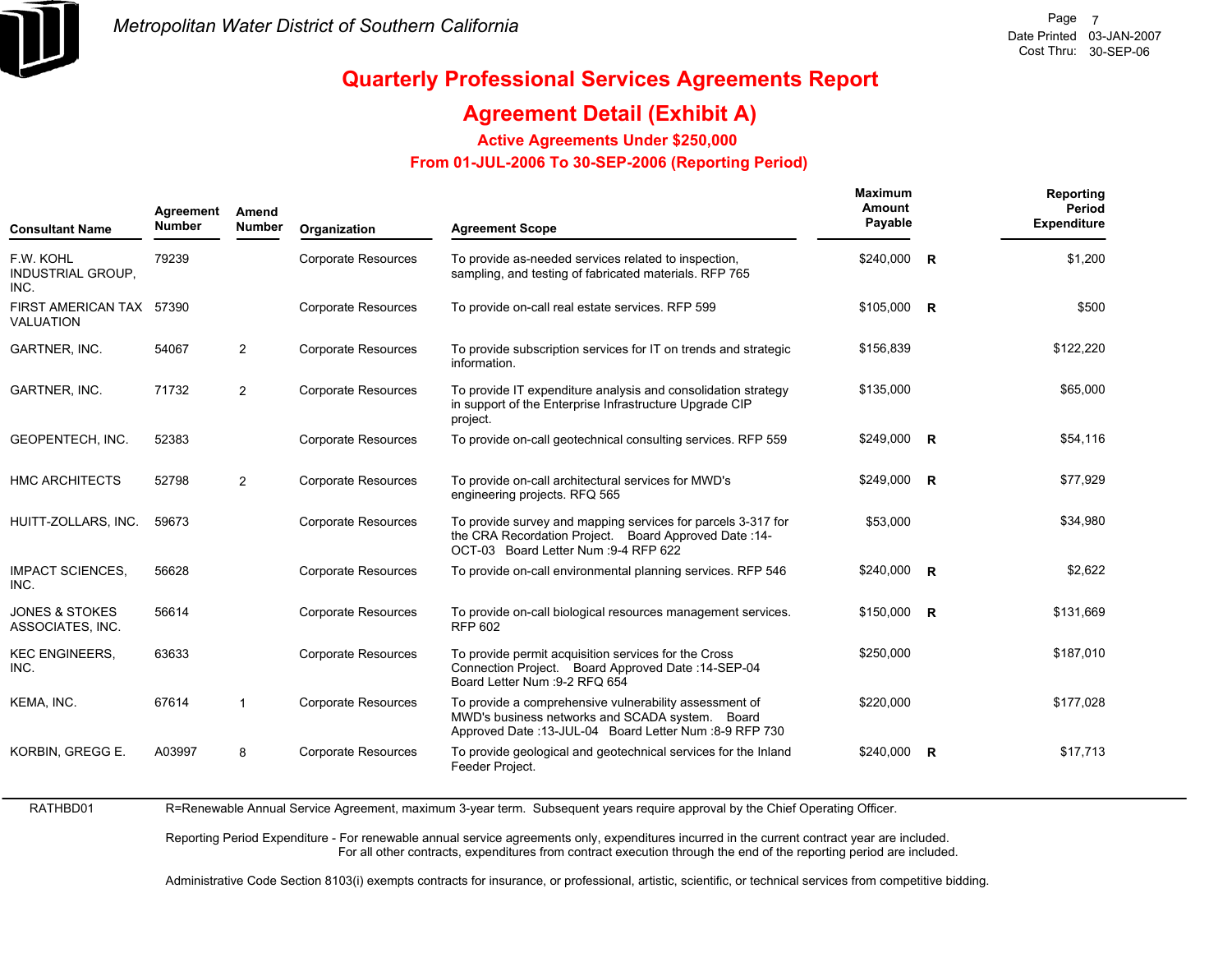

## **Agreement Detail (Exhibit A)**

**Active Agreements Under \$250,000** 

 **From 01-JUL-2006 To 30-SEP-2006 (Reporting Period)** 

| <b>Consultant Name</b>                                       | Agreement<br><b>Number</b> | Amend<br><b>Number</b> | Organization               | <b>Agreement Scope</b>                                                                                                                       | Maximum<br>Amount<br>Payable | Reporting<br>Period<br><b>Expenditure</b> |
|--------------------------------------------------------------|----------------------------|------------------------|----------------------------|----------------------------------------------------------------------------------------------------------------------------------------------|------------------------------|-------------------------------------------|
| LOS ANGELES DEPT.<br>OF WATER & POWER                        | 35297                      | $\overline{2}$         | <b>Corporate Resources</b> | To provide storage and retrieval services of inactive records.                                                                               | $$90,000$ R                  | \$27,915                                  |
| LOS PADRINOS OF<br>SOUTHERN CALIF.<br>INC.                   | 47437                      | 1                      | <b>Corporate Resources</b> | To provide on-call services for weed abatement, site<br>maintenance, graffiti removal, etc.                                                  | \$240,000                    | \$30,051                                  |
| LSA ASSOCIATES,<br>INC.                                      | 57034                      | $\mathbf{1}$           | <b>Corporate Resources</b> | To provide as-needed environmental planning services. RFP<br>546                                                                             | \$240,000 R                  | \$16,493                                  |
| <b>MACTEC</b><br><b>ENGINEERING AND</b><br><b>CONSULTING</b> | 54077                      | 1                      | <b>Corporate Resources</b> | To provide on-call geotechnical services. RFP 559                                                                                            | $$249,000$ R                 | \$52,410                                  |
| <b>MARRS SERVICES.</b><br>INC.                               | 63634                      |                        | <b>Corporate Resources</b> | To provide permit acquisition services for the Cross<br>Connection Project. Board Approved Date: 14-SEP-04<br>Board Letter Num : 9-2 RFQ 654 | \$250,000                    | \$20,358                                  |
| MWH AMERICAS, INC.                                           | 60902                      | $\mathbf{1}$           | <b>Corporate Resources</b> | To provide seismic integrity assessment services on<br>Metropolitan facilities. (Closed 10/16/06) RFP 575                                    | $$100,000$ R                 | \$20,639                                  |
| MWH AMERICAS, INC.                                           | 60459                      | $\overline{2}$         | <b>Corporate Resources</b> | To provide value engineering, quality assurance and quality<br>control for various engineering projects. RFP 624                             | \$240,000 R                  | \$67,758                                  |
| P. MURPHY &<br><b>ASSOCIATES</b>                             | 77015                      |                        | <b>Corporate Resources</b> | To provide quality assurance services for the SCADA capital<br>development program. RFP 572                                                  | \$239,750                    | \$61,936                                  |
| PROJECT LINE<br><b>TECHNICAL</b><br>SERVICES, INC.           | 71725                      | $\mathbf{1}$           | <b>Corporate Resources</b> | To provide an upgrade to Metropolitan's EDMS system. RFP<br>572                                                                              | \$200,000                    | \$158,502                                 |
| <b>PSOMAS &amp;</b><br><b>ASSOCIATES</b>                     | 65045                      | $\overline{2}$         | <b>Corporate Resources</b> | To provide GIS database services for analyzing perchlorate<br>contamination in groundwater. RFP 572                                          | \$50,000                     | \$12,627                                  |
| <b>RALPH'S</b><br>PHOTOGRAPHY<br><b>SERVICES</b>             | 60281                      | 2                      | <b>Corporate Resources</b> | To provide as-needed photographic services. RFP 573                                                                                          | $$24,500$ R                  | \$5,321                                   |
| RIGGS & RIGGS, INC.                                          | 57052                      |                        | <b>Corporate Resources</b> | To provide as-needed real estate appraisal services. RFP 599                                                                                 | \$150,000 R                  | \$20,875                                  |

RATHBD01

R=Renewable Annual Service Agreement, maximum 3-year term. Subsequent years require approval by the Chief Operating Officer.

Reporting Period Expenditure - For renewable annual service agreements only, expenditures incurred in the current contract year are included. For all other contracts, expenditures from contract execution through the end of the reporting period are included.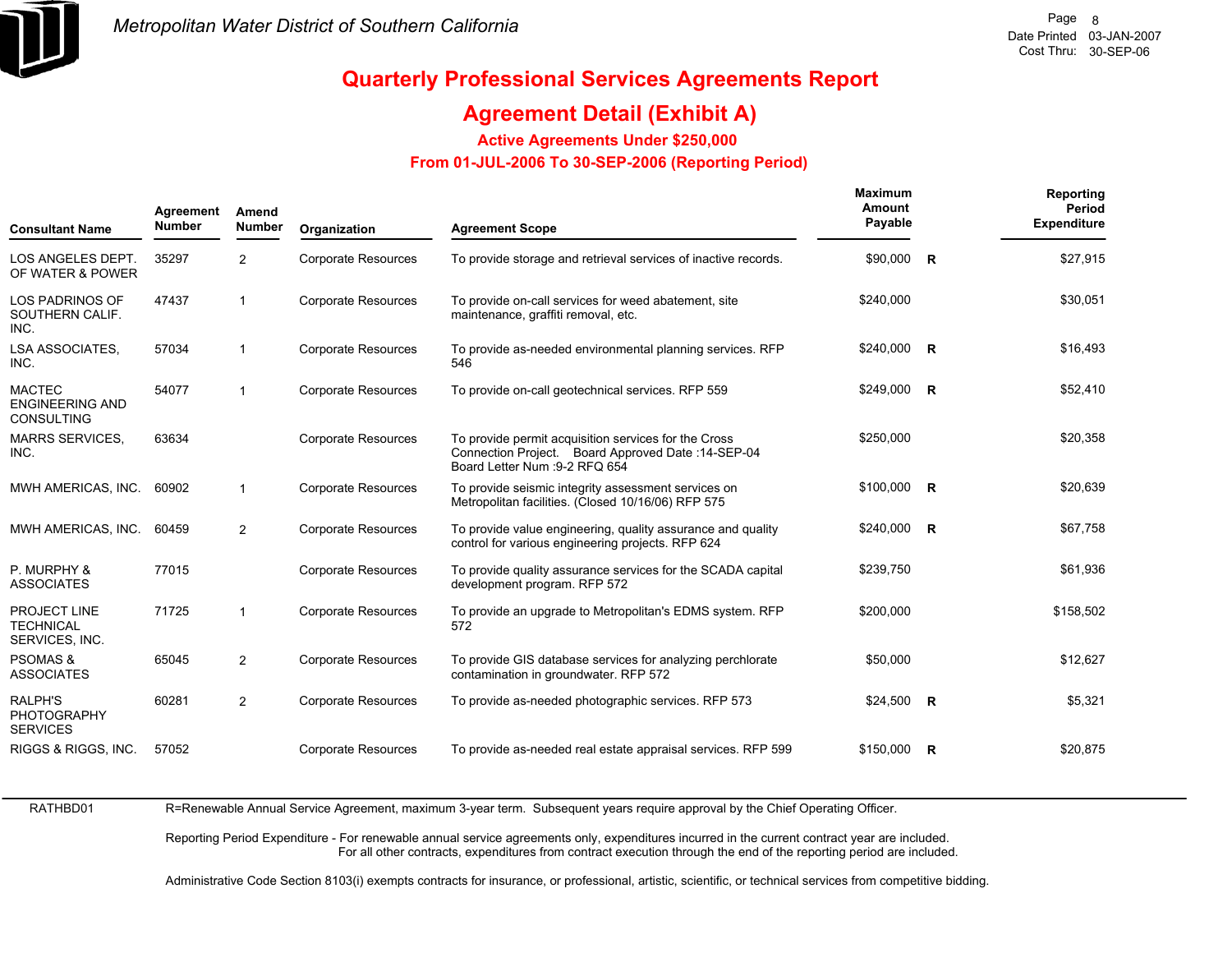

## **Agreement Detail (Exhibit A)**

**Active Agreements Under \$250,000** 

 **From 01-JUL-2006 To 30-SEP-2006 (Reporting Period)** 

| <b>Consultant Name</b>                                                                       | Agreement<br><b>Number</b> | Amend<br><b>Number</b> | Organization               | <b>Agreement Scope</b>                                                                                                                                | Maximum<br>Amount<br>Payable |                | Reporting<br>Period<br><b>Expenditure</b> |
|----------------------------------------------------------------------------------------------|----------------------------|------------------------|----------------------------|-------------------------------------------------------------------------------------------------------------------------------------------------------|------------------------------|----------------|-------------------------------------------|
| <b>SALLY ARISTEI</b><br><b>PHOTOGRAPHY</b>                                                   | 60280                      | $\overline{2}$         | <b>Corporate Resources</b> | To provide on-call photography services. RFP 573                                                                                                      | \$24,500                     | $\overline{R}$ | \$975                                     |
| <b>SAPPHOS</b><br>ENVIRONMENTAL,<br>INC.                                                     | 56627                      |                        | <b>Corporate Resources</b> | To provide environmental documention and services for<br>pipeline projects and water treatment facilities. RFP 546                                    | \$240,000 R                  |                | \$3,611                                   |
| SCHENBERGER.<br>TAYLOR, MC<br><b>CORMICK &amp; JECKER,</b><br>INC.                           | 56626                      | $\mathbf{1}$           | Corporate Resources        | To provide on-call real estate services. RFP 599                                                                                                      | \$132,000 R                  |                | \$21,500                                  |
| SNYDER, GARY M.                                                                              | 74232                      |                        | <b>Corporate Resources</b> | To provide construction management inspection services for<br>completion of the Inland Feeder Program and the Arrowhead<br>Tunnels. (Former Employee) | $$245,000$ R                 |                | \$142,035                                 |
| <b>SPACIENT</b><br>TECHNOLOGIES, INC.                                                        | 68200                      | 3                      | <b>Corporate Resources</b> | To provide design services for Quick Map application for<br>utilization in a moblie environment. 572                                                  | \$44,500                     |                | \$41,870                                  |
| SPERRY, P. E.                                                                                | 35299                      | 3                      | <b>Corporate Resources</b> | To provide technical review services for the Inland Feeder<br>Project. Board Approved Date: 16-JUN-00                                                 | \$110,000 R                  |                | \$7,136                                   |
| <b>STATE OF</b><br><b>CALIFORNIA</b><br><b>DEPARTMENT OF</b><br>PARKS &<br><b>RECREATION</b> | A03842                     | 4                      | <b>Corporate Resources</b> | To provide consulting services with regard to historical<br>properties located within Diamond Valley Lake.                                            | $$120,000$ R                 |                | \$449                                     |
| <b>SYSTEMS</b><br><b>INTEGRATED, LLC</b>                                                     | 38951                      | 3                      | <b>Corporate Resources</b> | To provide software support services for SCADA.                                                                                                       | \$230,000 R                  |                | \$175,000                                 |
| <b>TECHNOLOGY</b><br><b>INTEGRATION GROUP</b>                                                | 73676                      |                        | <b>Corporate Resources</b> | To provide technical support to various information technology<br>environments including microsoft outlook.                                           | \$25,000                     | $\overline{R}$ | \$5,390                                   |
| <b>U.S. LABORATORIES</b>                                                                     | 60290                      |                        | <b>Corporate Resources</b> | To provide fabrication inspection, material testing and<br>nondestructive services as needed. RFQ 663                                                 | \$245,000                    | $\overline{R}$ | \$346,657                                 |
| UNITED INSPECTION<br>& TESTING, INC.                                                         | 54073                      |                        | <b>Corporate Resources</b> | To provide supplemental technical services for testing and<br>inspection of soils, concrete and asphalt. (Closed 11/06/06)<br><b>RFP 549</b>          | \$244,000                    | $\overline{R}$ | \$69,028                                  |

RATHBD01

R=Renewable Annual Service Agreement, maximum 3-year term. Subsequent years require approval by the Chief Operating Officer.

Reporting Period Expenditure - For renewable annual service agreements only, expenditures incurred in the current contract year are included. For all other contracts, expenditures from contract execution through the end of the reporting period are included.

Administrative Code Section 8103(i) exempts contracts for insurance, or professional, artistic, scientific, or technical services from competitive bidding.

\*U.S. Laboratories #60290 - Invoices totalling \$118,562 were for work done in the previous contract period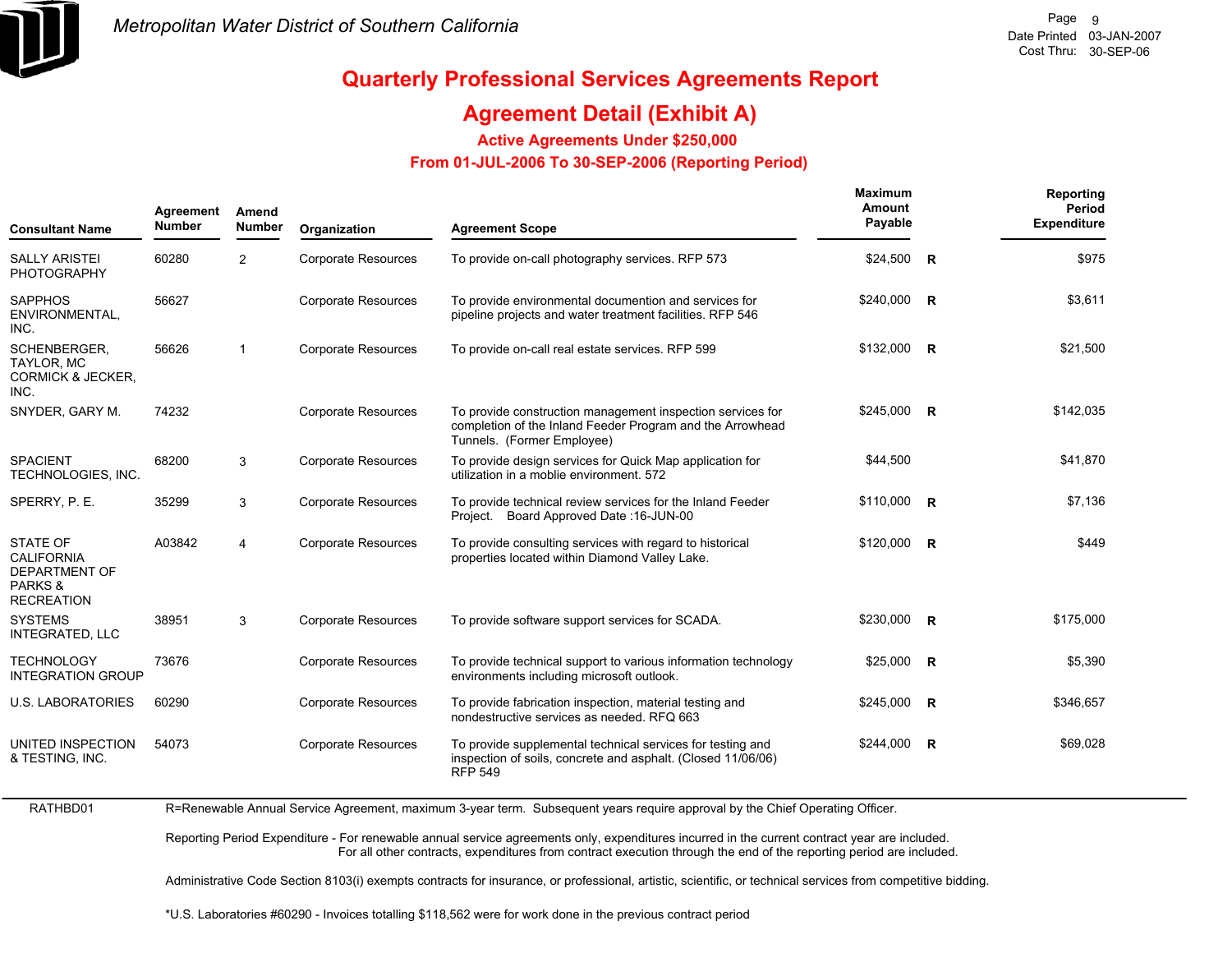

## **Agreement Detail (Exhibit A)**

**Active Agreements Under \$250,000** 

 **From 01-JUL-2006 To 30-SEP-2006 (Reporting Period)** 

| <b>Consultant Name</b>                                           | Agreement<br><b>Number</b> | Amend<br>Number | Organization                                   | <b>Agreement Scope</b>                                                                                            | <b>Maximum</b><br>Amount<br>Payable | Reporting<br>Period<br><b>Expenditure</b> |
|------------------------------------------------------------------|----------------------------|-----------------|------------------------------------------------|-------------------------------------------------------------------------------------------------------------------|-------------------------------------|-------------------------------------------|
| <b>URS CORPORATION</b><br><b>AMERICAS</b>                        | 57617                      |                 | <b>Corporate Resources</b>                     | To provide on-call geotechnical services for various projects<br>within our service area. RFQ 559                 | \$249,000 R                         | \$48,808                                  |
| URS CORPORATION<br><b>AMERICAS</b>                               | 60901                      |                 | Corporate Resources                            | To provide as-needed seismic integrity assessment services.<br><b>RFP 575</b>                                     | \$100,000 R                         | \$3,959                                   |
| <b>VALUE MANAGEMENT</b><br>STRATEGIES, INC.                      | 60460                      |                 | <b>Corporate Resources</b>                     | To provide value engineering, benchmark, and QA/QC<br>services. RFP 624                                           | \$240,000 R                         | \$148,341                                 |
| <b>WORK TECHNOLOGY</b><br><b>CORPORATION</b>                     | 75237                      |                 | <b>Corporate Resources</b>                     | To provide IT services related to the maintenance and<br>integration of the worktech software appliction.         | \$25,000                            | \$16,888                                  |
| <b>3E COMPANY</b>                                                | 67608                      |                 | <b>Water System</b><br><b>Operations Group</b> | To provide materials safety data management services. RFP<br>699                                                  | \$60,250 R                          | \$60,250                                  |
| AEI-CASC<br>ENGINEERING, INC.                                    | 70949                      |                 | Water System<br><b>Operations Group</b>        | To provide as needed environmental services in support of<br>Metropolitan's Capital Improvement Programs. RFP 700 | $$240,000$ R                        | \$1.173                                   |
| <b>BLACK &amp; VEATCH</b><br><b>CORPORATION</b>                  | 59683                      |                 | <b>Water System</b><br><b>Operations Group</b> | To provide expert advice on the treatment of manganese.                                                           | \$25,000                            | \$8,468                                   |
| CAL POLY POMONA<br>FOUNDATION, INC.                              | 13998                      | 4               | <b>Water System</b><br><b>Operations Group</b> | To provide a student intern program for students majoring in<br>science.                                          | $$245,000$ R                        | \$73,645                                  |
| <b>CAMP DRESSER &amp;</b><br>MCKEE, INC.                         | 61472                      |                 | <b>Water System</b><br><b>Operations Group</b> | To conduct a study titled "Bromate Control Study" related to<br>the use of ozone at the filtration plants.        | \$25,000                            | \$4,300                                   |
| <b>CH DIAGNOSTIC &amp;</b><br><b>CONSULTING</b><br>SERVICE, INC. | 57402                      | $\mathbf{1}$    | <b>Water System</b><br><b>Operations Group</b> | To provide a complex water analysis mandated by the EPA.                                                          | \$45,000                            | \$11,300                                  |
| CH2M HILL, INC.                                                  | 68214                      |                 | <b>Water System</b><br><b>Operations Group</b> | To provide desalination cost benchmarking studies for<br>Metropolitan. RFP 706                                    | \$194,912                           | \$87,671                                  |
| CLINE, NEIL M.                                                   | 48314                      | 2               | Water System<br><b>Operations Group</b>        | To provide technical review of the DRIP program.                                                                  | \$11,000                            | \$5,373                                   |

RATHBD01

R=Renewable Annual Service Agreement, maximum 3-year term. Subsequent years require approval by the Chief Operating Officer.

Reporting Period Expenditure - For renewable annual service agreements only, expenditures incurred in the current contract year are included. For all other contracts, expenditures from contract execution through the end of the reporting period are included.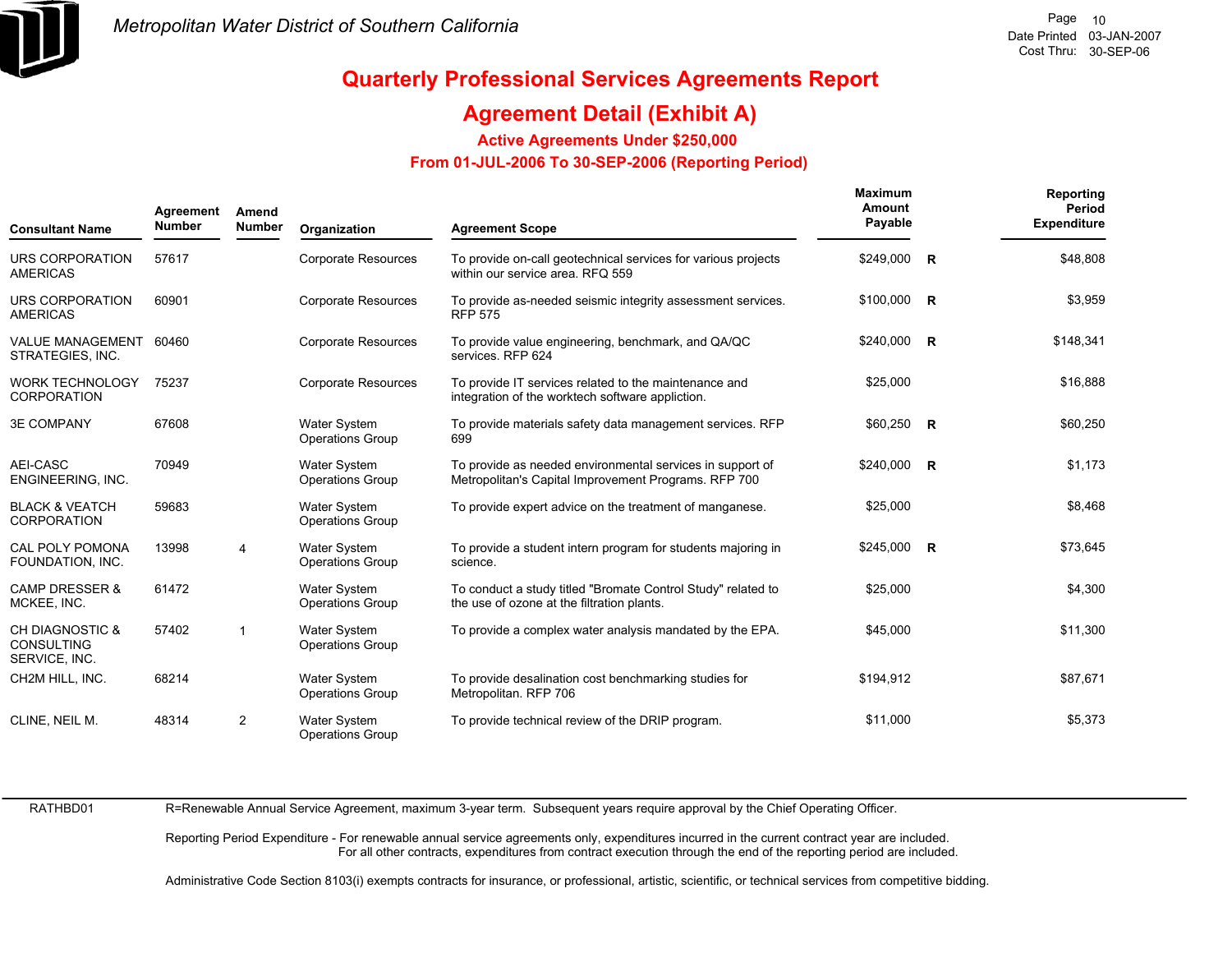

## **Agreement Detail (Exhibit A)**

**Active Agreements Under \$250,000** 

 **From 01-JUL-2006 To 30-SEP-2006 (Reporting Period)** 

| <b>Consultant Name</b>                                       | Agreement<br><b>Number</b> | Amend<br><b>Number</b>  | Organization                                   | <b>Agreement Scope</b>                                                                                                        | Maximum<br>Amount<br>Payable |                | Reporting<br>Period<br><b>Expenditure</b> |
|--------------------------------------------------------------|----------------------------|-------------------------|------------------------------------------------|-------------------------------------------------------------------------------------------------------------------------------|------------------------------|----------------|-------------------------------------------|
| <b>EMS LABORATORIES</b>                                      | 57813                      |                         | <b>Water System</b><br><b>Operations Group</b> | To provide industrial hygiene laboratory services. RFP 613                                                                    | \$25,000                     | $\overline{R}$ | \$19,015                                  |
| <b>ESCI</b><br>ENVIROSERVICES,<br>INC.                       | 59669                      | $\overline{\mathbf{1}}$ | <b>Water System</b><br><b>Operations Group</b> | To update the Oil Spill Prevention Countermeasures and<br>Control Plan for Skinner and Lake Mathews facilities.               | \$24,999                     |                | \$21,479                                  |
| <b>FARQUHAR FARM</b>                                         | 54066                      | 2                       | <b>Water System</b><br><b>Operations Group</b> | To maintain the Opal Avenue Citrus Grove.                                                                                     | $$12,000$ R                  |                | \$5,000                                   |
| FIERRO, SERGIO D.                                            | 60915                      | 3                       | <b>Water System</b><br><b>Operations Group</b> | To provide maintenance services on nine MWD owned<br>California Irrigation Management Information System weather<br>stations. | \$74,970                     |                | \$49,296                                  |
| GEOPENTECH, INC.                                             | 58436                      | $\overline{2}$          | <b>Water System</b><br><b>Operations Group</b> | To provide remedial measures at Pacific Gas & Electric's<br>Topock Facility.                                                  | \$215,000 R                  |                | \$29,020                                  |
| GEOPENTECH, INC.                                             | 65054                      |                         | <b>Water System</b><br><b>Operations Group</b> | To provide geological and hydrogeological evaluation services<br>relating to water quality issues.                            | \$24,999                     |                | \$7,478                                   |
| GEOPENTECH, INC.                                             | 63629                      | $\mathbf{1}$            | <b>Water System</b><br><b>Operations Group</b> | To provide hydrogeology services for perchlorate remedial<br>activities. RFP 649                                              | $$200,000$ R                 |                | \$53,678                                  |
| GILBERT, INC., J.                                            | 48312                      | 2                       | <b>Water System</b><br><b>Operations Group</b> | To provide technical review and assessment services for the<br>desalination program.                                          | \$11,000                     |                | \$6,531                                   |
| <b>GLENDALE</b><br><b>ADVENTIST OCC</b><br><b>MEDICAL</b>    | 66401                      |                         | <b>Water System</b><br><b>Operations Group</b> | To provide occupational medical services. RFP 698                                                                             | \$150,000 R                  |                | \$20,838                                  |
| GORDON, DR.<br><b>GILBERT</b>                                | 60445                      |                         | <b>Water System</b><br><b>Operations Group</b> | To serve in an advisory capacity for the ozone application in<br>drinking water.                                              | \$25,000                     |                | \$11,898                                  |
| <b>INDUSTRIAL</b><br><b>HEARING &amp;</b><br>PULMONARY MNGT. | 57811                      |                         | Water System<br><b>Operations Group</b>        | To provide mobile audiometric testing services. RFP 640                                                                       | $$12,000$ R                  |                | \$9,829                                   |
| INDUSTRIAL HYGIENE 55217<br>MANAGEMENT, INC.                 |                            |                         | <b>Water System</b><br><b>Operations Group</b> | To provide industrial hygiene services. RFP 615                                                                               | \$249,000 R                  |                | \$167,540                                 |

RATHBD01

R=Renewable Annual Service Agreement, maximum 3-year term. Subsequent years require approval by the Chief Operating Officer.

Reporting Period Expenditure - For renewable annual service agreements only, expenditures incurred in the current contract year are included. For all other contracts, expenditures from contract execution through the end of the reporting period are included.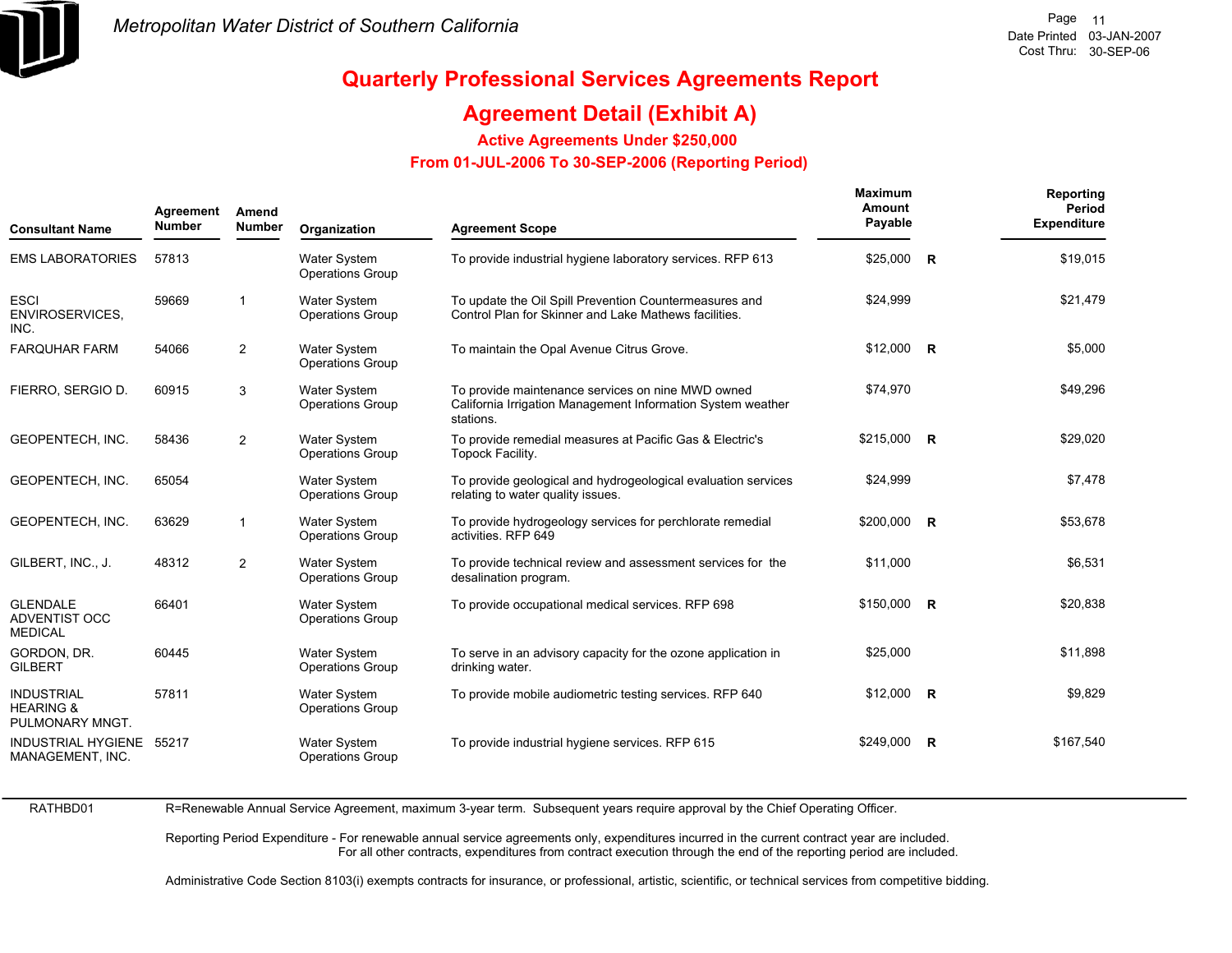

## **Agreement Detail (Exhibit A)**

**Active Agreements Under \$250,000** 

 **From 01-JUL-2006 To 30-SEP-2006 (Reporting Period)** 

| <b>Consultant Name</b>                                       | Agreement<br><b>Number</b> | Amend<br><b>Number</b> | Organization                                   | <b>Agreement Scope</b>                                                                                                | Maximum<br>Amount<br>Payable |                         | Reporting<br>Period<br><b>Expenditure</b> |
|--------------------------------------------------------------|----------------------------|------------------------|------------------------------------------------|-----------------------------------------------------------------------------------------------------------------------|------------------------------|-------------------------|-------------------------------------------|
| <b>INDUSTRIAL</b><br><b>SCIENTIFIC</b><br><b>CORPORATION</b> | 77470                      |                        | <b>Water System</b><br><b>Operations Group</b> | To provide, maintain, and calibrate ITX gas-monitoring<br>instruments required for confined space and tunnel entries. | \$249,078                    | $\overline{\mathbf{R}}$ | \$59,135                                  |
| <b>JOSHUA CASEY</b><br>CORPORATE<br><b>TRAINING</b>          | 75308                      |                        | <b>Water System</b><br><b>Operations Group</b> | To provided First Responder/Emergency Training to members<br>of Metropolitan's chemcial responder teams. RFP 759      | $$40,000$ R                  |                         | \$17,600                                  |
| <b>JT2 INTEGRATED</b><br><b>RESOURCES</b>                    | 52780                      | $\overline{2}$         | <b>Water System</b><br><b>Operations Group</b> | To provide services for the worker's compensation claim<br>program. RFP 525                                           | \$175,000 R                  |                         | \$39,844                                  |
| <b>KAZARIANS &amp;</b><br><b>ASSOCIATES</b>                  | 57797                      | $\mathbf{1}$           | <b>Water System</b><br><b>Operations Group</b> | To provide a chemical risk management program. RFP 560                                                                | \$200,000                    |                         | \$162,453                                 |
| LA TESTING, INC.,<br><b>DBA</b>                              | 57814                      | $\overline{2}$         | Water System<br><b>Operations Group</b>        | To provide analysis of industrial hygiene samples. RFP 613                                                            | \$25,000 R                   |                         | \$11,043                                  |
| <b>LEARN CPR 4 LIFE</b>                                      | 70943                      |                        | <b>Water System</b><br><b>Operations Group</b> | To provide medical emergency skills training to MWD<br>employees. RFP 742                                             | \$40,000 R                   |                         | \$1,601                                   |
| <b>NATIONAL SAFETY</b><br>COMPLIANCE, INC.                   | 57035                      |                        | <b>Water System</b><br><b>Operations Group</b> | To provide drug and alcohol testing program.                                                                          | $$15,000$ R                  |                         | \$8,174                                   |
| <b>NETWORK</b><br><b>ENVIRONMENTAL</b><br><b>SYSTEMS</b>     | 56019                      |                        | <b>Water System</b><br><b>Operations Group</b> | To provide regulatory mandated documentation and<br>documentation for the International Standard Organization.        | $$20,000$ R                  |                         | \$880                                     |
| <b>NORTH AMERICAN</b><br>CRANE BUREAU, INC.                  | 76584                      |                        | <b>Water System</b><br><b>Operations Group</b> | To provide crane operator safety training and certification<br>services.                                              | \$24,999                     |                         | \$19,085                                  |
| <b>PALENCIA</b><br><b>CONSULTING</b><br><b>ENGINEERS</b>     | 75543                      | $\mathbf{1}$           | <b>Water System</b><br><b>Operations Group</b> | To provide services related to meeting various requirements<br>for the California Surface Water Treatment Survey.     | \$50,000                     |                         | \$12,320                                  |
| PICORE &<br>ASSOCIATES, INC.                                 | 53614                      | 1                      | Water System<br><b>Operations Group</b>        | To provide threat assessment services. RFP 564                                                                        | \$240,000                    |                         | \$139,981                                 |
| <b>PROCESS</b><br>APPLICATIONS, INC.                         | 56017                      | $\overline{2}$         | <b>Water System</b><br><b>Operations Group</b> | To develop a training workshop on process optimization<br>services at Jensen Filtration plant.                        | \$245,000                    |                         | \$217,226                                 |

RATHBD01

R=Renewable Annual Service Agreement, maximum 3-year term. Subsequent years require approval by the Chief Operating Officer.

Reporting Period Expenditure - For renewable annual service agreements only, expenditures incurred in the current contract year are included. For all other contracts, expenditures from contract execution through the end of the reporting period are included.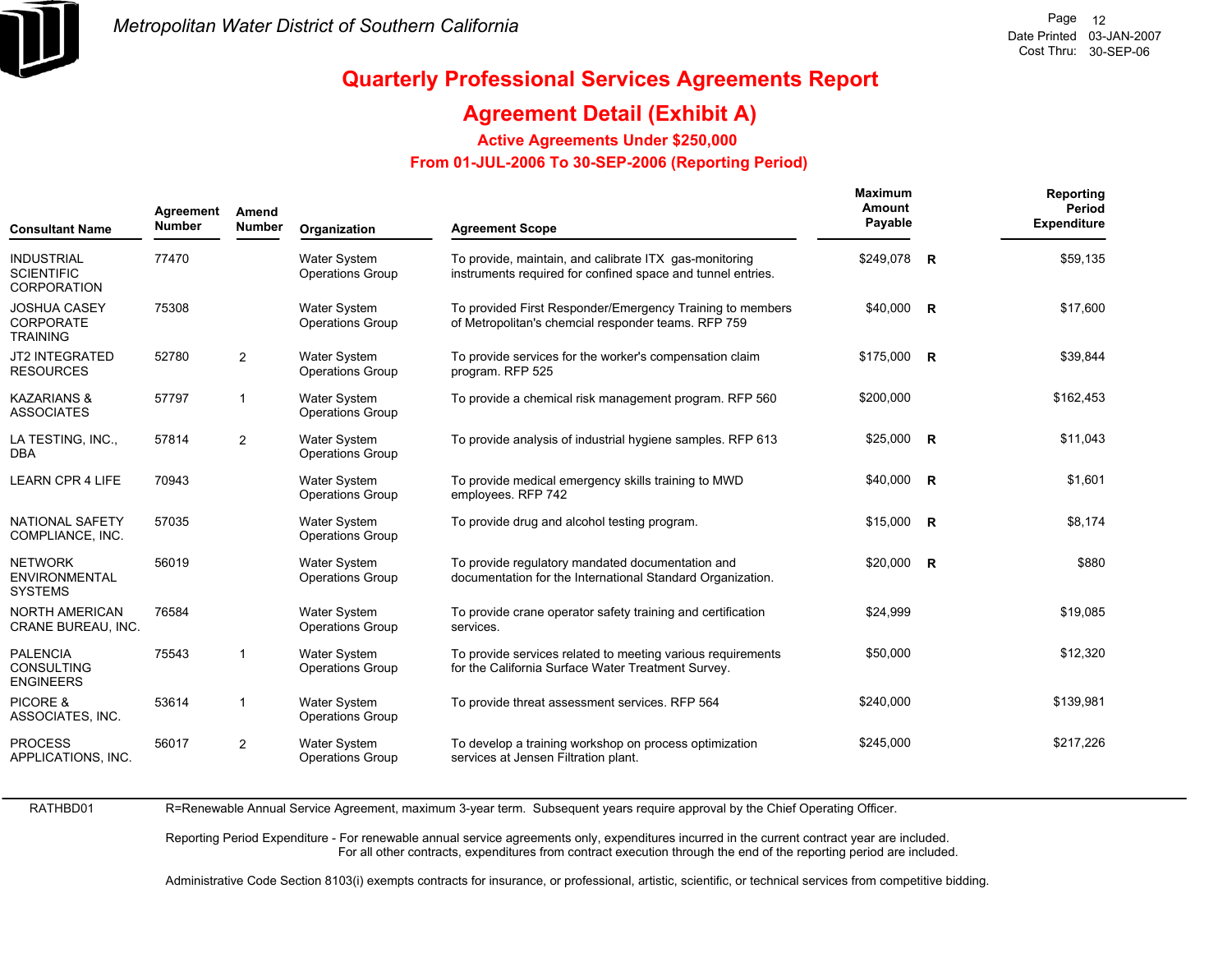

RATHBD01

# **Quarterly Professional Services Agreements Report**

## **Agreement Detail (Exhibit A)**

**Active Agreements Under \$250,000** 

 **From 01-JUL-2006 To 30-SEP-2006 (Reporting Period)** 

| Agreement<br>Amend<br><b>Number</b><br><b>Number</b><br><b>Consultant Name</b> |       | Organization            | <b>Agreement Scope</b>                            | Maximum<br>Amount<br>Payable                                                                                                                        |            | Reporting<br>Period<br><b>Expenditure</b> |          |
|--------------------------------------------------------------------------------|-------|-------------------------|---------------------------------------------------|-----------------------------------------------------------------------------------------------------------------------------------------------------|------------|-------------------------------------------|----------|
| <b>PROCESS</b><br>APPLICATIONS, INC.                                           | 59688 |                         | <b>Water System</b><br><b>Operations Group</b>    | To advise Metropolitan on application of ozone in drinking<br>water.                                                                                | \$25,000   |                                           | \$2,028  |
| RANDALL, MD, MPH,<br>MICHAEL C.                                                | 65055 |                         | <b>Water System</b><br><b>Operations Group</b>    | To provide occupational medical consulting services. RFP 697                                                                                        | \$50,000   | $\overline{R}$                            | \$16,500 |
| RANDALL, MD, MPH,<br>MICHAEL C.                                                | 40453 | 3                       | Water System<br><b>Operations Group</b>           | To provide occupational medical services for MWD<br>employees. (Closed 11/24/06) RFP 466                                                            | \$52,800   | $\overline{\mathbf{R}}$                   | \$6,600  |
| <b>SEPARATION</b><br>CONSULTANTS, INC.                                         | 48313 | 2                       | <b>Water System</b><br><b>Operations Group</b>    | To review DRIP program.                                                                                                                             | \$11,000   |                                           | \$7,013  |
| SOLSOURCE ENERGY                                                               | 76825 |                         | Water System<br><b>Operations Group</b>           | To provide studies of available technologies for viable cost-<br>effective solutions to supplementing the local power supply at<br>Skinner, RFQ 746 | \$49,755   |                                           | \$32,563 |
| <b>STARR CONSULTING</b>                                                        | 68212 |                         | <b>Water System</b><br><b>Operations Group</b>    | To provide a Watershed Sanitary Survey for the Colorado<br>River.                                                                                   | \$24,999   |                                           | \$14,520 |
| <b>TESTAMERICA</b>                                                             | 61468 | 3                       | <b>Water System</b><br><b>Operations Group</b>    | To provide environmental testing services for chemical and<br>microbiological analysis. RFP 646                                                     | \$43,500 R |                                           | \$4,222  |
| <b>THORNHILL</b><br><b>ASSOCIATES</b>                                          | 80245 |                         | <b>Water System</b><br><b>Operations Group</b>    | To provide services related to personnel process improvement<br>solutions as well as promote safety and wellness.                                   | \$14,999   |                                           | \$7,500  |
| <b>WATER QUALITY &amp;</b><br><b>TREATMENT</b><br>SOLUTIONS, INC.              | 59686 |                         | Water System<br><b>Operations Group</b>           | To provide research services for Bromate control under the<br>new Stage I rules issued by the US Environmental Protection<br>Agency.                | \$25,000   |                                           | \$13,313 |
| <b>WATER</b><br><b>TECHNOLOGY</b><br>TRAINING PROGRAM.<br>INC.                 | 75737 |                         | Water System<br><b>Operations Group</b>           | To provide water operator certification training. (Closed<br>12/4/06)                                                                               | \$24,999   |                                           | \$24,999 |
| <b>WECK</b><br>LABORATORIES, INC.                                              | 61469 | $\overline{\mathbf{1}}$ | <b>Water System</b><br><b>Operations Group</b>    | To provide environmental testing services for chemical and<br>microbiological analysis. RFP 646                                                     | \$120,000  | <b>R</b>                                  | \$15,184 |
| 34 NORTH                                                                       | 48615 | 2                       | <b>Water Resources</b><br><b>Management Group</b> | To provide on-call resource analysis, biological engineering,<br>and water quality services. (Closed 10/30/06) RFQ 536                              | \$120,000  | $\mathbf R$                               | \$16,815 |

R=Renewable Annual Service Agreement, maximum 3-year term. Subsequent years require approval by the Chief Operating Officer.

Reporting Period Expenditure - For renewable annual service agreements only, expenditures incurred in the current contract year are included. For all other contracts, expenditures from contract execution through the end of the reporting period are included.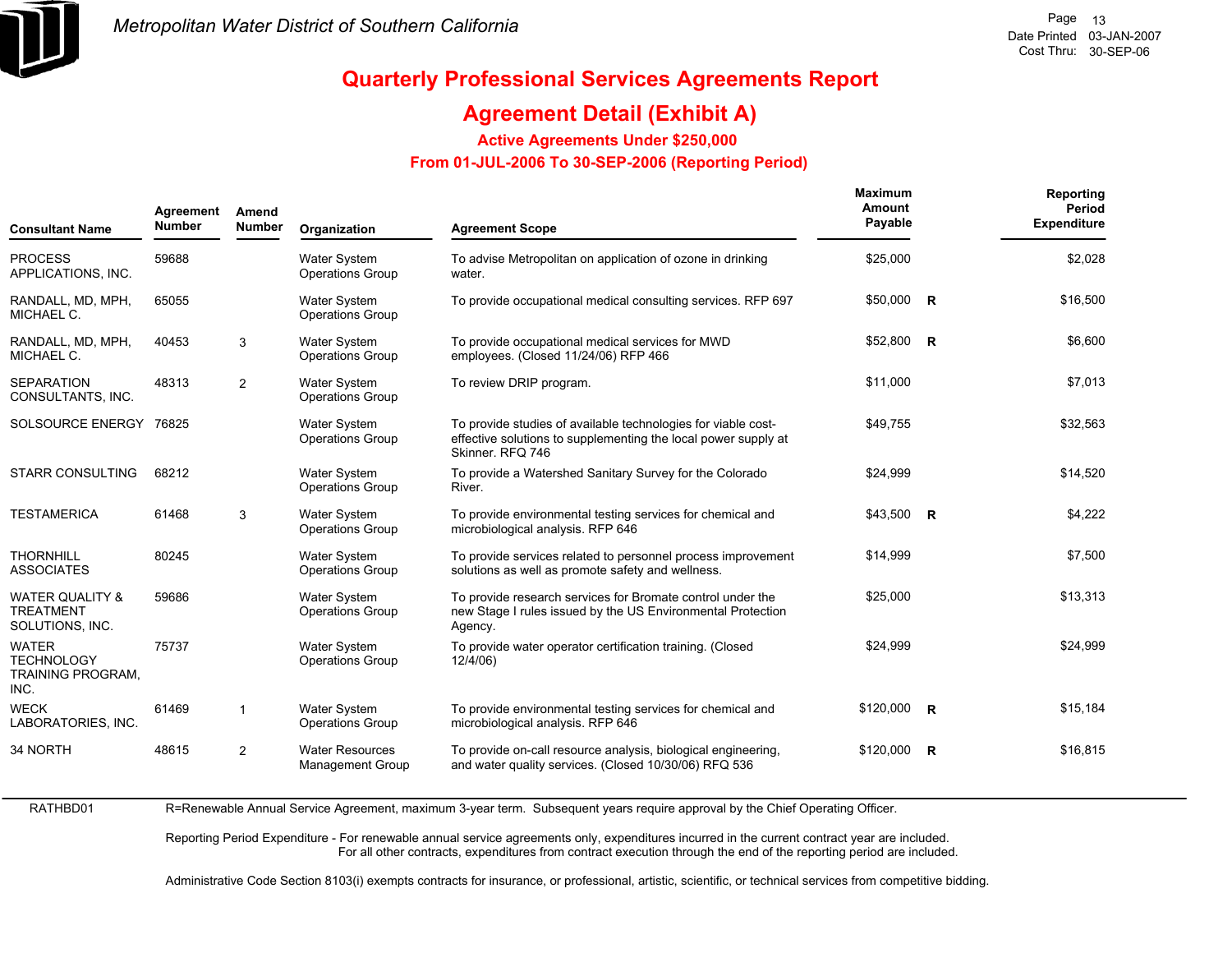

## **Agreement Detail (Exhibit A)**

**Active Agreements Under \$250,000** 

 **From 01-JUL-2006 To 30-SEP-2006 (Reporting Period)** 

| <b>Consultant Name</b>                          | Agreement<br><b>Number</b> | Amend<br><b>Number</b> | Organization                                      | <b>Agreement Scope</b>                                                                                                                                                  | <b>Maximum</b><br>Amount<br>Payable | Reporting<br>Period<br><b>Expenditure</b> |
|-------------------------------------------------|----------------------------|------------------------|---------------------------------------------------|-------------------------------------------------------------------------------------------------------------------------------------------------------------------------|-------------------------------------|-------------------------------------------|
| 34 NORTH, INC.                                  | 68860                      |                        | <b>Water Resources</b><br><b>Management Group</b> | To provide State Water Project Modeling, GIS mapping,<br>Presentations, and Project Visualization support. RFQ 683                                                      | \$120,000 R                         | \$16,244                                  |
| <b>A&amp;N TECHNICAL</b><br>SERVICES, INC.      | 54404                      | 2                      | <b>Water Resources</b><br><b>Management Group</b> | To provide on-call economics services for resource planning<br>and water resource issues. RFQ 605                                                                       | \$150,000                           | \$74,020                                  |
| <b>BLACK &amp; VEATCH</b><br><b>CORPORATION</b> | 77383                      |                        | <b>Water Resources</b><br><b>Management Group</b> | To provide research assessing capital and O&M costs for<br>groundwater storage program facilities. RFP 762                                                              | \$150,000                           | \$31,167                                  |
| <b>BYRON BUCK AND</b><br><b>ASSOCIATES</b>      | 73084                      |                        | <b>Water Resources</b><br><b>Management Group</b> | To provide technical writing support for various reports,<br>briefing materials & presentations relating to water resource &<br>water quality analyses for SWP. RFQ 750 | $$100,000$ R                        | \$47,490                                  |
| <b>BYRON BUCK AND</b><br><b>ASSOCIATES</b>      | 48616                      | $\overline{1}$         | <b>Water Resources</b><br>Management Group        | To provide on-call resource analysis, biological, engineering<br>and water quality services. (Closed 10/30/06) RFQ 536                                                  | \$205.000 R                         | \$14,376                                  |
| <b>CAMP DRESSER &amp;</b><br>MCKEE, INC.        | 54407                      | $\overline{2}$         | <b>Water Resources</b><br><b>Management Group</b> | To provide on-call economic, statistical, and resource analysis<br>services. RFP 605                                                                                    | \$85,000                            | \$64,688                                  |
| CH2M HILL, INC.                                 | 48617                      | 3                      | <b>Water Resources</b><br><b>Management Group</b> | To provide on-call resource analysis, biological engineering,<br>and water quality services. (Closed 10/30/06) RFQ 536                                                  | \$240,000 R                         | \$51,471                                  |
| <b>CONSERVISION</b><br>CONSULTING, LLC          | 55208                      | $\overline{1}$         | <b>Water Resources</b><br><b>Management Group</b> | To provide verification and data collection on the residential<br>and commercial water conservation incentive programs.<br>(Closed 11/24/06) RFP 570                    | \$90,000                            | \$69,199                                  |
| DCSE, INC.                                      | 54403                      | 2                      | <b>Water Resources</b><br><b>Management Group</b> | To provide on-call economic services for resource planning<br>and water resource issues. RFQ 605                                                                        | \$185,000                           | \$152,215                                 |
| DUANE L.<br><b>GEORGESON</b>                    | 78152                      |                        | <b>Water Resources</b><br><b>Management Group</b> | To provide consulting services on water and power resources<br>including research on SWP issues. (Former Employee)                                                      | \$174,000 R                         | \$38,345                                  |
| DUDEK &<br>ASSOCIATES, INC.                     | 61470                      |                        | <b>Water Resources</b><br><b>Management Group</b> | To provide landscape expertise regarding irrigation, plant<br>usage, and to support the Protector del Agua Program. RFP<br>672                                          | $$125,000$ R                        | \$29,087                                  |
| GEOPENTECH, INC.                                | 36093                      | 2                      | <b>Water Resources</b><br><b>Management Group</b> | To provide technical review for groundwater conjunctive use<br>programs.                                                                                                | \$210,000                           | \$136,772                                 |

RATHBD01

R=Renewable Annual Service Agreement, maximum 3-year term. Subsequent years require approval by the Chief Operating Officer.

Reporting Period Expenditure - For renewable annual service agreements only, expenditures incurred in the current contract year are included. For all other contracts, expenditures from contract execution through the end of the reporting period are included.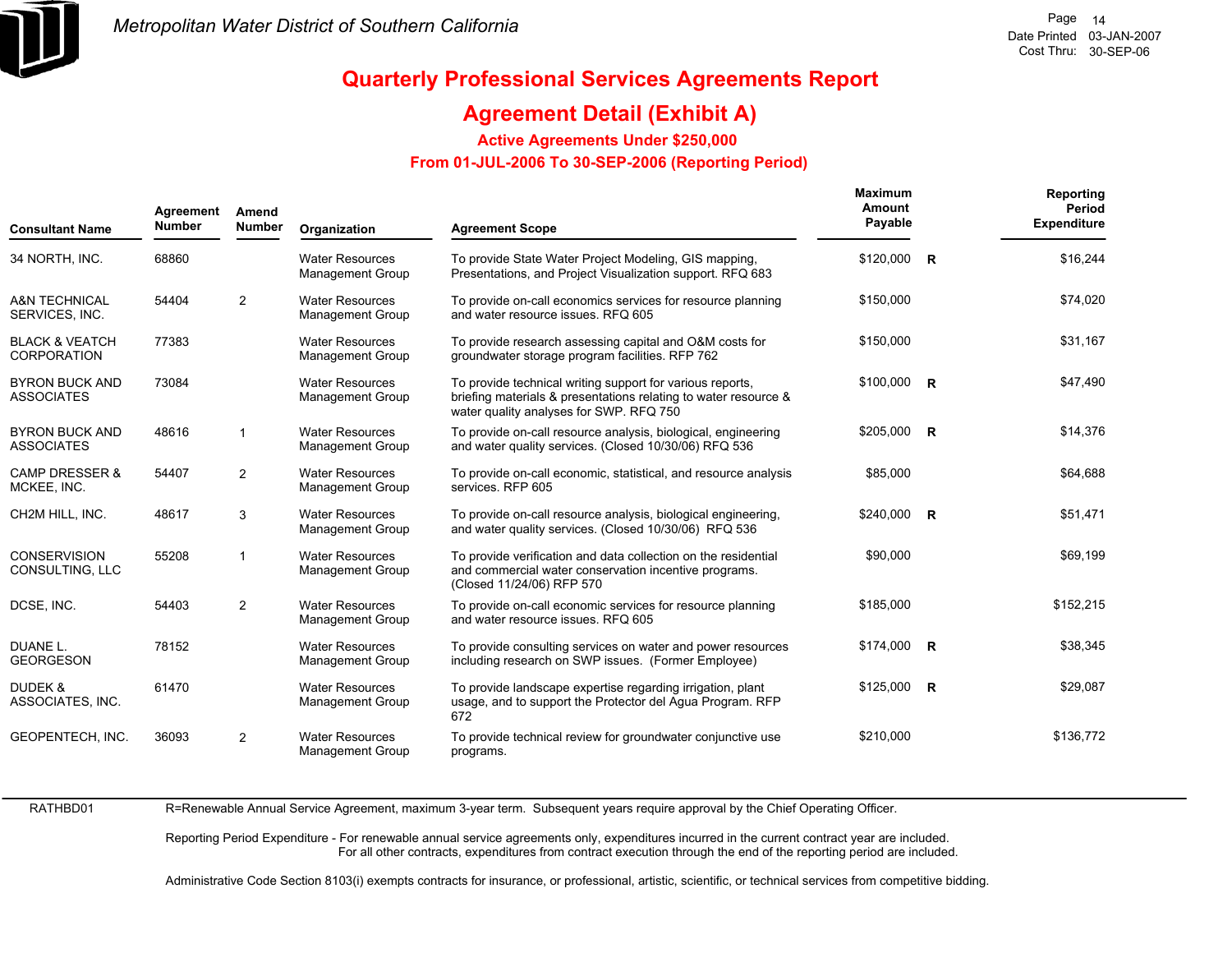

## **Agreement Detail (Exhibit A)**

**Active Agreements Under \$250,000** 

 **From 01-JUL-2006 To 30-SEP-2006 (Reporting Period)** 

| Agreement<br><b>Number</b><br><b>Consultant Name</b>                       |       | Amend<br><b>Number</b> | Organization                                      | <b>Agreement Scope</b>                                                                                                                                | <b>Maximum</b><br>Amount<br>Payable |                         | Reporting<br>Period<br><b>Expenditure</b> |
|----------------------------------------------------------------------------|-------|------------------------|---------------------------------------------------|-------------------------------------------------------------------------------------------------------------------------------------------------------|-------------------------------------|-------------------------|-------------------------------------------|
| <b>JONES &amp; STOKES</b><br>ASSOCIATES, INC.                              | 67609 | 2                      | <b>Water Resources</b><br>Management Group        | To provide biologocial & ecosystem restoration services for<br>the Sacramento-San Joaquin Delta. RFQ 722                                              | $$245,000$ R                        |                         | \$21,859                                  |
| KENNEDY/JENKS/TOD<br>D, LLC                                                | 52783 | $\overline{1}$         | <b>Water Resources</b><br><b>Management Group</b> | To provide on-call feasibility engineering services. (Closed<br>10/19/06) RFQ 528                                                                     | \$225,000                           |                         | \$192,549                                 |
| M-CUBED                                                                    | 48322 | $\overline{1}$         | <b>Water Resources</b><br>Management Group        | To provide land management technical services. (Closed<br>10/30/06) RFP 534                                                                           | \$240,000                           |                         | \$62,951                                  |
| NATIONAL ACADEMY<br>OF SCIENCES                                            | 77624 |                        | <b>Water Resources</b><br><b>Management Group</b> | To provide services to assess the extant body of scientific<br>data and studies regarding Colorado River hydrology.                                   | \$30,000                            |                         | \$30,000                                  |
| <b>NATIONAL</b><br><b>ECONOMIC</b><br><b>RESEARCH</b><br><b>ASSOCIATES</b> | 54405 | 2                      | <b>Water Resources</b><br>Management Group        | To provide on-call economic and statistical assessment<br>evaluation for resource planning and water resource issues.<br><b>RFQ 605</b>               | \$95,000                            |                         | \$49.499                                  |
| <b>POWER</b><br><b>APPLICATIONS AND</b><br><b>RESEARCH</b>                 | 74369 |                        | <b>Water Resources</b><br>Management Group        | To provide expert advice regarding Metropolitan's risks and<br>positions related to power resource issues associated with<br><b>SWP. RFQ 729</b>      | \$249.000                           | R                       | \$7,721                                   |
| RAGAN ASSOCIATES.<br><b>JAMES</b>                                          | 50297 |                        | <b>Water Resources</b><br>Management Group        | To provide on-call resource analysis, biological, engineering<br>and water quality service for CALFED Bay/Delta program.<br>(Closed 10/30/06) RFQ 536 | \$60,000                            | $\overline{\mathbf{R}}$ | \$2,688                                   |
| <b>RESOURCE</b><br><b>OPPORTUNITY</b><br>GROUP, LLC                        | 65053 | $\overline{1}$         | <b>Water Resources</b><br>Management Group        | To provide clarification on the State Water Control Board<br>policy on recycled water. (Closed 11/27/06)                                              | \$40,000                            |                         | \$4,188                                   |
| S.P. CRAMER &<br><b>ASSOCIATES</b>                                         | 67610 | 3                      | <b>Water Resources</b><br>Management Group        | To provide environmental services for the Sacramento-San<br>Joaquin Delta. RFQ 722                                                                    | $$245,000$ R                        |                         | \$24,917                                  |
| SCHULTZ, DONALD                                                            | 65042 |                        | <b>Water Resources</b><br><b>Management Group</b> | To provide training services for the Protector Del Agua<br>Program. RFQ 693                                                                           | \$240,000                           |                         | \$19,100                                  |
| STUCKI, DEREK G.                                                           | 65041 |                        | <b>Water Resources</b><br><b>Management Group</b> | To provide training service for the Protector Del Agua<br>Program. RFQ 693                                                                            | \$240,000                           |                         | \$34,546                                  |
| <b>WHEELER COMPANY</b>                                                     | 65039 |                        | <b>Water Resources</b><br><b>Management Group</b> | To provide training and class instruction for the Protector Del<br>Agua program. RFQ 693                                                              | \$240,000                           |                         | \$14,975                                  |

RATHBD01 R=Renewable Annual Service Agreement, maximum 3-year term. Subsequent years require approval by the Chief Operating Officer.

> Reporting Period Expenditure - For renewable annual service agreements only, expenditures incurred in the current contract year are included. For all other contracts, expenditures from contract execution through the end of the reporting period are included.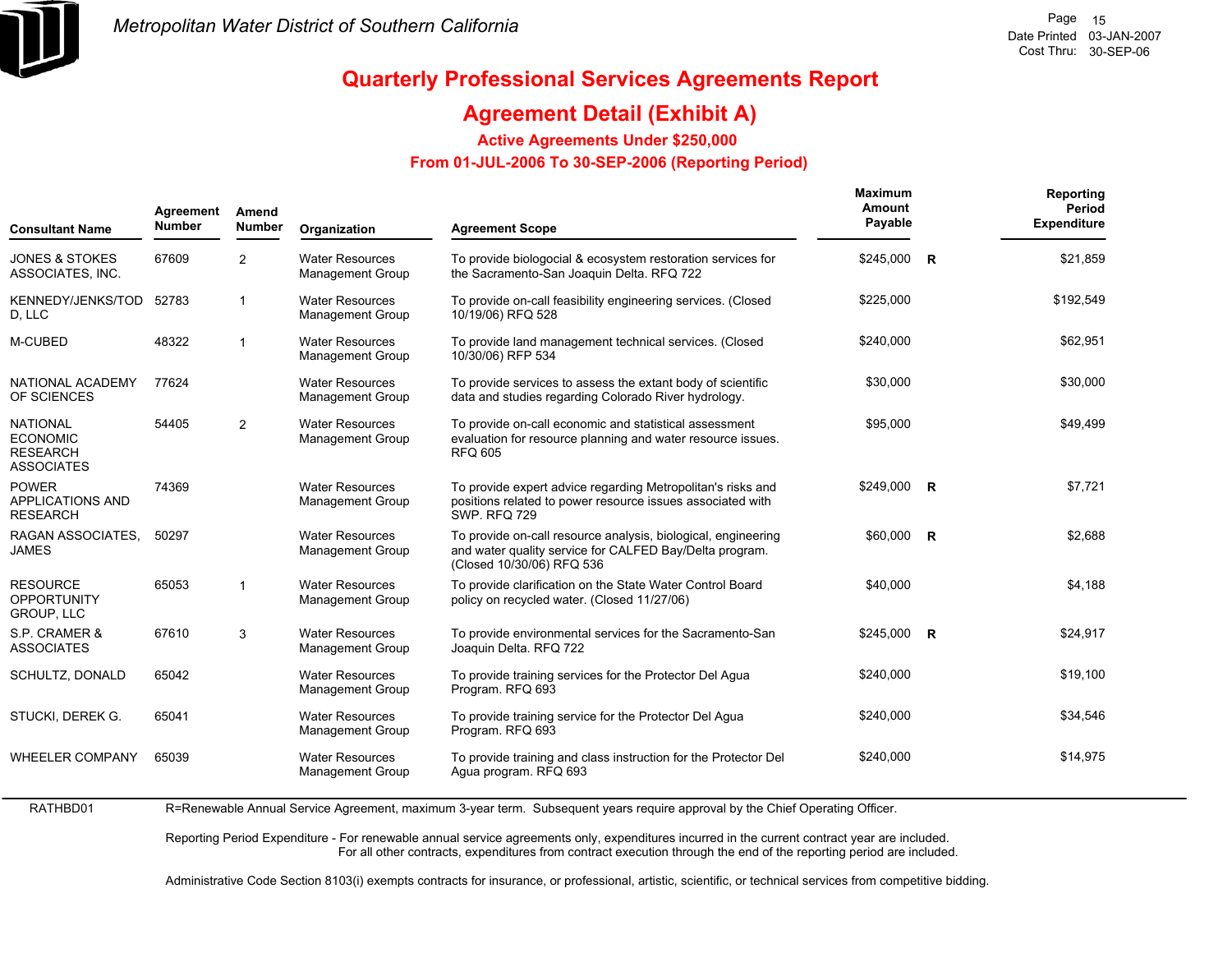

## **Agreement Detail (Exhibit A)**

**Active Agreements Under \$250,000** 

 **From 01-JUL-2006 To 30-SEP-2006 (Reporting Period)** 

| <b>Consultant Name</b>                        | Agreement<br>Amend<br><b>Number</b><br><b>Number</b> |                | Organization                                                    | <b>Agreement Scope</b>                                                                                                                             | Maximum<br>Amount<br>Payable | Reporting<br>Period<br><b>Expenditure</b> |  |
|-----------------------------------------------|------------------------------------------------------|----------------|-----------------------------------------------------------------|----------------------------------------------------------------------------------------------------------------------------------------------------|------------------------------|-------------------------------------------|--|
| <b>ANCHOR</b><br>ENVIRONMENTAL,<br><b>LLC</b> | 56868                                                |                | <b>General Counsel</b>                                          | To provide assistance with the FERC re-licensing process for<br>Oroville Dam.                                                                      | \$75,000                     | \$27,719                                  |  |
| BLOOSTON,<br>MORDKOFSKY,<br>DICKENS,          | 75715                                                |                | <b>General Counsel</b>                                          | To provide legal counseling related to FCC laws & regulations.                                                                                     | \$99,999                     | \$5,910                                   |  |
| <b>MASON &amp; MASON</b>                      | 69373                                                |                | <b>General Counsel</b>                                          | To provide real estate appraisal and associated services<br>related to Metropolitan real property.                                                 | \$249,800                    | \$88,294                                  |  |
| <b>RYAN &amp; FELSTED</b>                     | 43714                                                | $\mathbf{1}$   | <b>General Counsel</b>                                          | To provide legal commercial real estate services.                                                                                                  | \$50,000                     | \$28,690                                  |  |
| <b>MASON &amp; MASON</b>                      | 73354                                                | $\overline{1}$ | <b>Real Property</b><br>Development &<br>Management             | To provide services related to real property including expert<br>testimony for condemnation trials and research on right of way<br>issues. RFQ 685 | $$249,000$ R                 | \$18,500                                  |  |
| <b>URBAN</b><br>CROSSROADS, INC.              | 46207                                                | 3              | <b>Real Property</b><br>Development &<br>Management             | To provide traffic study services for DVL. RFP 518                                                                                                 | \$50,000                     | \$27,472                                  |  |
| HIRE SOLUTIONS,<br><b>LLC</b>                 | 71742                                                |                | <b>Chief Executive's Office</b><br>(Human Resources<br>Section) | To provide recruitment process planning and collective<br>bargaining unit evaluation services.                                                     | \$24,999                     | \$13,047                                  |  |
| THE WRITING<br><b>COMPANY</b>                 | 76826                                                |                | <b>Chief Executive's Office</b><br>(Human Resources<br>Section) | To provide professional business writing training to<br>Metropolitan management & professional staff.                                              | \$24,700                     | \$5,200                                   |  |
| THE WRITING<br><b>INSTITUTE</b>               | 76695                                                |                | <b>Chief Executive's Office</b><br>(Human Resources<br>Section) | To provide training workshops for Metropolitan staff on the<br>subject of business writing for results.                                            | \$24,999                     | \$3,400                                   |  |
| <b>WIMER ASSOCIATES</b>                       | 78272                                                |                | <b>Chief Executive's Office</b><br>(Human Resources<br>Section) | To plan vision/mission interviews, strategies, and workshops.                                                                                      | \$16,500                     | \$4,950                                   |  |
|                                               | <b>Total Number of Agreements</b>                    |                | 186                                                             | <b>Totals</b>                                                                                                                                      | \$24,175,448                 | \$9,801,600                               |  |

RATHBD01

R=Renewable Annual Service Agreement, maximum 3-year term. Subsequent years require approval by the Chief Operating Officer.

Reporting Period Expenditure - For renewable annual service agreements only, expenditures incurred in the current contract year are included. For all other contracts, expenditures from contract execution through the end of the reporting period are included.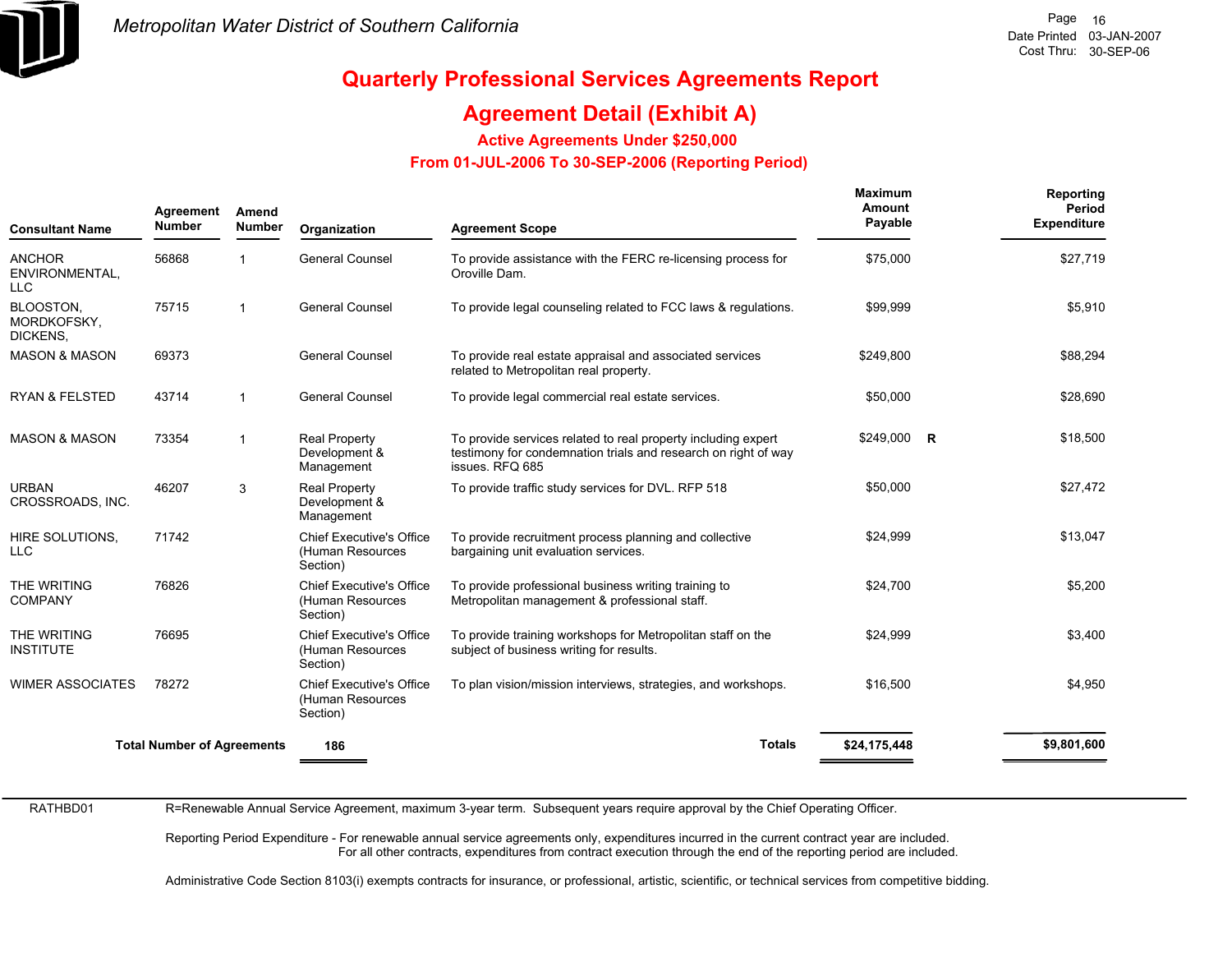

## **Agreement Detail (Exhibit A)**

**Active Agreements Under \$250,000** 

 **From 01-JUL-2006 To 30-SEP-2006 (Reporting Period)** 

|                        |           |        |              |                        | <b>Maximum</b> | Reporting          |
|------------------------|-----------|--------|--------------|------------------------|----------------|--------------------|
|                        | Agreement | Amend  |              |                        | Amount         | Period             |
| <b>Consultant Name</b> | Number    | Number | Organization | <b>Agreement Scope</b> | Payable        | <b>Expenditure</b> |

**\* \* \* End of Report \* \* \***

RATHBD01

R=Renewable Annual Service Agreement, maximum 3-year term. Subsequent years require approval by the Chief Operating Officer.

Reporting Period Expenditure - For renewable annual service agreements only, expenditures incurred in the current contract year are included. For all other contracts, expenditures from contract execution through the end of the reporting period are included.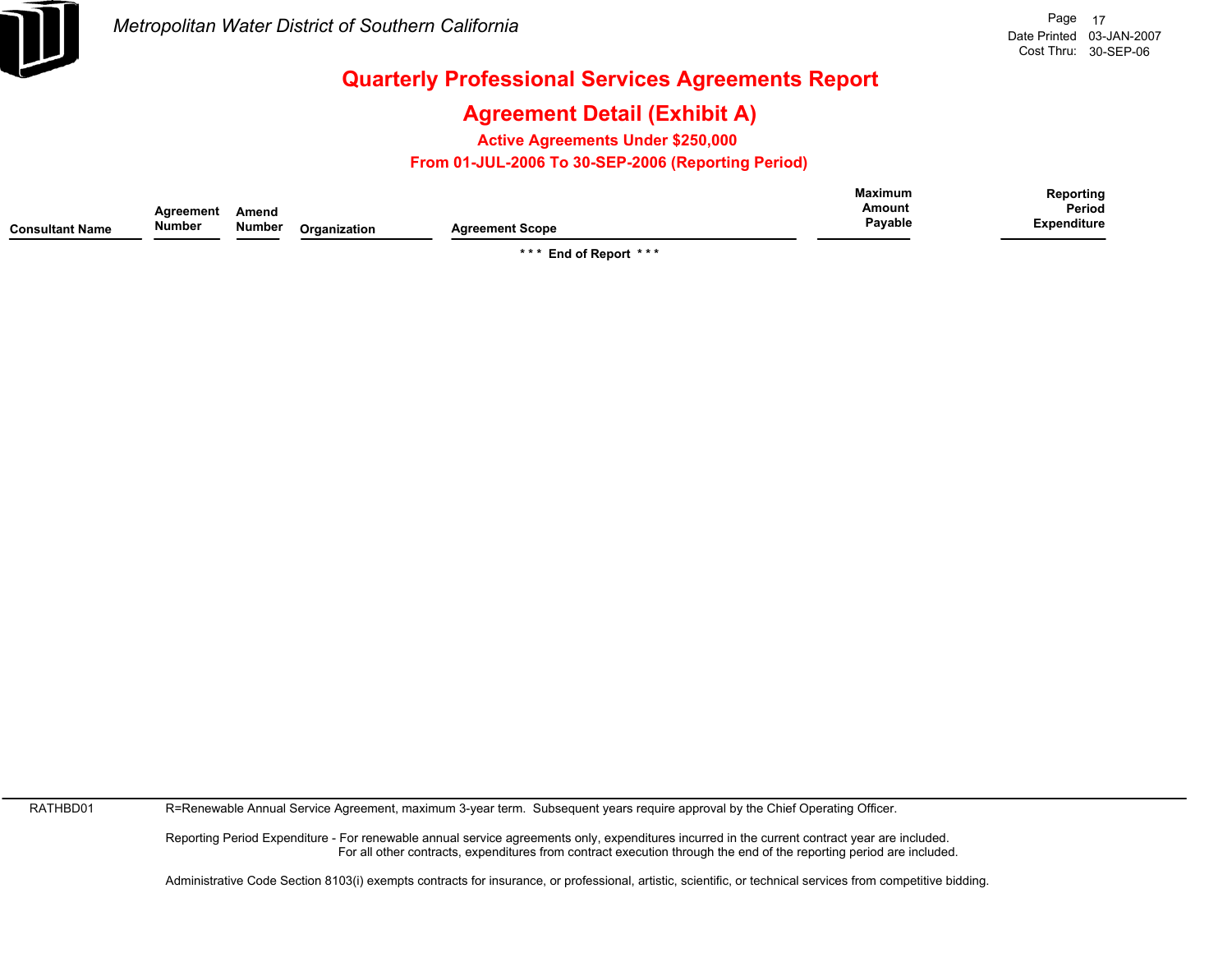

RATHBD01

# **Quarterly Professional Services Agreements Report**

### **Agreement Detail (Exhibit B)**

**Active Agreements Over \$250,000**

#### **From 01-JUL-2006 To 30-SEP-2006 (Reporting Period)**

| <b>Consultant Name</b>                                       | Agreement<br><b>Number</b> | Amend<br><b>Number</b> | <b>Board</b><br>Approved<br>Date | <b>Board</b><br>Letter | Organization                      | <b>Agreement Scope</b>                                                                                                                                           | Maximum<br>Amount<br>Payable |              | Reporting<br>Period<br><b>Expenditure</b> |
|--------------------------------------------------------------|----------------------------|------------------------|----------------------------------|------------------------|-----------------------------------|------------------------------------------------------------------------------------------------------------------------------------------------------------------|------------------------------|--------------|-------------------------------------------|
| LIEBERT, CASSIDY &<br><b>WHITMORE</b>                        | 60452                      | $\overline{2}$         | 16-MAY-06                        | $7 - 8$                | Chief<br>Executive's<br>Office    | To provide Metropolitan with negotiation<br>services to reach an agreement with the<br>employee bargaining units.                                                | \$349,000                    |              | \$301,581                                 |
| J.U. ENTERPRISE,<br>INC.                                     | 73308                      | 1                      | 13-SEP-05                        | $7 - 3$                | <b>External Affairs</b><br>Group  | To provide advertising campaign services for<br>Metropolitan's conservation program. RFP 755                                                                     | \$2,900,000                  |              | \$1,498,191                               |
| <b>DRIVER ALLIANT</b><br><b>INSURANCE</b><br><b>SERVICES</b> | 66402                      |                        | 08-JUN-04                        | $8 - 2$                | <b>Chief Financial</b><br>Officer | To provide insurance brokerage services. RFP<br>711                                                                                                              | \$1,400,000                  | $\mathsf{R}$ | \$1,104,968                               |
| <b>REAMS ASSET</b><br>MANAGEMENT CO.<br><b>LLC</b>           | 48305                      |                        | 12-MAR-02                        | $9 - 2$                | <b>Chief Financial</b><br>Officer | To provide investment management services<br>for MWD, RFP 516                                                                                                    | \$324,000                    | <b>R</b>     | \$89,105                                  |
| <b>BECHTEL</b><br>CORPORATION                                | A04532                     | $\overline{7}$         | 19-NOV-96                        | $8 - 3$                | Corporate<br>Resources            | To provide geological and geotechnical<br>services for the Inland Feeder Project. (Closed<br>11/17/06) RFP 080                                                   | \$29,200,000                 |              | \$26,466,433                              |
| <b>BLACK &amp; VEATCH</b>                                    | 51538                      | $\overline{2}$         | 09-NOV-04                        | $9 - 2$                | Corporate<br><b>Resources</b>     | To provide engineering services for the<br>Oxidation Retrofit Programs. RFP 556                                                                                  | \$1,200,000                  |              | \$595,594                                 |
| <b>BLACK &amp; VEATCH</b>                                    | 52795                      | 1                      | 10-DEC-02                        | $9 - 4$                | Corporate<br><b>Resources</b>     | To provide hydrogeological groundwater<br>modeling services. (Closed 11/17/06) RFP 585                                                                           | \$650,000                    |              | \$577,811                                 |
| <b>BLACK &amp; VEATCH</b><br>CORPORATION                     | 55207                      | $\overline{2}$         | 13-MAY-03                        | $8 - 10$               | Corporate<br><b>Resources</b>     | To provide on-call process engineering<br>services. RFQ 578                                                                                                      | \$4,750,000                  |              | \$3,904,084                               |
| <b>BLACK &amp; VEATCH</b><br><b>CORPORATION</b>              | 70954                      |                        | 08-MAR-05                        | $8 - 2$                | Corporate<br>Resources            | To provide studies, preliminary design and<br>environmental documentation for the Mills<br>plant capacity upgrade. RFQ 719                                       | \$530,000                    |              | \$82,647                                  |
| <b>BLACK &amp; VEATCH</b><br>CORPORATION                     | 71739                      |                        | 13-DEC-05                        | $7-3$                  | Corporate<br>Resources            | To provide engineering services including<br>studies, preliminary and final designs, and<br>specifications for Metropolitan's water<br>treatment plants. RFQ 719 | \$3,000,000 R                |              | \$722,569                                 |
| <b>BUTIER</b><br><b>CONSTRUCTION</b><br><b>MANAGER</b>       | 62422                      |                        | 12-OCT-04                        | $9 - 3$                | Corporate<br><b>Resources</b>     | To provide construction management and<br>inspection services for San Diego Pipeline No.<br>6. RFP 550                                                           | \$5,000,000                  |              | \$2,651,185                               |

R=Renewable Annual Service Agreement, maximum 3-year term. Subsequent years require approval by the Chief Operating Officer.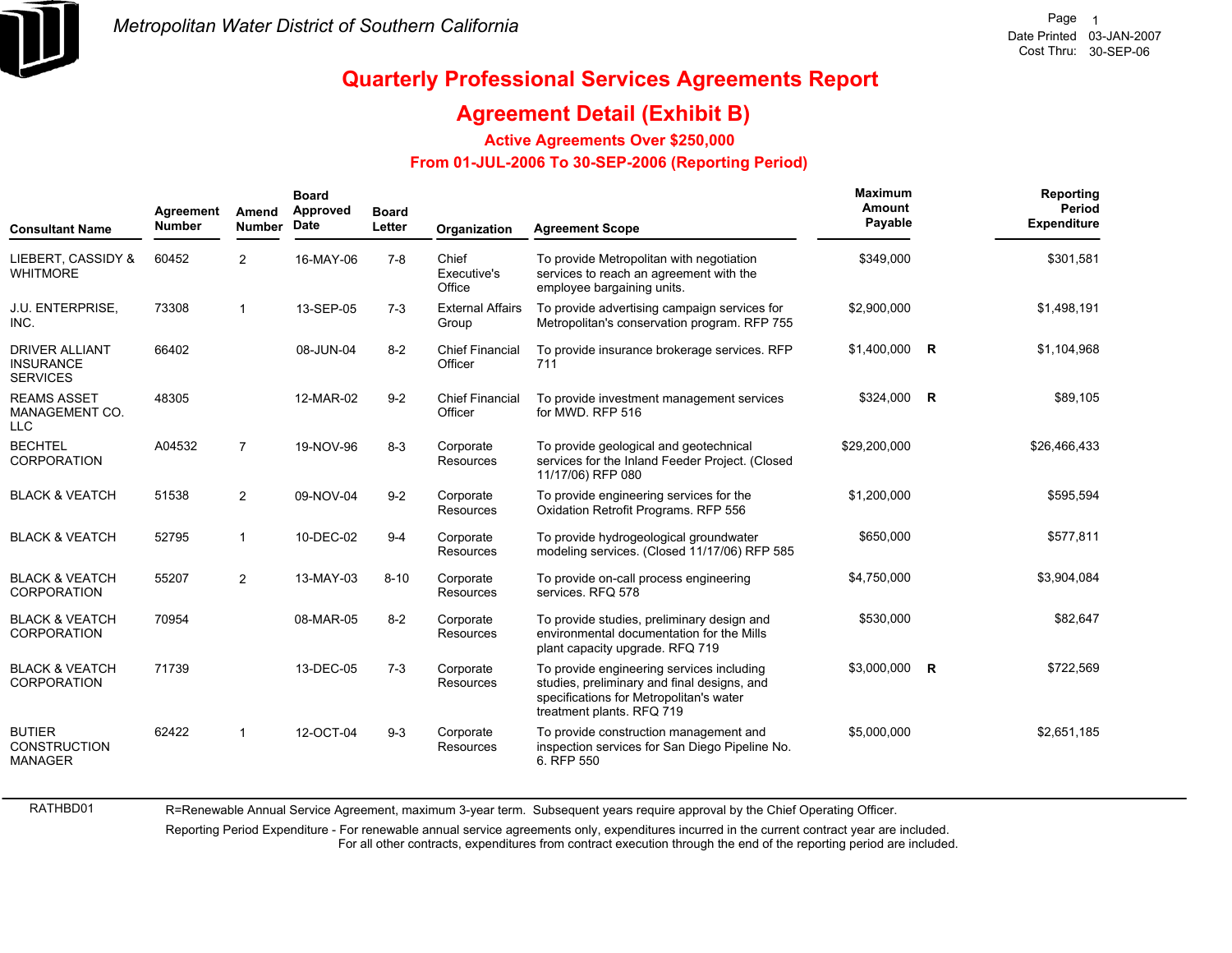

### **Agreement Detail (Exhibit B)**

**Active Agreements Over \$250,000**

#### **From 01-JUL-2006 To 30-SEP-2006 (Reporting Period)**

| <b>Consultant Name</b>                                 | Agreement<br><b>Number</b> | Amend<br><b>Number</b> | <b>Board</b><br>Approved<br>Date | <b>Board</b><br>Letter | Organization                  | <b>Agreement Scope</b>                                                                                                                 | Maximum<br>Amount<br>Payable | Reporting<br>Period<br><b>Expenditure</b> |
|--------------------------------------------------------|----------------------------|------------------------|----------------------------------|------------------------|-------------------------------|----------------------------------------------------------------------------------------------------------------------------------------|------------------------------|-------------------------------------------|
| <b>BUTIER</b><br><b>CONSTRUCTION</b><br><b>MANAGER</b> | 74858                      |                        | 14-FEB-06                        | $8 - 2$                | Corporate<br><b>Resources</b> | To provide as needed construction<br>management and inspection services for DVL<br>Recreation Projects. RFQ 550                        | \$750,000                    | \$177,405                                 |
| <b>CAMP DRESSER &amp;</b><br>MCKEE, INC.               | 51549                      | 5                      | 14-JUN-05                        | $8 - 6$                | Corporate<br>Resources        | To provide process engineering services for<br>the Oxidation Retrofit Program. RFP 556                                                 | \$20,851,000                 | \$16,370,834                              |
| <b>CAMP DRESSER &amp;</b><br>MCKEE, INC.               | 55220                      | 1                      | 10-JUN-03                        | $8 - 2$                | Corporate<br>Resources        | To provide general engineering services for<br>filtration plants. RFQ 578                                                              | \$2,000,000 R                | \$11,441                                  |
| <b>CAMP DRESSER &amp;</b><br>MCKEE, INC.               | 70961                      | $\overline{2}$         | 16-MAY-06                        | $8-5$                  | Corporate<br>Resources        | To provide engineering design services for<br>various water treatment facilities. RFQ 719                                              | \$12,680,000                 | \$3,646,423                               |
| CAROLLO<br>ENGINEERS, P.C.                             | 51144                      | $\overline{2}$         | 12-MAR-02                        | $9-5$                  | Corporate<br><b>Resources</b> | To provide process engineering services for<br>the Oxidation Retrofit Program. RFP 556                                                 | \$3,000,000                  | \$2,166,122                               |
| CAROLLO<br>ENGINEERS, P.C.                             | 68899                      |                        | 12-JUL-05                        | $8 - 4$                | Corporate<br><b>Resources</b> | To provide engineering design services for the<br>Weymouth Oxidation Retrofit Program. RFQ<br>719                                      | \$8,000,000                  | \$5,146,828                               |
| CAROLLO<br>ENGINEERS, P.C.                             | 73311                      |                        | 16-MAY-06                        | $7-2$                  | Corporate<br><b>Resources</b> | To provide professional engineering desion<br>and construction support services for the La<br>Verne Water Quality Pilot Plant. RFP 737 | \$850,000                    | \$6,430                                   |
| CH2M HILL, INC.                                        | 51550                      |                        | 12-MAR-02                        | $9-5$                  | Corporate<br>Resources        | To provide process engineering services for<br>the Oxidation Retrofit Program. RFP 556                                                 | \$500,000                    | \$135,916                                 |
| CH2M HILL, INC.                                        | 57627                      |                        | 09-SEP-03                        | $8 - 2$                | Corporate<br>Resources        | To provide on-call engineering services. RFQ<br>578                                                                                    | \$500,000 R                  | \$22,614                                  |
| <b>COAST SURVEYING.</b><br>INC.                        | 60294                      |                        | 14-OCT-03                        | $9 - 4$                | Corporate<br><b>Resources</b> | To provide survey and mapping services for 3-<br>320 parcels for the CRA Recordation project.<br><b>RFP 622</b>                        | \$1,121,941                  | \$602,966                                 |
| DAVID EVANS AND<br>ASSOCIATES, INC.                    | 60451                      |                        | 14-OCT-03                        | $9 - 4$                | Corporate<br>Resources        | To provide survey and mapping services for<br>parcels 4-168 for the CRA Recordation<br>Project. RFP 622                                | \$421.209                    | \$380,709                                 |

RATHBD01

R=Renewable Annual Service Agreement, maximum 3-year term. Subsequent years require approval by the Chief Operating Officer.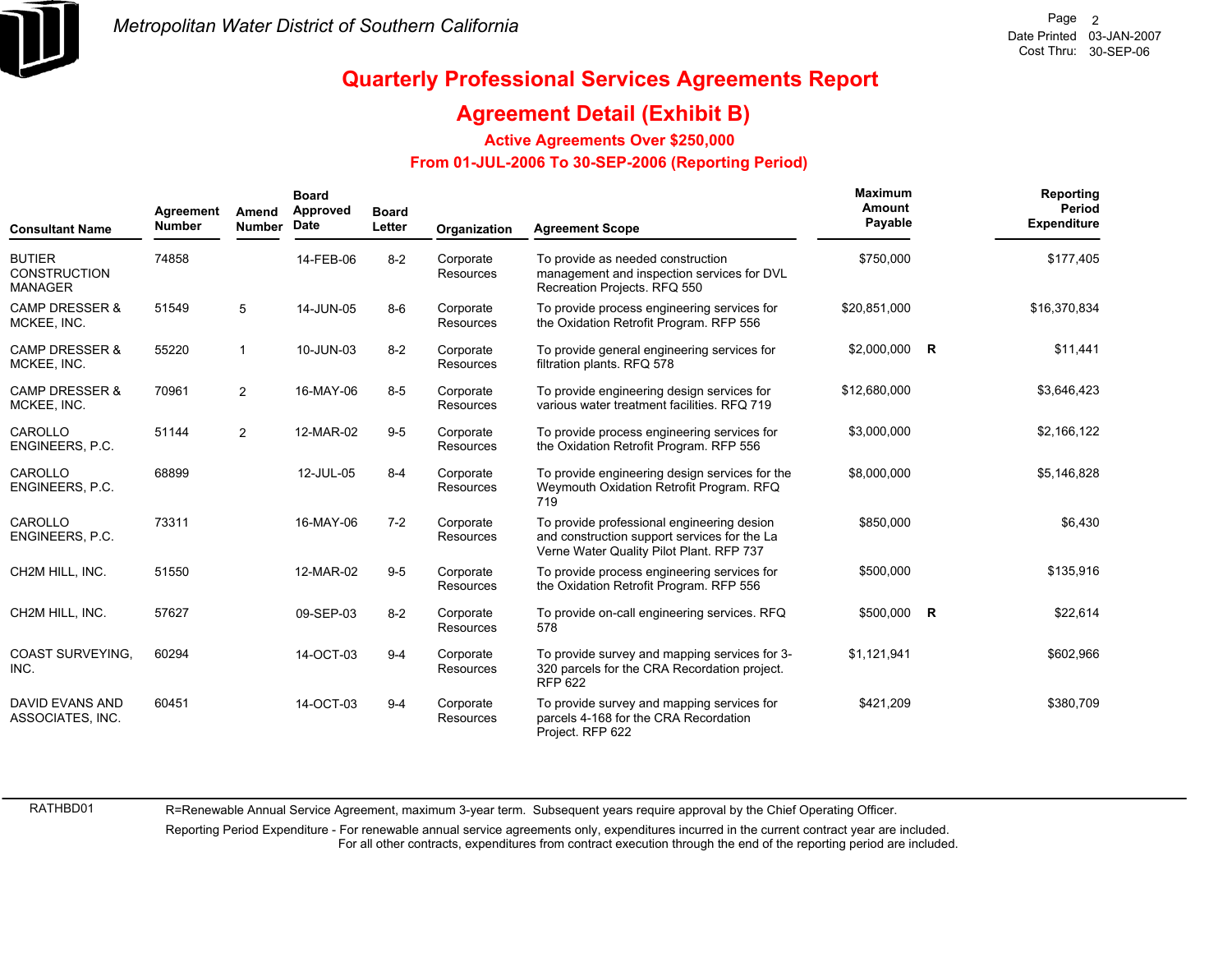

RATHBD01

# **Quarterly Professional Services Agreements Report**

### **Agreement Detail (Exhibit B)**

**Active Agreements Over \$250,000**

#### **From 01-JUL-2006 To 30-SEP-2006 (Reporting Period)**

| <b>Consultant Name</b>                                 | Agreement<br><b>Number</b> | Amend<br><b>Number</b> | <b>Board</b><br>Approved<br>Date | <b>Board</b><br>Letter | Organization                  | <b>Agreement Scope</b>                                                                                                                     | Maximum<br>Amount<br>Payable |          | Reporting<br>Period<br><b>Expenditure</b> |
|--------------------------------------------------------|----------------------------|------------------------|----------------------------------|------------------------|-------------------------------|--------------------------------------------------------------------------------------------------------------------------------------------|------------------------------|----------|-------------------------------------------|
| DHI, INC.                                              | 65052                      |                        | 12-OCT-04                        | $9 - 7$                | Corporate<br><b>Resources</b> | To provide a Real-Time operating system for<br>Metropolitan's water distribution system. RFP<br>675                                        | \$2,100,000                  |          | \$325,720                                 |
| <b>DUDEK &amp;</b><br>ASSOCIATES, INC.                 | A04767                     | $\overline{2}$         | 27-OCT-94                        | $8 - 4$                | Corporate<br><b>Resources</b> | To provide survey, and mapping services for<br>San Diego Pipeline No. 6 Project. RFP 122                                                   | \$880,000                    |          | \$648,758                                 |
| <b>DUDEK &amp;</b><br>ASSOCIATES, INC.                 | 74679                      |                        | 14-MAR-06                        | $7 - 5$                | Corporate<br>Resources        | To provide preliminary and final design of<br>water-based recreational facilities for water<br>quality improvement at Lake Perris. RFP 718 | \$1,000,000                  |          | \$102,010                                 |
| DUDEK &<br>ASSOCIATES, INC.                            | 70963                      |                        | 14-JUN-05                        | $8 - 6$                | Corporate<br>Resources        | To provide environmental mitigation<br>monitoring services for the Skinner<br>Improvement Program. RFP 732                                 | \$1,000,000                  |          | \$87,605                                  |
| <b>ECOSYSTEMS</b><br><b>RESTORATION</b><br>ASSOC.      | 68203                      |                        | 10-MAY-05                        | $8 - 3$                | Corporate<br><b>Resources</b> | To provide environmental services for the<br>Diemer Filtration Plant Improvement Program.<br><b>RFP 732</b>                                | \$1,500,000                  |          | \$320,274                                 |
| <b>FORTECH</b><br><b>SOFTWARE</b><br>CONSULTING, INC.  | 62415                      | $\mathbf{1}$           | 14-FEB-06                        | $7 - 1$                | Corporate<br>Resources        | To provide software development services for<br>a power management system. RFP 662                                                         | \$697,000                    |          | \$508,000                                 |
| <b>GEOMATRIX</b><br>CONSULTANTS, INC.                  | 51132                      | $\mathbf{1}$           | 08-OCT-02                        | $8 - 7$                | Corporate<br><b>Resources</b> | To provide geotechnical studies for DVR<br>project. RFQ 528                                                                                | \$575,000                    |          | \$517,102                                 |
| <b>HATCH MOTT</b><br>MACDONALD, INC.                   | 46862                      | 1                      | 13-JUL-06                        | $8-6$                  | Corporate<br>Resources        | To provide construction management services<br>for Arrowhead tunnel and other reaches of the<br>Inland Feeder, RFP 468                     | \$20,900,000                 |          | \$11,506,858                              |
| HDR ENGINEERING.<br>INC.                               | 56024                      | 5                      | 16-MAY-06                        | $8 - 3$                | Corporate<br><b>Resources</b> | To provide on-call process and plant<br>engineering services. RFQ 578                                                                      | \$962,000                    |          | \$783,352                                 |
| <b>HELIX</b><br><b>ENVIRONMENTAL</b><br>PLANNING, INC. | 57395                      | $\mathbf{1}$           | 09-SEP-03                        | $8 - 2$                | Corporate<br>Resources        | To provide as-needed environmental planning<br>services. RFQ 546                                                                           | \$500,000                    | <b>R</b> | \$268,233                                 |
| <b>HUNSAKER AND</b><br><b>ASSOCIATES</b>               | 60447                      |                        | 14-OCT-03                        | $9 - 4$                | Corporate<br>Resources        | To provide survey and mapping services for 4-<br>211 parcels for the CRA Recordation Project.<br><b>RFP 622</b>                            | \$474,390                    |          | \$217,563                                 |

R=Renewable Annual Service Agreement, maximum 3-year term. Subsequent years require approval by the Chief Operating Officer.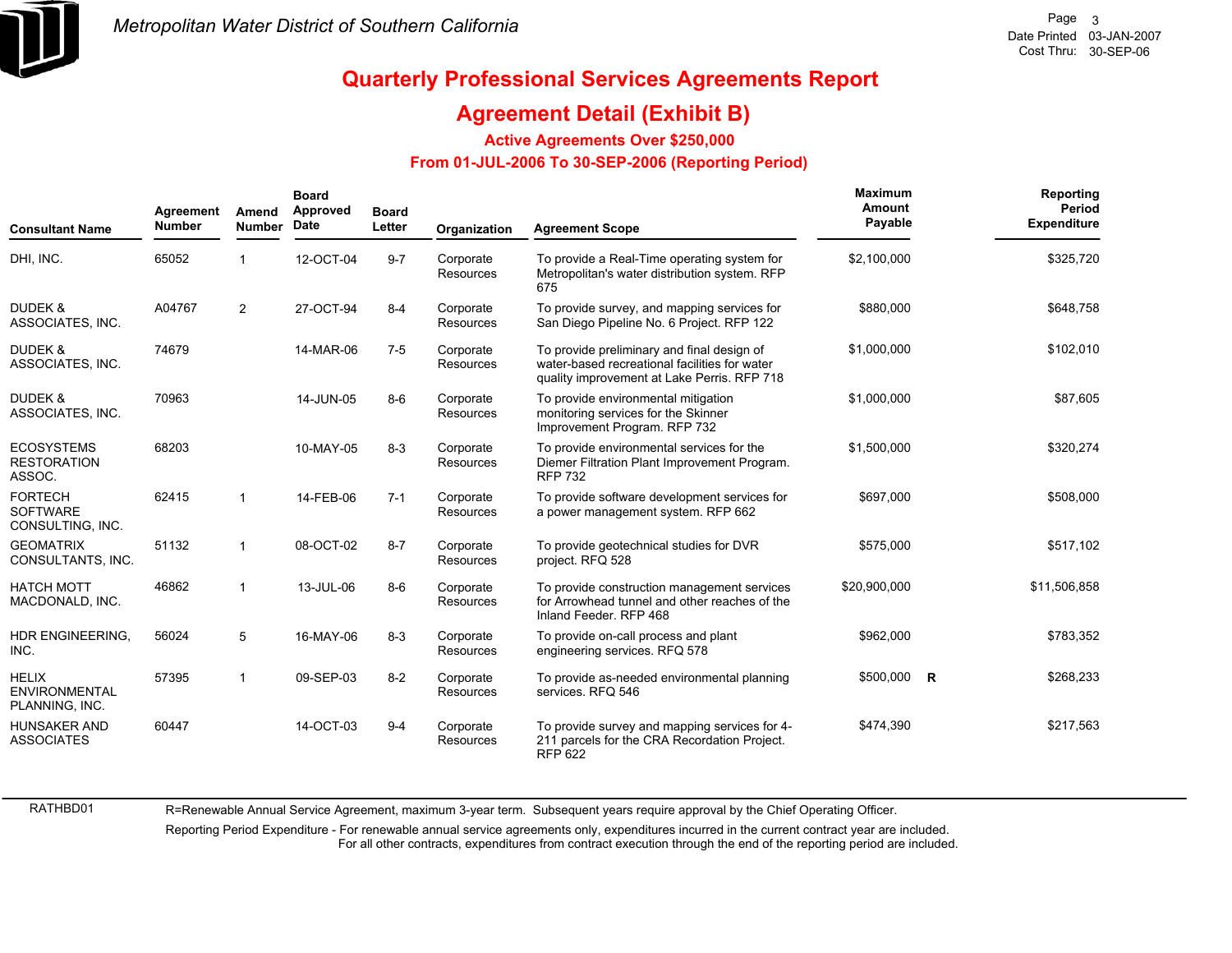

### **Agreement Detail (Exhibit B)**

**Active Agreements Over \$250,000**

#### **From 01-JUL-2006 To 30-SEP-2006 (Reporting Period)**

| <b>Consultant Name</b>                                        | Agreement<br><b>Number</b> | Amend<br><b>Number</b> | <b>Board</b><br>Approved<br>Date | <b>Board</b><br>Letter | Organization                  | <b>Agreement Scope</b>                                                                                                                 | Maximum<br>Amount<br>Payable | Reporting<br>Period<br><b>Expenditure</b> |
|---------------------------------------------------------------|----------------------------|------------------------|----------------------------------|------------------------|-------------------------------|----------------------------------------------------------------------------------------------------------------------------------------|------------------------------|-------------------------------------------|
| <b>JACOBS ASSOCIATES</b>                                      | 44968                      |                        | 11-DEC-01                        | $9 - 1$                | Corporate<br><b>Resources</b> | To provide construction services for the<br>Arrowhead Tunnels of the Inland Feeder. RFP<br>505                                         | \$10,000,000                 | \$6,885,301                               |
| <b>JOHNSON</b><br>CONTROLS, INC.                              | 54400                      |                        | 10-JUN-03                        | $9 - 4$                | Corporate<br>Resources        | To design and install an improved security<br>system for Metropolitan. RFP 600                                                         | \$8,365,000                  | \$7,845,905                               |
| <b>JOHNSON-FRANK &amp;</b><br>ASSOC. INC.                     | 60295                      |                        | 14-OCT-03                        | $9 - 4$                | Corporate<br>Resources        | To provide survey and mapping services for<br>the CRA 3-321 parcels for the Recordation<br>Project. RFP 622                            | \$346,311                    | \$325,062                                 |
| <b>KDG DEVELOPMENT</b><br>& CONSTRUCTION<br><b>CONSULTING</b> | 68220                      |                        | 14-JUN-05                        | $8-6$                  | Corporate<br>Resources        | To provide project management support for<br>Metropolitan's ORP work at Skinner,<br>Weymouth and Diemer plants. RFQ 661                | \$1,750,000                  | \$373,496                                 |
| <b>KENNEDY/JENKS</b><br>CONSULTANTS, INC.                     | 55221                      | 3                      | 10-JUN-03                        | $8 - 2$                | Corporate<br>Resources        | To provide on-call plant engineering services.<br><b>RFQ 578</b>                                                                       | \$2,000,000 R                | \$128,294                                 |
| <b>LAWYERS TITLE</b><br><b>COMPANY</b>                        | 56006                      |                        | 11-MAY-04                        | $9-6$                  | Corporate<br>Resources        | To provide land title research services for the<br>Palo Verde Program. (Closed 10/16/06)                                               | \$300.000                    | \$156,770                                 |
| LEE & RO, INC.                                                | 55222                      | 6                      | 14-MAR-06                        | $8-3$                  | Corporate<br>Resources        | To provide design services for Jensen and<br>Skinner facilities, RFQ 578                                                               | \$5,730,000                  | \$4,140,653                               |
| LEE & RO. INC.                                                | 63632                      |                        | 14-SEP-04                        | $9 - 2$                | Corporate<br>Resources        | To provide engineering services for final<br>design of the distribution system treated cross<br>connection prevention program. RFQ 654 | \$1,100,000                  | \$322,420                                 |
| LEE & RO. INC.                                                | 56027                      |                        | 10-JUN-03                        | $8 - 2$                | Corporate<br><b>Resources</b> | To provide on-call engineering services for<br>Metropolitan's water treatment facilities. RFQ<br>578                                   | \$2,000,000 R                | \$216,772                                 |
| <b>MOFFATT &amp; NICHOL</b><br><b>ENGINEERS</b>               | 51139                      | 3                      | 09-DEC-03                        | $8 - 2$                | Corporate<br>Resources        | To provide design services for the DVL<br>Recreation Project. RFP 581                                                                  | \$1,213,600                  | \$1,188,238                               |
| MWH AMERICAS, INC.                                            | 51145                      | -1                     | 12-MAR-02                        | $9 - 5$                | Corporate<br>Resources        | To provide process engineering services for<br>Skinner, Weymouth, and Diemer Oxidation<br>Retrofit Programs. RFP 556                   | \$1,455,000                  | \$713,990                                 |

RATHBD01

R=Renewable Annual Service Agreement, maximum 3-year term. Subsequent years require approval by the Chief Operating Officer.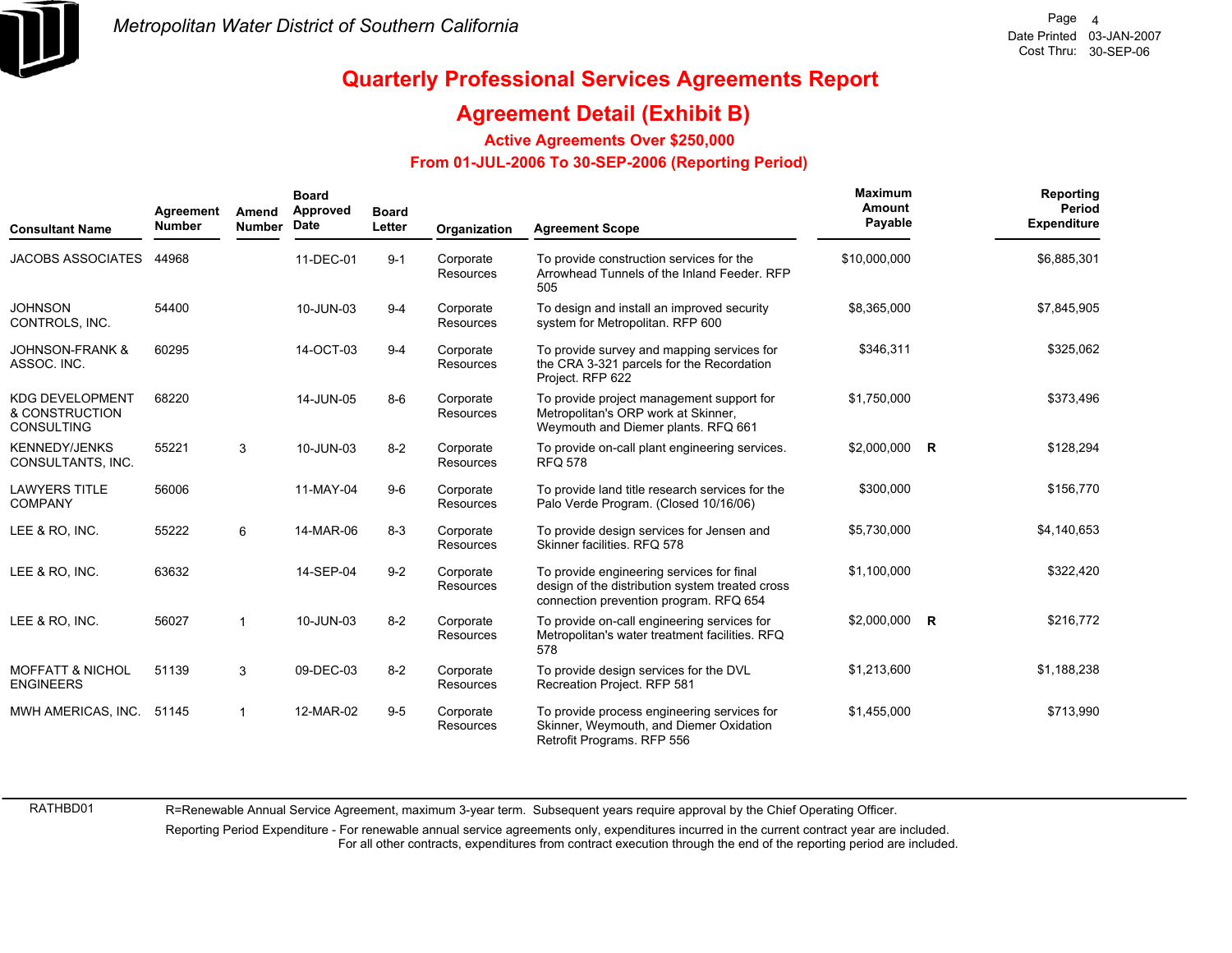

RATHBD01

# **Quarterly Professional Services Agreements Report**

### **Agreement Detail (Exhibit B)**

**Active Agreements Over \$250,000**

#### **From 01-JUL-2006 To 30-SEP-2006 (Reporting Period)**

| <b>Consultant Name</b>                  | Agreement<br><b>Number</b> | Amend<br><b>Number</b> | <b>Board</b><br>Approved<br>Date | <b>Board</b><br>Letter | Organization                  | <b>Agreement Scope</b>                                                                                                                                                                | Maximum<br>Amount<br>Payable |              | Reporting<br>Period<br><b>Expenditure</b> |
|-----------------------------------------|----------------------------|------------------------|----------------------------------|------------------------|-------------------------------|---------------------------------------------------------------------------------------------------------------------------------------------------------------------------------------|------------------------------|--------------|-------------------------------------------|
| MWH AMERICAS, INC.                      | 57397                      |                        | 10-JUN-03                        | $8 - 2$                | Corporate<br><b>Resources</b> | To provide as-needed environmental services.<br><b>RFP 546</b>                                                                                                                        | \$500,000                    | R            | \$163,438                                 |
| MWH AMERICAS, INC.                      | 74680                      |                        |                                  |                        | Corporate<br>Resources        | To provide services for a preliminary and final<br>design for a hypolimnetic diffused oxygen<br>system for the Lake Perris Flexible Storage<br>Program. RFP 718                       | \$800,000                    |              | \$37,358                                  |
| MWH AMERICAS, INC.                      | 73082                      |                        | 16-AUG-05                        | $7-8$                  | Corporate<br><b>Resources</b> | To provide engineering services including<br>evaluations, studies, investigatins, preliminary<br>& final designs related to MWD existing &<br>planned water treatment plants. RFQ 719 | \$2,000,000                  | R            | \$1,975,813                               |
| MWH AMERICAS, INC.                      | 57620                      | $\overline{2}$         | 09-SEP-03                        | $8 - 2$                | Corporate<br><b>Resources</b> | To provide engineering design support<br>services for various engineering projects. RFP<br>575                                                                                        | \$2,000,000                  | $\mathsf{R}$ | \$681,985                                 |
| MWH AMERICAS, INC.                      | 55224                      | $\overline{2}$         | 10-JUN-03                        | $8 - 2$                | Corporate<br><b>Resources</b> | To provide on-call engineering services for<br>water treatment plant support systems. RFQ<br>578                                                                                      | \$2,000,000                  | $\mathsf{R}$ | \$150,821                                 |
| ORSA CONSULTING<br>ENGINEERS, INC.      | 63630                      |                        | 14-SEP-04                        | $9 - 2$                | Corporate<br>Resources        | To provide engineering services for final<br>design of the distribution system treated water<br>cross connection prevention program. RFQ<br>654                                       | \$1.100.000                  |              | \$727,711                                 |
| P & D CONSULTANTS, A04588<br>INC.       |                            | 4                      | 22-FEB-94                        | $8 - 4$                | Corporate<br><b>Resources</b> | To provide survey engineering services for the<br>Inland Feeder Project. (Closed 10/19/06) RFP                                                                                        | \$11,000,000                 |              | \$9,081,524                               |
| P & D CONSULTANTS, 62412<br>INC.        |                            |                        | 12-OCT-04                        | $9 - 3$                | Corporate<br>Resources        | To provide mitigation monitoring and reporting<br>services for San Diego Pipeline #6 Project.<br><b>RFQ 665</b>                                                                       | \$4,000,000                  |              | \$1,083,620                               |
| <b>PARSONS</b><br>CONSTRUCTORS,<br>INC. | 12788                      | 4                      | 14-MAY-99                        | $9 - 4$                | Corporate<br>Resources        | To provide construction labor consultant<br>services for the Inland Feeder Project.                                                                                                   | \$2,840,000                  |              | \$2,199,326                               |
| <b>PARSONS</b><br>CONSTRUCTORS,<br>INC. | 66419                      | $\overline{2}$         | 14-JUN-05                        | $8-6$                  | Corporate<br><b>Resources</b> | To provide Project Labor Agreement<br>Administration services. RFP 674                                                                                                                | \$410,000                    | R            | \$26,690                                  |

R=Renewable Annual Service Agreement, maximum 3-year term. Subsequent years require approval by the Chief Operating Officer.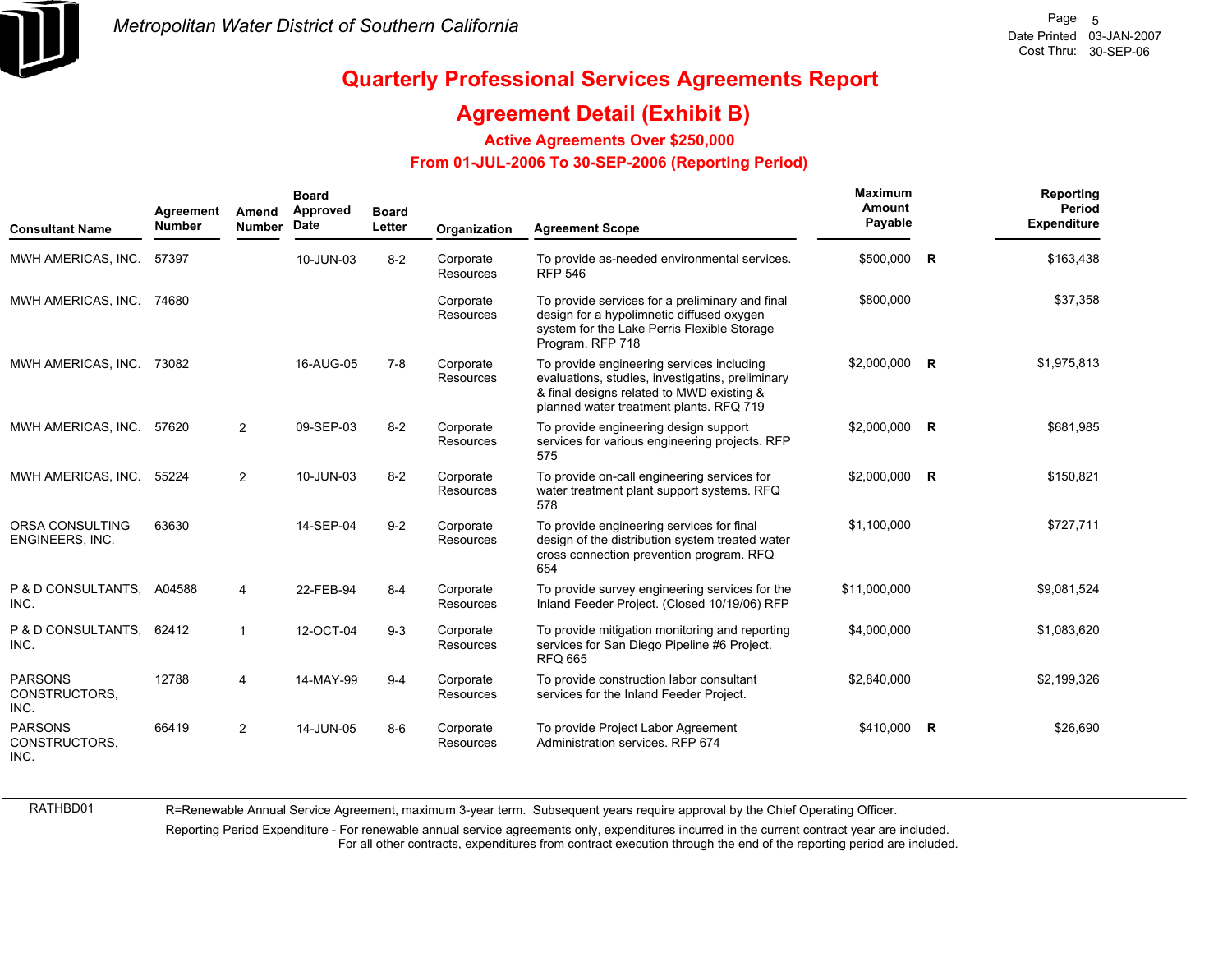

RATHBD01

# **Quarterly Professional Services Agreements Report**

### **Agreement Detail (Exhibit B)**

**Active Agreements Over \$250,000**

#### **From 01-JUL-2006 To 30-SEP-2006 (Reporting Period)**

| <b>Consultant Name</b>                                                    | Agreement<br><b>Number</b> | Amend<br><b>Number</b> | <b>Board</b><br>Approved<br><b>Date</b> | <b>Board</b><br>Letter | Organization                  | <b>Agreement Scope</b>                                                                                                                                                       | <b>Maximum</b><br>Amount<br>Payable | Reporting<br><b>Period</b><br><b>Expenditure</b> |
|---------------------------------------------------------------------------|----------------------------|------------------------|-----------------------------------------|------------------------|-------------------------------|------------------------------------------------------------------------------------------------------------------------------------------------------------------------------|-------------------------------------|--------------------------------------------------|
| <b>PARSONS WATER &amp;</b><br>INFRASTRUCTURE,<br>INC.                     | A04705                     | 4                      | 20-MAY-97                               | $8 - 3$                | Corporate<br><b>Resources</b> | To provide construction support services for<br>the Inland Feeder Project. RFP 127                                                                                           | \$12,150,000                        | \$10,454,694                                     |
| <b>PARSONS WATER</b><br><b>AND</b><br>INFRASTRUCTURE,<br>INC.             | 56007                      | $\overline{2}$         | 14-JUN-05                               | $8 - 6$                | Corporate<br><b>Resources</b> | To provide construction management and<br>inspection services for Skinner ORP Project.<br><b>RFQ 550</b>                                                                     | \$14,921,558                        | \$2,751,358                                      |
| <b>PRESSURE PIPE</b><br><b>INSPECTION CO.</b>                             | 60464                      |                        | 14-SEP-04                               | $8 - 6$                | Corporate<br><b>Resources</b> | To provide electromagnetic inspection and<br>testing of pre-stressed concrete cylinder<br>pipelines. RFP 670                                                                 | \$1,300,000                         | \$475,935                                        |
| <b>PSOMAS</b>                                                             | 73766                      |                        | 11-OCT-06                               | $8 - 6$                | Corporate<br>Resources        | To provide professional and technical services<br>for aerial photography, topographic mapping,<br>modeling and other land surveying services.<br><b>RFP 741</b>              | \$2,000,000                         | \$101,759                                        |
| <b>PSOMAS &amp;</b><br><b>ASSOCIATES</b>                                  | 57409                      | 1                      | 09-SEP-03                               | $9 - 1$                | Corporate<br>Resources        | To provide mitigation monitoring and reporting<br>services for the Inland Feeder Project. RFP<br>607                                                                         | \$3,000,000                         | \$989,039                                        |
| <b>PSOMAS &amp;</b><br><b>ASSOCIATES</b>                                  | 60908                      |                        | 14-OCT-03                               | $9 - 4$                | Corporate<br><b>Resources</b> | To provide survey and mapping services for<br>the 4-235 parcels for the CRA Recordation<br>project. RFP 622                                                                  | \$398,995                           | \$314,470                                        |
| <b>RBF CONSULTING</b>                                                     | 57618                      |                        | 09-SEP-03                               | $8 - 2$                | Corporate<br>Resources        | To provide engineering design support<br>services. RFP 575                                                                                                                   | $$1,000,000$ R                      | \$144,394                                        |
| <b>RBF CONSULTING</b>                                                     | 68897                      | 1                      |                                         |                        | Corporate<br>Resources        | To provide final landscape construction plans<br>for Diamond Valley Lake Project. RFP 738                                                                                    | \$300,000                           | \$225,503                                        |
| <b>RBF CONSULTING</b>                                                     | 61471                      |                        | 14-OCT-03                               | $9 - 4$                | Corporate<br><b>Resources</b> | To provide survey and mapping services for<br>the 4-123 parcels for the CRA Recordation<br>projects. RFP 622                                                                 | \$1,177,097                         | \$694,000                                        |
| <b>REGENTS OF THE</b><br>UNIVERSITY OF<br>CALIFORNIA,<br><b>RIVERSIDE</b> | A04602                     | 1                      | 19-FEB-91                               | $8-6$                  | Corporate<br>Resources        | To provide various research services related<br>to the Southwestern Riverside County Multi-<br>Species Reserve per the Board's approval of<br>the project's mitigation plan. | \$3,750,000                         | \$2,743,264                                      |

R=Renewable Annual Service Agreement, maximum 3-year term. Subsequent years require approval by the Chief Operating Officer.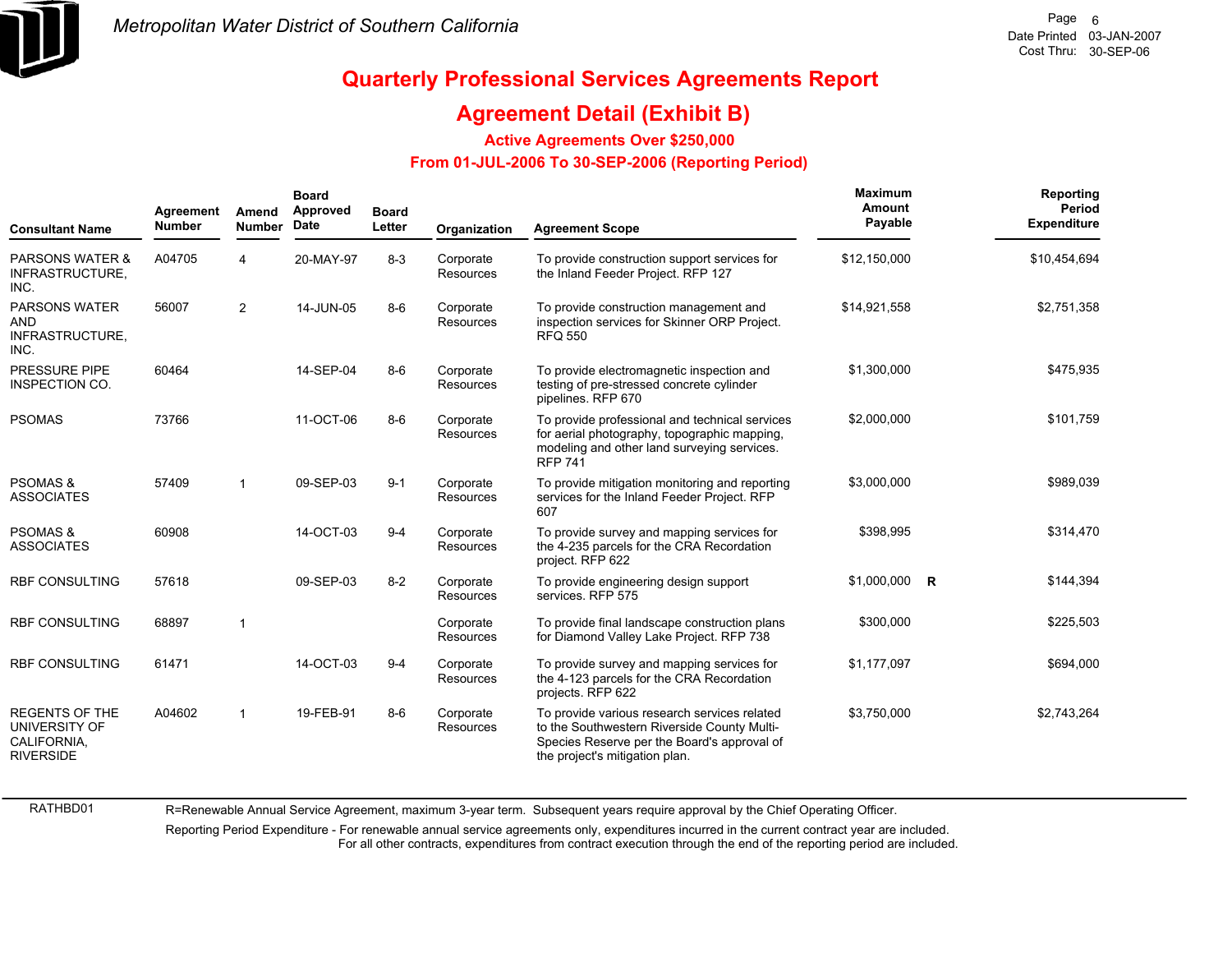

### **Agreement Detail (Exhibit B)**

**Active Agreements Over \$250,000**

#### **From 01-JUL-2006 To 30-SEP-2006 (Reporting Period)**

| <b>Consultant Name</b>                          | Agreement<br><b>Number</b> | Amend<br><b>Number</b> | <b>Board</b><br>Approved<br>Date | <b>Board</b><br>Letter | Organization                  | <b>Agreement Scope</b>                                                                                                                     | Maximum<br>Amount<br>Payable |   | Reporting<br>Period<br><b>Expenditure</b> |
|-------------------------------------------------|----------------------------|------------------------|----------------------------------|------------------------|-------------------------------|--------------------------------------------------------------------------------------------------------------------------------------------|------------------------------|---|-------------------------------------------|
| <b>RICHARD BRADY &amp;</b><br><b>ASSOCIATES</b> | 57619                      |                        | 09-SEP-03                        | $8-2$                  | Corporate<br><b>Resources</b> | To provide engineering design support<br>services. RFP 575                                                                                 | \$1,000,000                  | R | \$361,425                                 |
| <b>RICHARD BRADY &amp;</b><br><b>ASSOCIATES</b> | 71728                      |                        | 16-AUG-05                        | 7-8                    | Corporate<br>Resources        | To provide engineering design support for<br>design of conveyance and distribution project.<br><b>RFQ 719</b>                              | $$2,000,000$ R               |   | \$61,774                                  |
| <b>RICK ENGINEERING</b><br><b>COMPANY</b>       | 60297                      |                        | 14-OCT-03                        | $9 - 4$                | Corporate<br><b>Resources</b> | To provide survey and mapping services for<br>the 4-092 parcels for the CRA Recordation<br>Project. RFP 622                                | \$560,255                    |   | \$441,610                                 |
| <b>RIVERSIDE COUNTY</b><br><b>REGIONAL</b>      | A04632                     | 6                      | 24-OCT-94                        | $8 - 4$                | Corporate<br>Resources        | To provide management services for the<br>Southwestern Riverside County Multi-Species<br>Reserve.                                          | \$1,727,793                  |   | \$1,570,418                               |
| <b>RNL DESIGN</b>                               | 54415                      | 4                      | 11-OCT-05                        | $8 - 4$                | Corporate<br>Resources        | To provide architectural services at the Diemer<br>Filtration plant. RFP 555                                                               | \$2,745,000                  |   | \$1,907,122                               |
| ROCTEST, INC.                                   | 60914                      |                        | 11-MAY-04                        | $8 - 1$                | Corporate<br><b>Resources</b> | To provide a system to record and collect data<br>on water seepage rates. RFP 628                                                          | \$380,311                    |   | \$206,039                                 |
| <b>SIEMENS</b><br>COMMUNICATIONS.<br>INC.       | 68219                      |                        | 14-JUN-05                        | $7 - 3$                | Corporate<br>Resources        | To provide consulting services and software to<br>replace Metropolitan's outdated phone mail<br>and call detail recording systems. RFQ 641 | \$436,000                    |   | \$117,989                                 |
| <b>STANTEC</b><br>CONSULTING, INC               | 51537                      | $\overline{2}$         | 19-NOV-02                        | $8 - 6$                | Corporate<br><b>Resources</b> | To provide infrastructure design on DVL<br>Recreation, RFP 580                                                                             | \$1.195.000                  |   | \$764,576                                 |
| <b>STANTEC</b><br>CONSULTING, INC.              | 60450                      | $\mathbf{1}$           | 14-OCT-03                        | $9 - 4$                | Corporate<br>Resources        | To provide survey and mapping services for 3-<br>327 parcels for the CRA Recordation Project.<br><b>RFP 622</b>                            | \$610,374                    |   | \$234,441                                 |
| <b>TECTONICS</b>                                | 51136                      | $\overline{2}$         | 08-JUL-03                        | $8 - 4$                | Corporate<br><b>Resources</b> | To provide architectural services for Skinner<br>Oxidation Retrofit Program. RFP 555                                                       | \$1,500,000                  |   | \$1,196,709                               |
| TETRA DESIGN, INC.                              | 52785                      | 3                      | 08-NOV-05                        | $7 - 4$                | Corporate<br>Resources        | To provide architectural services for the<br>Oxidation Retrofit Program. RFP 555                                                           | \$2,228,000                  |   | \$1,444,660                               |

RATHBD01

R=Renewable Annual Service Agreement, maximum 3-year term. Subsequent years require approval by the Chief Operating Officer.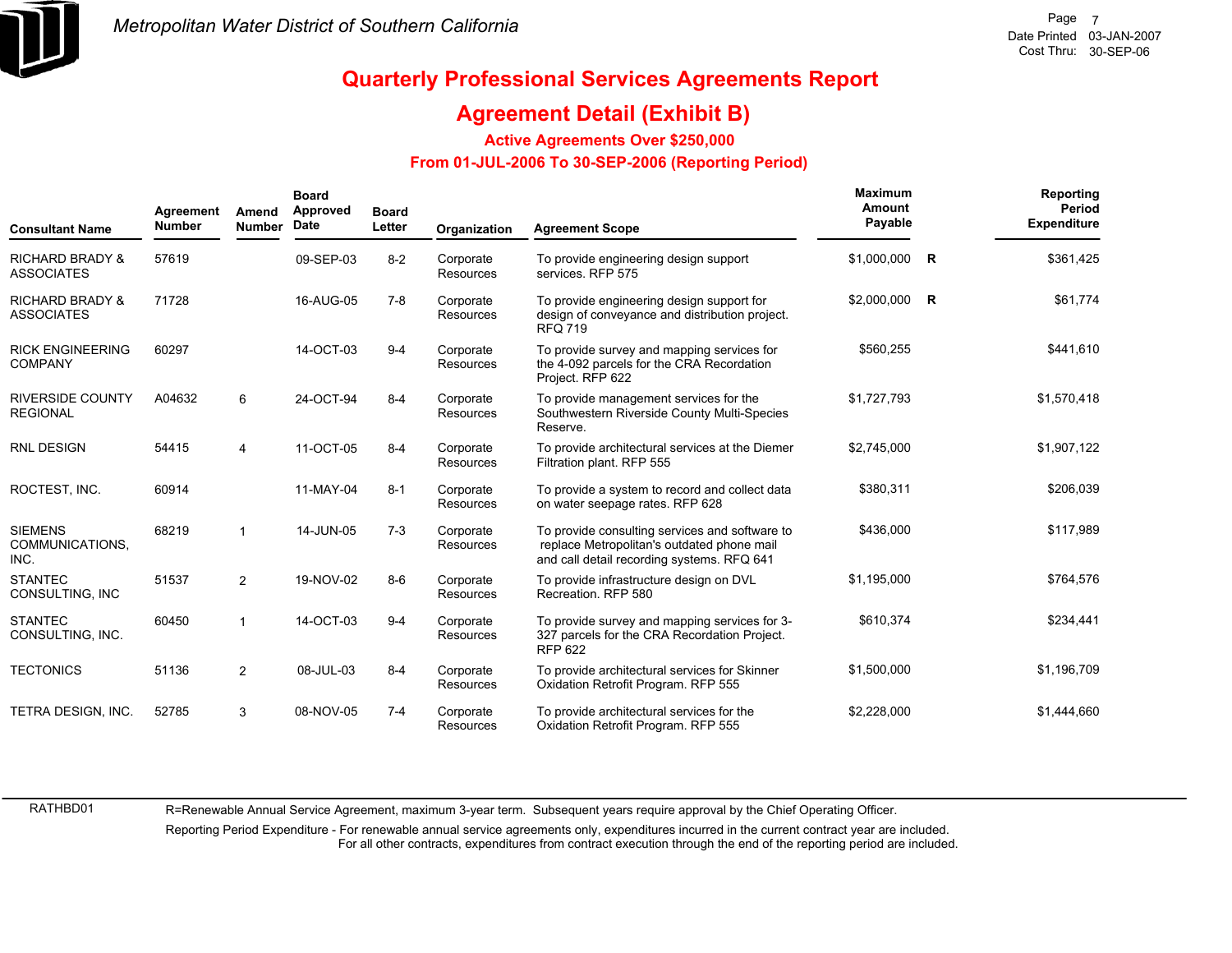

### **Agreement Detail (Exhibit B)**

**Active Agreements Over \$250,000**

 **From 01-JUL-2006 To 30-SEP-2006 (Reporting Period)** 

| <b>Consultant Name</b>                                     | Agreement<br><b>Number</b> | Amend<br><b>Number</b> | <b>Board</b><br>Approved<br><b>Date</b> | <b>Board</b><br>Letter | Organization                               | <b>Agreement Scope</b>                                                                                                                                                                         | Maximum<br>Amount<br>Payable | Reporting<br><b>Period</b><br><b>Expenditure</b> |
|------------------------------------------------------------|----------------------------|------------------------|-----------------------------------------|------------------------|--------------------------------------------|------------------------------------------------------------------------------------------------------------------------------------------------------------------------------------------------|------------------------------|--------------------------------------------------|
| THE SANBORN MAP<br>COMPANY, INC.                           | 73763                      |                        | 11-OCT-05                               | $8-6$                  | Corporate<br>Resources                     | To provide technical aerial & photogrammetry<br>& mapping services for various Metropolitan<br>projects. RFP 741                                                                               | \$2,000,000                  | \$18,742                                         |
| TOWILL, INC.                                               | 59677                      |                        | 14-OCT-03                               | $9 - 4$                | Corporate<br><b>Resources</b>              | To provide survey and mapping services<br>parcels 3-314 for the CRA Recordation<br>Project. RFP 622                                                                                            | \$901,109                    | \$496,506                                        |
| VAN DELL AND<br>ASSOCIATES, INC.                           | 63631                      |                        | 14-SEP-04                               | $9-2$                  | Corporate<br><b>Resources</b>              | To provide engineering services for final<br>design of the distribution system treated water<br>cross connection prevention program. RFQ<br>654                                                | \$1,100,000                  | \$654,052                                        |
| <b>VANIR</b><br><b>CONSTRUCTION</b><br>MANAGEMENT, INC.    | 51138                      | 4                      | 08-OCT-02                               | $9 - 2$                | Corporate<br><b>Resources</b>              | To provide management support services for<br>the San Diego Pipeline No. 6. RFP 508                                                                                                            | \$2,500,000                  | \$1,925,658                                      |
| <b>VANIR</b><br><b>CONSTRUCTION</b><br>MANAGEMENT, INC.    | 70946                      |                        |                                         |                        | Corporate<br><b>Resources</b>              | To provide on-call project management<br>support services including Project Lead,<br>Planning/Scheduling, Cost & Change Control,<br>Document Administration and Agreement<br>Auditing. RFQ 661 | \$600,000 R                  | \$145,883                                        |
| <b>WESTIN</b><br>ENGINEERING, INC.                         | 63639                      |                        | 17-AUG-04                               | $8 - 8$                | Corporate<br>Resources                     | To provide project management services. RFP<br>666                                                                                                                                             | \$480,000                    | \$396,000                                        |
| <b>WILLIS &amp;</b><br>ASSOCIATES, INC.,<br><b>MICHAEL</b> | 285                        | 3                      | 13-JUN-00                               | $8 - 1$                | Corporate<br>Resources                     | To provide architectural design services for<br>Oxidation Retrofit Program at Jensen filtration<br>plant. RFP 282                                                                              | \$950,000                    | \$923,946                                        |
| FLUIDIQS, INC.                                             | 70952                      |                        | 11-OCT-05                               | $7 - 2$                | <b>Water System</b><br>Operations<br>Group | To upgrade Metropolitan's Automatic Meter<br>Reading (AMR) System and Remote Terminal<br>Units (RTUs) throughout the water distribution<br>system. RFP 743                                     | \$4,220,719                  | \$94,221                                         |
| <b>NAVIGANT</b><br>CONSULTING, INC.                        | 20118                      | 3                      | 27-OCT-98                               | $7 - 5$                | <b>Water System</b><br>Operations<br>Group | To provide consulting services for electrical<br>power resources. RFP 353                                                                                                                      | \$400,000                    | \$365,257                                        |

RATHBD01

R=Renewable Annual Service Agreement, maximum 3-year term. Subsequent years require approval by the Chief Operating Officer.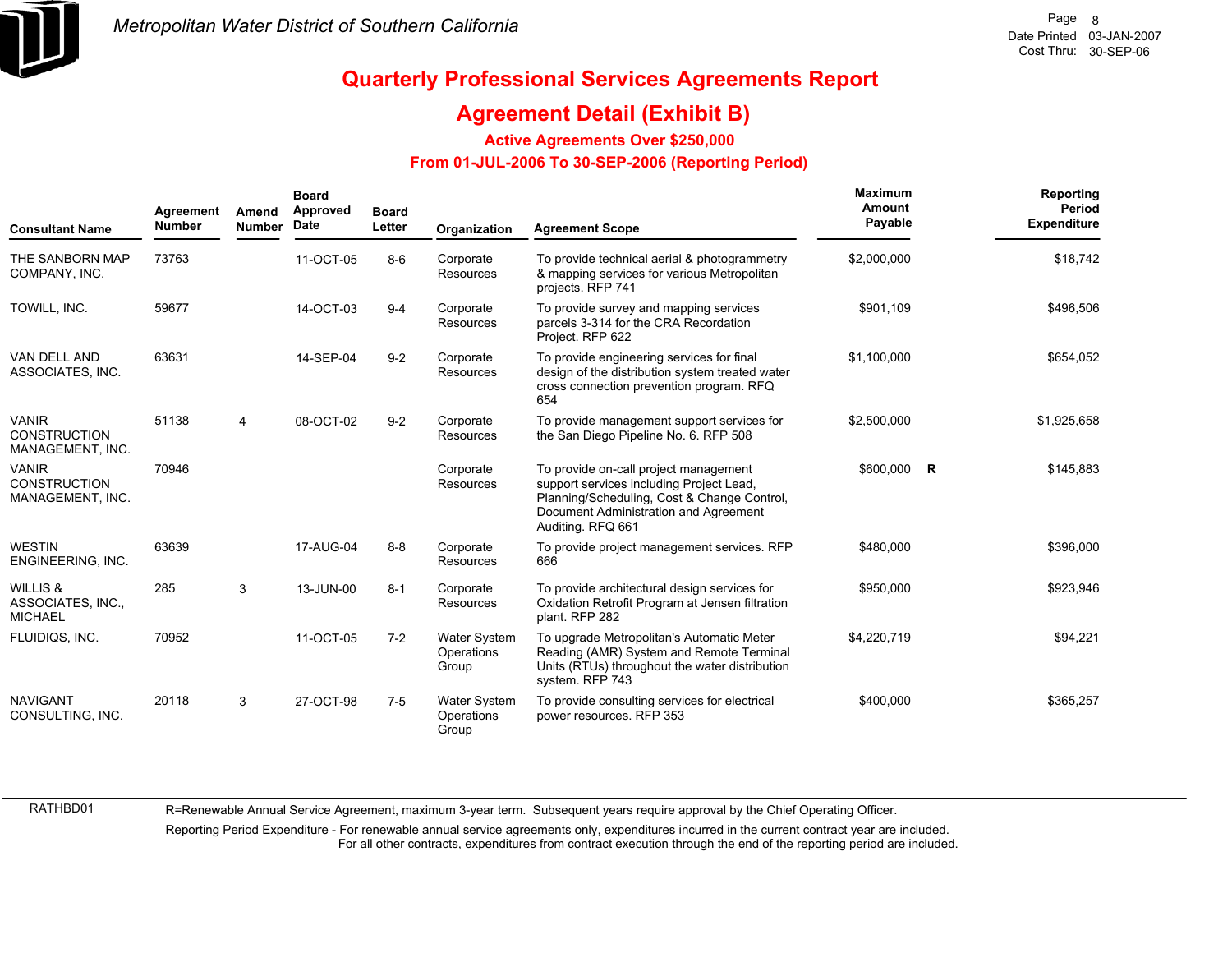

### **Agreement Detail (Exhibit B)**

**Active Agreements Over \$250,000**

#### **From 01-JUL-2006 To 30-SEP-2006 (Reporting Period)**

| <b>Consultant Name</b>                             | Agreement<br><b>Number</b>        | Amend<br><b>Number</b> | <b>Board</b><br>Approved<br><b>Date</b> | <b>Board</b><br>Letter | Organization                                        | <b>Agreement Scope</b>                                                                                            | <b>Maximum</b><br>Amount<br>Payable | Reporting<br>Period<br><b>Expenditure</b> |
|----------------------------------------------------|-----------------------------------|------------------------|-----------------------------------------|------------------------|-----------------------------------------------------|-------------------------------------------------------------------------------------------------------------------|-------------------------------------|-------------------------------------------|
| <b>ECOPLAN</b><br>ASSOCIATES, INC.                 | 48323                             | $\overline{2}$         | 13-SEP-05                               | $7-8$                  | Water<br>Resources<br>Management<br>Group           | To provide technical services for the<br>evaluation of crop, land, and irrigation<br>management services. RFP 534 | \$450,000                           | \$279,131                                 |
| HONEYWELL DMC<br><b>SERVICES, LLC</b>              | 63646                             |                        | 13-JAN-04                               | $9 - 1$                | Water<br><b>Resources</b><br>Management<br>Group    | To manage and market a long-term region<br>wide water conservation related program. RFP<br>657                    | \$20,000,000                        | \$5,972,024                               |
| <b>RICHARDSON &amp;</b><br><b>COMPANY</b>          | 61481                             |                        | 08-JUN-04                               | $9 - 8$                | Water<br><b>Resources</b><br>Management<br>Group    | To provide audit services on the annual State<br>Water Project statement of charges. RFQ 658                      | \$2,600,000                         | \$1,296,439                               |
| <b>WATERWISE</b><br><b>CONSULTING</b>              | 65040                             |                        |                                         |                        | Water<br><b>Resources</b><br>Management<br>Group    | To provide training services for the Protector<br>Del Agua program. RFQ 693                                       | \$390,000 R                         | \$204,748                                 |
| <b>TOXICS</b><br><b>ASSESSMENT</b><br><b>GROUP</b> | 63261                             |                        |                                         |                        | General<br>Counsel                                  | To provide hazardous waste remediation<br>services related to PG & E Topock site.                                 | \$488,678                           | \$390,734                                 |
| PINNACLE ONE                                       | 54062                             | $\overline{2}$         | 08-APR-03                               | $8 - 4$                | <b>Real Property</b><br>Development &<br>Management | To provide project management services for<br>Diamond Valley Lake recreation programs.<br><b>RFP 508</b>          | \$3,200,000                         | \$1,548,051                               |
| T & B PLANNING<br>CONSULTANTS, INC.                | 48605                             | 4                      | 14-JAN-03                               | $8-6$                  | <b>Real Property</b><br>Development &<br>Management | To provide project planning services for DVL<br>Recreation, RFQ 552                                               | \$745.000                           | \$429.745                                 |
|                                                    | <b>Total Number of Agreements</b> |                        | 91                                      |                        |                                                     | <b>Totals</b>                                                                                                     | \$286,881,340                       | \$162,714,832                             |
|                                                    |                                   |                        |                                         |                        |                                                     | * * *<br>End of Report ***                                                                                        |                                     |                                           |

RATHBD01

R=Renewable Annual Service Agreement, maximum 3-year term. Subsequent years require approval by the Chief Operating Officer.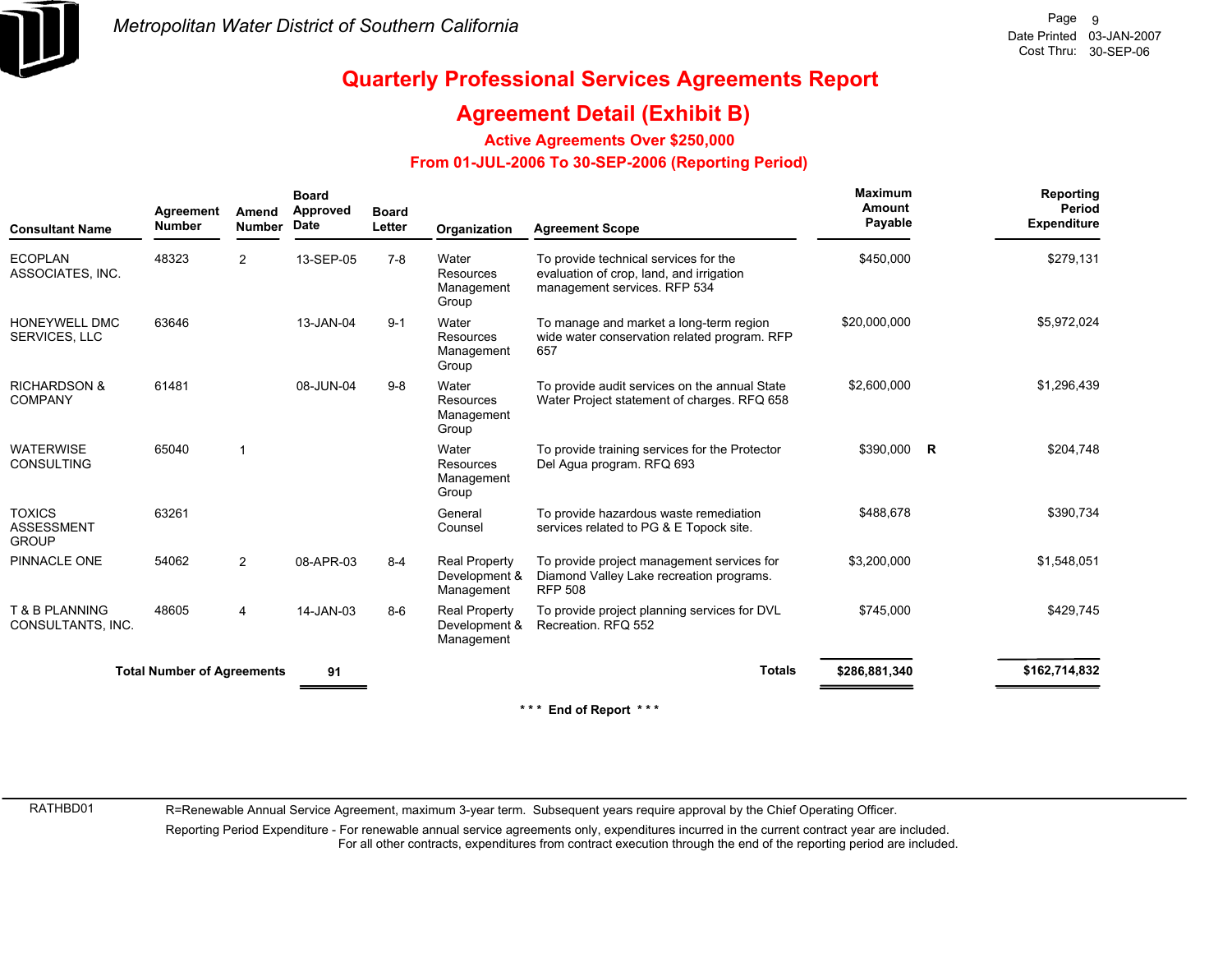

## **Agreement Detail (Exhibit C)**

**Agreements without Contract Period Expenditures**

 **From 01-JUL-2006 To 30-SEP-2006 (Reporting Period)** 

| <b>Consultant Name</b>                                | Agreement<br><b>Number</b> | Amend<br><b>Number</b> | <b>Board</b><br>Approved<br>Date | <b>Board</b><br>Letter | Organization                                                   | <b>Agreement Scope</b>                                                                                                | Maximum<br>Amount<br>Payable |  |
|-------------------------------------------------------|----------------------------|------------------------|----------------------------------|------------------------|----------------------------------------------------------------|-----------------------------------------------------------------------------------------------------------------------|------------------------------|--|
| <b>AVO TRAINING</b><br><b>INSTITUTE</b>               | 56622                      |                        |                                  |                        | Chief<br>Executive's<br>Office (Human<br>Resources<br>Section) | To provide industrial electrical training for staff. RFP 611                                                          | \$30,000 R                   |  |
| <b>EDNET CAREER</b><br><b>INSTITUTE</b>               | 60454                      |                        |                                  |                        | Chief<br>Executive's<br>Office (Human<br>Resources<br>Section) | To provide computer software and technical training. RFP 634                                                          | \$30,000 R                   |  |
| <b>GREAT-WEST LIFE &amp;</b><br>ANNUITY INS. CO.      | 57616                      |                        |                                  |                        | Chief<br>Executive's<br>Office (Human<br>Resources<br>Section) | To provide 401(K) and 457 plan services. RFP 582                                                                      | \$1                          |  |
| <b>LEWELLYN</b><br>TECHNOLOGY, INC.                   | 56623                      |                        |                                  |                        | Chief<br>Executive's<br>Office (Human<br>Resources<br>Section) | To provide training to apprentice and journey level staff on<br>industrial electrical equipment safety. RFP 611       | \$30,000 R                   |  |
| <b>NATIONAL</b><br><b>TECHNOLOGY</b><br>TRANSFER INC. | 56624                      |                        |                                  |                        | Chief<br>Executive's<br>Office (Human<br>Resources<br>Section) | To provide industrial electrical training including inspection testing<br>and servicing electrical equipment. RFP 611 | \$30,000 R                   |  |
| <b>DUDEK &amp;</b><br>ASSOCIATES, INC.                | 80612                      |                        |                                  |                        | <b>External Affairs</b><br>Group                               | To provide services related to the development of the California<br>Friendly New Home Certification Program. RFP 786  | \$100,000                    |  |
| <b>M2G MEDIA</b>                                      | 77979                      |                        |                                  |                        | <b>External Affairs</b><br>Group                               | To provide as-needed Videography, Editing and Post-Production<br>Services. RFQ 758                                    | \$125,000                    |  |
| <b>MBI MEDIA</b>                                      | 77977                      |                        |                                  |                        | <b>External Affairs</b><br>Group                               | To provide as-needed Videography, Editing and Post-Production<br>Services, RFQ 758                                    | \$125,000                    |  |

RATHBD01

R=Renewable Annual Service Agreement, maximum 3-year term. Subsequent years require approval by the Chief Operating Officer.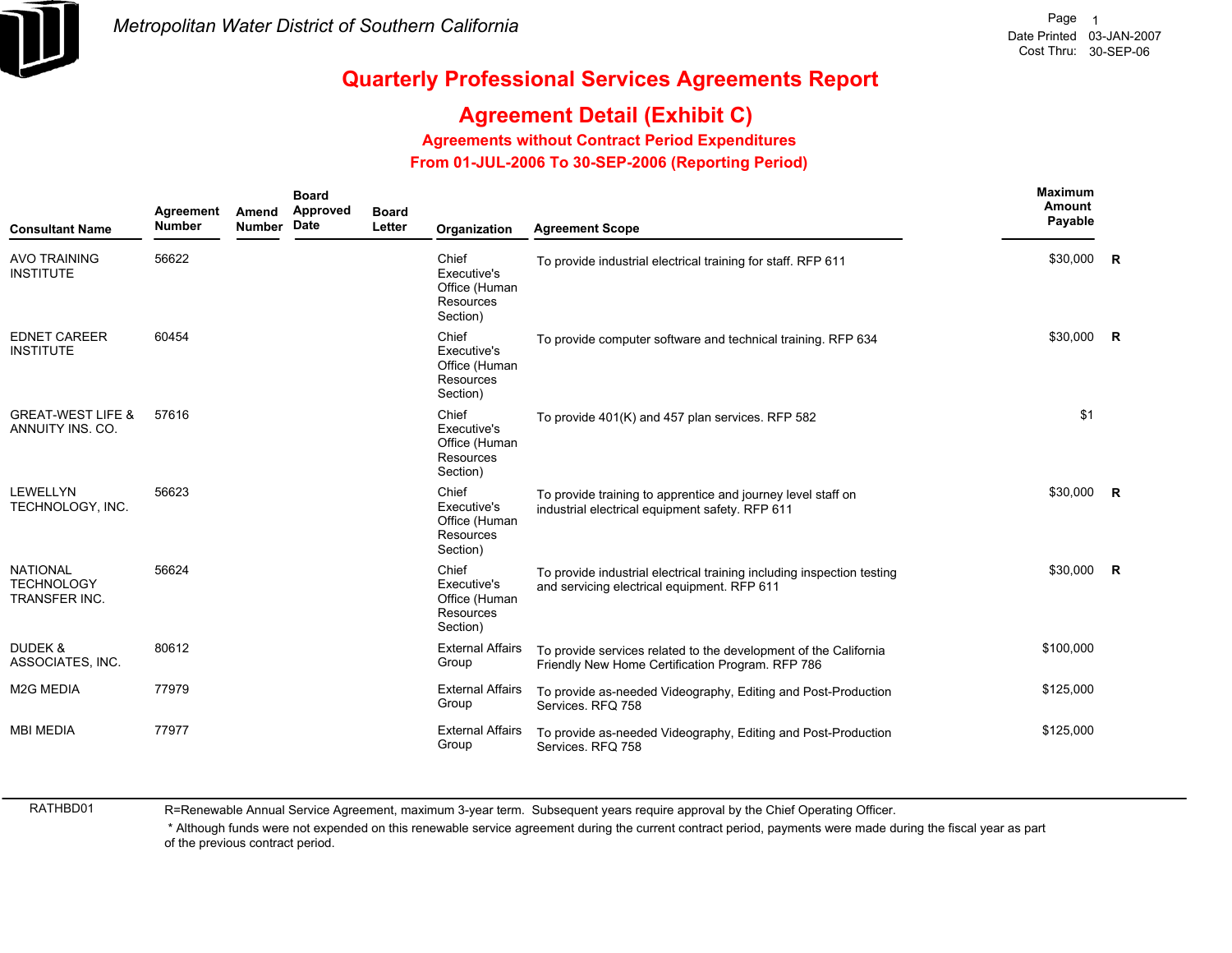

## **Agreement Detail (Exhibit C)**

**Agreements without Contract Period Expenditures**

 **From 01-JUL-2006 To 30-SEP-2006 (Reporting Period)** 

| <b>Consultant Name</b>                             | Agreement<br><b>Number</b> | Amend<br>Number | <b>Board</b><br>Approved<br>Date | <b>Board</b><br>Letter | Organization                      | <b>Agreement Scope</b>                                                                                                                                 | <b>Maximum</b><br>Amount<br>Payable |  |
|----------------------------------------------------|----------------------------|-----------------|----------------------------------|------------------------|-----------------------------------|--------------------------------------------------------------------------------------------------------------------------------------------------------|-------------------------------------|--|
| POST MODERN<br><b>CREATIVE</b>                     | 81902                      |                 |                                  |                        | <b>External Affairs</b><br>Group  | To provide videography, editing and post production services for a<br>variety of Metropolitan productions. RFQ 758                                     | \$125,000                           |  |
| VITA ASSOCIATES.<br><b>LLC</b>                     | 68857                      | $\overline{2}$  |                                  |                        | <b>External Affairs</b><br>Group  | To provide design and production services for the annual report.<br>Fiscal-YTD: \$162* RFP 713                                                         | \$48,500 R                          |  |
| CARL WARREN & CO.                                  | 50294                      | $\overline{2}$  |                                  |                        | <b>Chief Financial</b><br>Officer | To provide third party claims administration for MWD's liability and<br>property claims. Fiscal-YTD: \$9,116* RFP 510                                  | \$130,000 R                         |  |
| CARL WARREN & CO.                                  | 80282                      |                 |                                  |                        | <b>Chief Financial</b><br>Officer | To provide TPA claims administration for MWD's liability and<br>property claims program. RFP 783                                                       | \$130,000 R                         |  |
| <b>CDR FINANCIAL</b><br>PRODUCTS, INC.             | 70948                      |                 |                                  |                        | <b>Chief Financial</b><br>Officer | To provide advisory services for Metropolitan's interest rate swap<br>program to implement swap hedging and cost savings strategies.<br><b>RFQ 740</b> | $$100,000$ R                        |  |
| <b>COLUMBIA CAPITAL</b><br><b>MANAGEMENT LLC</b>   | 54060                      |                 |                                  |                        | <b>Chief Financial</b><br>Officer | To provide financial advisory services. RFP 598                                                                                                        | $$100,000$ R                        |  |
| <b>GARDNER.</b><br>UNDERWOOD &<br><b>BACON LLC</b> | 53629                      |                 |                                  |                        | <b>Chief Financial</b><br>Officer | To provide financial advisory services. RFP 598                                                                                                        | $$100,000$ R                        |  |
| <b>HORN &amp;</b><br>ASSOCIATES, INC.              | 78406                      |                 |                                  |                        | <b>Chief Financial</b><br>Officer | To provide duplicate payment audit services. RFP 775                                                                                                   | \$75,000                            |  |
| <b>PUBLIC FINANCIAL</b><br>MANAGEMENT, INC.        | 53617                      |                 |                                  |                        | <b>Chief Financial</b><br>Officer | To provide financial advisory services. RFP 598                                                                                                        | $$100,000$ R                        |  |
| <b>SHOGREN CAREERS</b>                             | 58429                      | $\overline{1}$  |                                  |                        | <b>Chief Financial</b><br>Officer | To provide ombudsmen services and assistance resolving<br>worker's compensation claims for the Inland Feeder Project.                                  | $$15,000$ R                         |  |
| <b>SWAP FINANCIAL</b><br><b>GROUP, LLC</b>         | 70947                      |                 |                                  |                        | <b>Chief Financial</b><br>Officer | To provide financial services on MWD's interest rate swap<br>program. RFQ 740                                                                          | $$100,000$ R                        |  |
| ASM AFFILIATES, INC.                               | 56611                      |                 |                                  |                        | Corporate<br>Resources            | To provide as-needed cultural resource management services.<br>(Closed 11/6/06) RFP 602                                                                | \$100,000 R                         |  |

RATHBD01

R=Renewable Annual Service Agreement, maximum 3-year term. Subsequent years require approval by the Chief Operating Officer.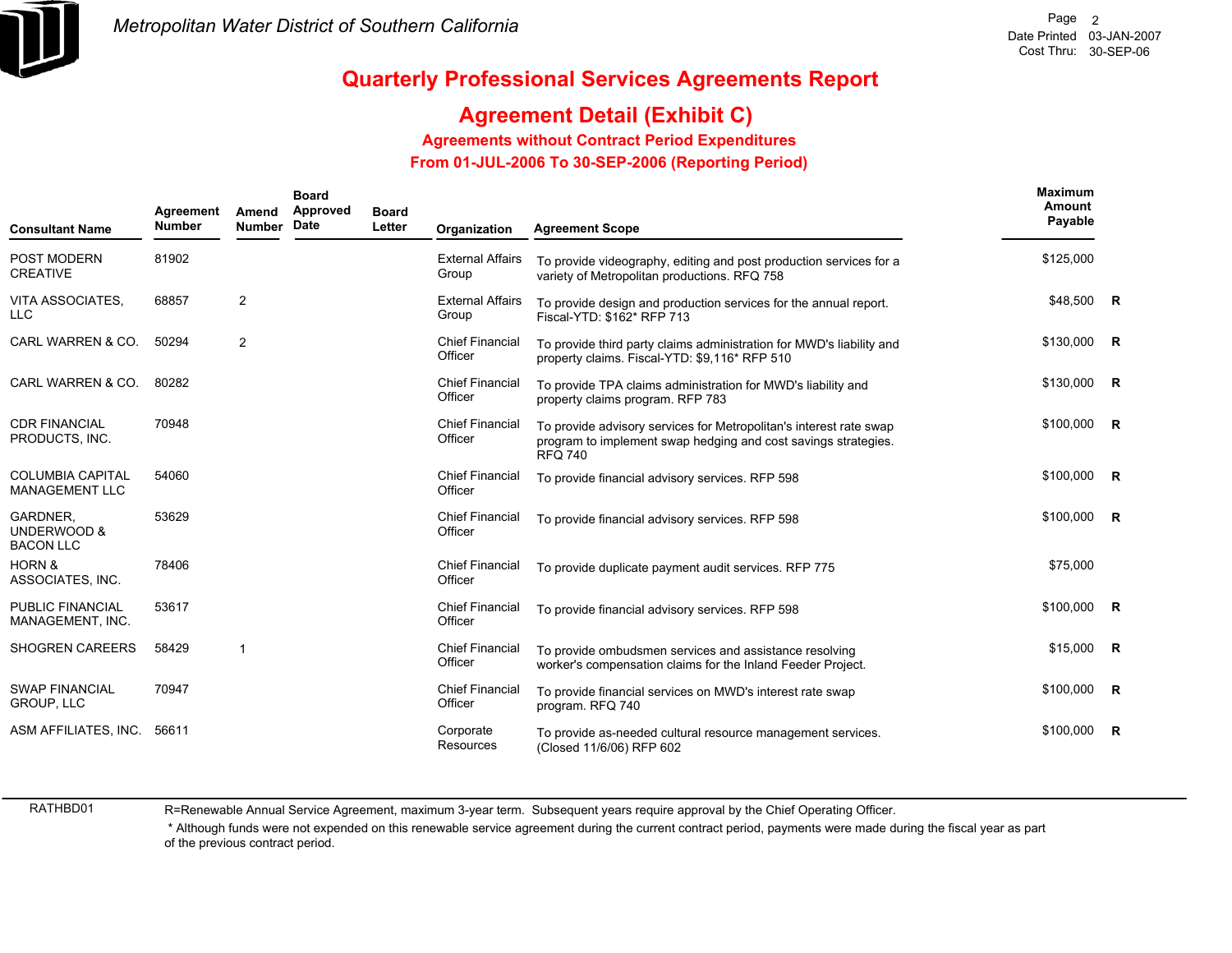

## **Agreement Detail (Exhibit C)**

#### **Agreements without Contract Period Expenditures**

 **From 01-JUL-2006 To 30-SEP-2006 (Reporting Period)** 

| <b>Consultant Name</b>                                  | Agreement<br><b>Number</b> | Amend<br><b>Number</b> | <b>Board</b><br>Approved<br>Date | <b>Board</b><br>Letter | Organization                  | <b>Agreement Scope</b>                                                                                                                          | Maximum<br>Amount<br>Payable |          |
|---------------------------------------------------------|----------------------------|------------------------|----------------------------------|------------------------|-------------------------------|-------------------------------------------------------------------------------------------------------------------------------------------------|------------------------------|----------|
| <b>ASPEN</b><br><b>ENVIRONMENTAL</b><br><b>GROUP</b>    | 56609                      |                        |                                  |                        | Corporate<br><b>Resources</b> | To provide on-call regulatory and permitting services to support<br>the Environmental Planning Team. (Closed 11/6/06) RFP 602                   | \$200,000 R                  |          |
| <b>BUTIER</b><br><b>CONSTRUCTION</b><br><b>MANAGERS</b> | 78559                      |                        | 16-MAY-06                        | $8 - 4$                | Corporate<br>Resources        | To provide Construction Management and Inspection Services for<br>Perris Valley Pipeline, Phase II. RFQ 550                                     | \$5,500,000                  |          |
| CAROLLO<br>ENGINEERS, P.C.                              | 55219                      | -1                     | 10-JUN-03                        | $8 - 2$                | Corporate<br><b>Resources</b> | To provide on-call plant engineering services. Fiscal-YTD: \$9,202*<br><b>RFQ 578</b>                                                           | $$2,000,000$ R               |          |
| <b>CHAMBERS GROUP,</b><br>INC.                          | 56617                      | 1                      |                                  |                        | Corporate<br>Resources        | To provide biological resources management services for the<br>Environmental Planning Team. Fiscal-YTD: \$1,060* RFP 602                        | $$150,000$ R                 |          |
| <b>DENNIS FINN</b><br><b>PHOTOGRAPHY</b>                | 60282                      | 2                      |                                  |                        | Corporate<br><b>Resources</b> | To provide as-needed photography services. RFQ 573                                                                                              | $$24,500$ R                  |          |
| EMA, INC.                                               | 80191                      |                        | 11-JUL-06                        | $8 - 1$                | Corporate<br>Resources        | To develop and implement a new software system to replace<br>Metropolitan's current Water Information and Transaction System.<br><b>RFP 768</b> | \$1,760,498                  |          |
| <b>GEOSCIENCE</b><br>SUPPORT SVCS., INC.                | 71729                      |                        |                                  |                        | Corporate<br><b>Resources</b> | To provide on-call technical support and analysis for the<br>Arrowhead Tunnels Review Board.                                                    | \$75,000 R                   |          |
| <b>GLENN LUKOS</b><br>ASSOCIATES, INC.                  | 56607                      |                        |                                  |                        | Corporate<br><b>Resources</b> | To provide on-call regulatory and permitting services. Fiscal-YTD:<br>\$28,343* RFP 602                                                         | $$200,000$ R                 |          |
| ICF INTERNATIONAL,<br><b>LLC</b>                        | 81282                      |                        |                                  |                        | Corporate<br>Resources        | To conduct/provide a feasibility assessment to determine<br>greenhouse gases emission sources at Metropolitan.                                  | \$5,000                      |          |
| <b>INNOVENT</b><br>SOLUTIONS, INC.                      | 74818                      |                        |                                  |                        | Corporate<br><b>Resources</b> | To provide technical information technology support for the<br>ACTUATE Report software program.                                                 | \$24,999                     |          |
| <b>INTEGRATED DESIGN</b><br>SERVICES, INC.              | 57622                      |                        |                                  |                        | Corporate<br>Resources        | To provide seismic integrity assessment services. (Closed<br>10/16/06) RFP 575                                                                  | \$100,000                    | <b>R</b> |
| <b>JONES &amp; STOKES</b><br>ASSOCIATES, INC.           | 54076                      | 1                      |                                  |                        | Corporate<br>Resources        | To provide on-call environmental planning services. Fiscal-YTD:<br>\$3,070* RFP 546                                                             | \$240.000                    | <b>R</b> |

RATHBD01

R=Renewable Annual Service Agreement, maximum 3-year term. Subsequent years require approval by the Chief Operating Officer.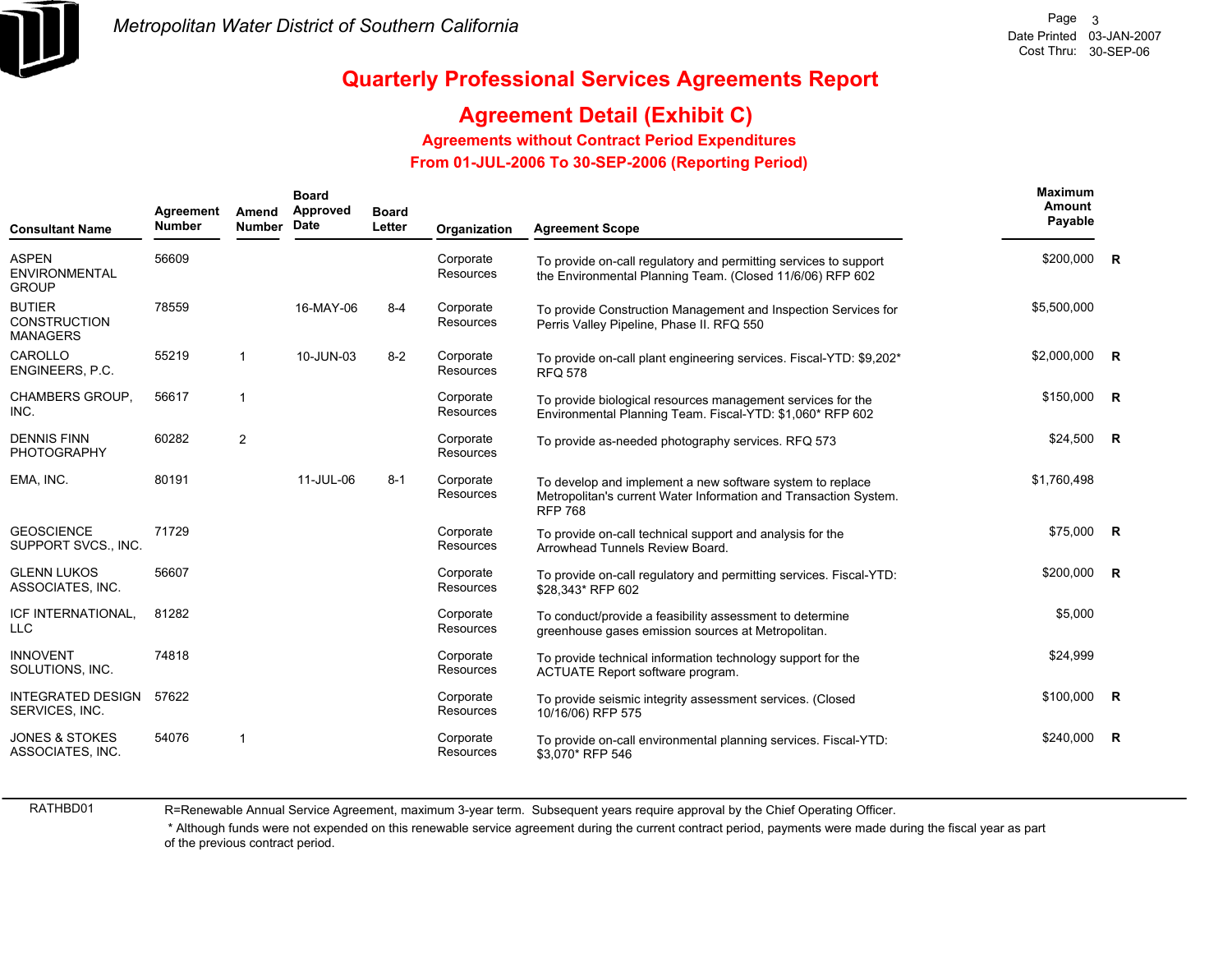

## **Agreement Detail (Exhibit C)**

**Agreements without Contract Period Expenditures**

 **From 01-JUL-2006 To 30-SEP-2006 (Reporting Period)** 

| <b>Consultant Name</b>                                        | Agreement<br><b>Number</b> | Amend<br><b>Number</b> | <b>Board</b><br>Approved<br>Date | <b>Board</b><br>Letter | Organization           | <b>Agreement Scope</b>                                                                                                                                                           | <b>Maximum</b><br>Amount<br>Payable |  |
|---------------------------------------------------------------|----------------------------|------------------------|----------------------------------|------------------------|------------------------|----------------------------------------------------------------------------------------------------------------------------------------------------------------------------------|-------------------------------------|--|
| <b>KEANE BIOLOGICAL</b><br><b>CONSULTING</b>                  | 56616                      |                        |                                  |                        | Corporate<br>Resources | To provide as-needed biological resources management services.<br>(Closed 11/6/06) RFP 602                                                                                       | \$150,000 R                         |  |
| LAI CONSULTANTS,<br>INC.                                      | 35302                      | 3                      |                                  |                        | Corporate<br>Resources | To provide technical edit and review services on Inland Feeder<br>Project. (Closed 11/17/06)                                                                                     | \$249,999 R                         |  |
| LEE & RO, INC.                                                | 74158                      |                        | 16-AUG-05                        | $7-8$                  | Corporate<br>Resources | To provide engineering services including evaluation, studies,<br>investigations, preliminary & final designs related to MWD's<br>existing & planned water treatment plants. 719 | \$2,000,000 R                       |  |
| LEE & RO, INC.                                                | 79741                      |                        | 16-MAY-06                        | $8-6$                  | Corporate<br>Resources | To provide engineering services for the final design regarding<br>rehabilitation and chemical system upgrades for Mills Water<br>Treatment plant. RFQ 719                        | \$2,750,000                         |  |
| <b>LERCH, BATES &amp;</b><br>ASSOCIATES, INC.                 | 80902                      |                        |                                  |                        | Corporate<br>Resources | To conduct an elevator audit to determine condition level of<br>preventive maintenance and state of general repair.                                                              | \$10,320                            |  |
| <b>MOODY</b><br>INTERNATIONAL INC.                            | 79240                      |                        |                                  |                        | Corporate<br>Resources | To provide inspection, sampling, and testing of fabicated materials<br>including steel pipe, mechanical and electrical equipment and<br>large diameter valves. RFP 765           | \$200,000 R                         |  |
| MWH AMERICAS, INC.                                            | 77325                      | $\mathbf 1$            | 14-FEB-06                        | $8 - 4$                | Corporate<br>Resources | To provide as-needed services in various engineering disciplines<br>including civil, mechanical and structural on CRA. RFQ 757                                                   | \$6,000,000                         |  |
| NEVILLE, MAI,<br><b>WARREN H.</b>                             | 57393                      |                        |                                  |                        | Corporate<br>Resources | To provide on-call real estate services. RFP 599                                                                                                                                 | \$218,000 R                         |  |
| <b>NTH GENERATION</b><br>COMPUTING, INC.                      | 73674                      |                        |                                  |                        | Corporate<br>Resources | To provide technical support as needed system software for<br>enterprise UNIX and SAN/NAS environments.                                                                          | $$25,000$ R                         |  |
| <b>ON-SITE TECHNICAL</b><br><b>SERVICES</b>                   | 79238                      |                        |                                  |                        | Corporate<br>Resources | To provide services including inspection, sampling, and testing of<br>fabricated materials. RFP 765                                                                              | \$240,000 R                         |  |
| <b>PARSONS WATER</b><br><b>AND</b><br>INFRASTRUCTURE,<br>INC. | 73191                      |                        | 16-AUG-05                        | 7-8                    | Corporate<br>Resources | Provide services for the conveyance and distribution system<br>program. RFQ 661                                                                                                  | \$600,000 R                         |  |

RATHBD01

R=Renewable Annual Service Agreement, maximum 3-year term. Subsequent years require approval by the Chief Operating Officer.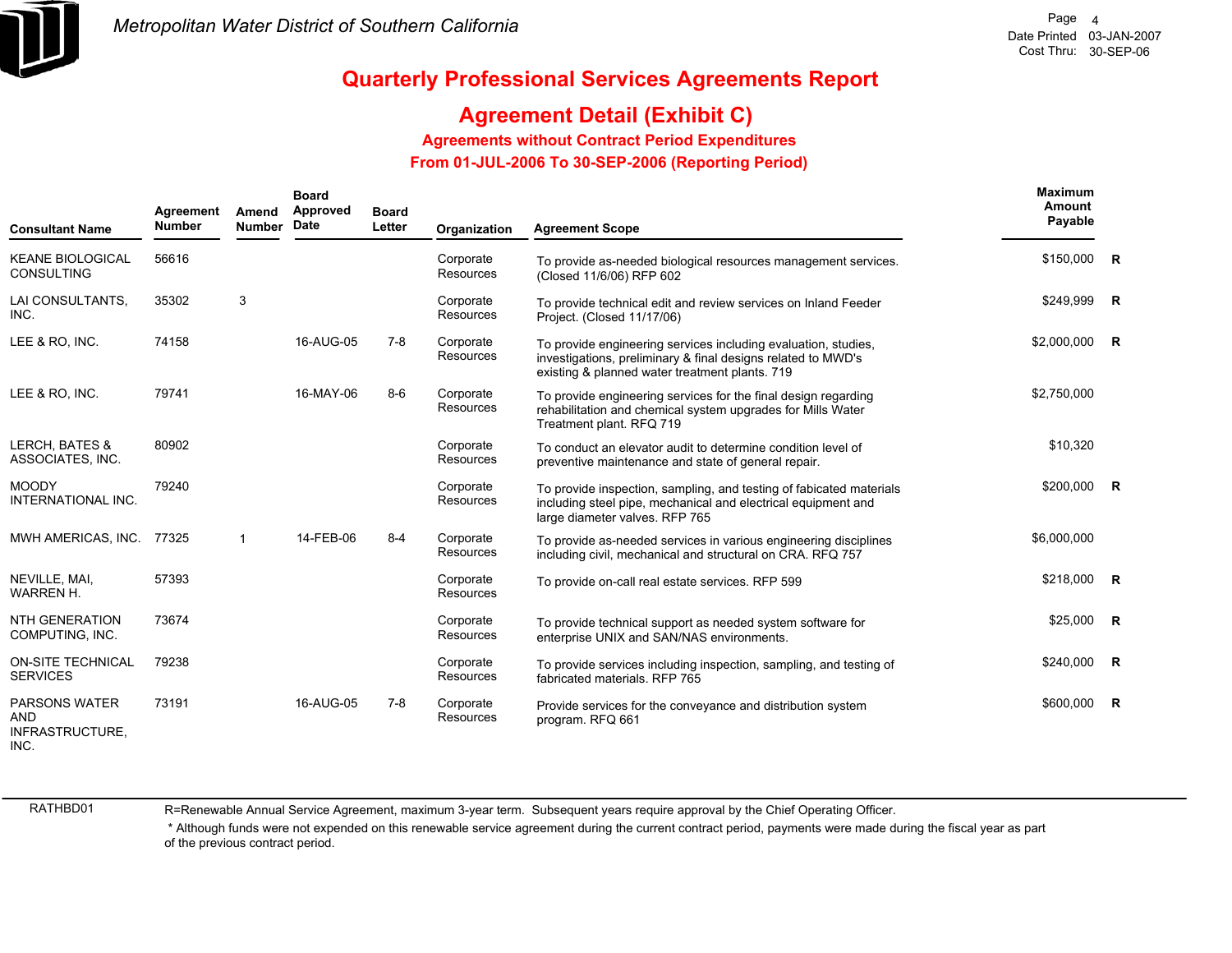

RATHBD01

**Maximum**

## **Quarterly Professional Services Agreements Report**

## **Agreement Detail (Exhibit C)**

**Agreements without Contract Period Expenditures**

 **From 01-JUL-2006 To 30-SEP-2006 (Reporting Period)** 

| <b>Consultant Name</b>                                           | Agreement<br><b>Number</b> | Amend<br><b>Number</b> | <b>Board</b><br>Approved<br><b>Date</b> | <b>Board</b><br>Letter | Organization                  | <b>Agreement Scope</b>                                                                                                                                        | maximum<br>Amount<br>Payable |    |
|------------------------------------------------------------------|----------------------------|------------------------|-----------------------------------------|------------------------|-------------------------------|---------------------------------------------------------------------------------------------------------------------------------------------------------------|------------------------------|----|
| PHILLIPS MINING.<br><b>GEOTECHNICAL &amp;</b><br><b>GROUTING</b> | 35300                      | 3                      |                                         |                        | Corporate<br><b>Resources</b> | To participate on Metropolitan's Inland Feeder Project Technical<br>Edit and Review Committee for the Arrowhead Tunnels Project.<br>Fiscal-YTD: \$12,116*     | \$249,999                    | R  |
| QWEST<br><b>COMMUNICATIONS</b><br><b>INTERNATIONAL</b>           | 62410                      | 2                      |                                         |                        | Corporate<br>Resources        | To provide internet services for Union Station and Lake Mathews.<br><b>RFP 650</b>                                                                            | \$195,000                    | R. |
| R I GEOTECHNICAL,<br>INC.                                        | 14533                      | 3                      |                                         |                        | Corporate<br><b>Resources</b> | To provide review and assist Metropolitan with design and<br>construction matters regarding tunnels for the Inland Feeder<br>Project.                         | \$240,000                    | R  |
| <b>RBF CONSULTING</b>                                            | 73764                      |                        | 11-OCT-05                               | $8-6$                  | Corporate<br>Resources        | To provide technical aerial photogrammetry & mapping services<br>for various Metropolitan projects. RFP 741                                                   | \$2,000,000                  |    |
| <b>SAN BERNARDINO</b><br><b>COUNTY MUSEUM</b>                    | 56608                      |                        |                                         |                        | Corporate<br><b>Resources</b> | To provide as-needed paleontologic resource management<br>services. RFP 602                                                                                   | \$100,000                    | R  |
| <b>SCIENCE</b><br><b>APPLICATIONS INT'L</b><br>CORP.             | 56606                      |                        |                                         |                        | Corporate<br>Resources        | To provide on-call environmental services. RFQ 546                                                                                                            | \$240,000                    | R  |
| <b>STACK COMPUTER</b><br><b>CORPORATION</b>                      | 73675                      | $\mathbf{1}$           |                                         |                        | Corporate<br><b>Resources</b> | To provide information technology technical support services for<br>network enterprise UNIX & SAN/NAS computer environments.                                  | \$90,000                     | R  |
| TOWILL, INC.                                                     | 73761                      |                        | 11-OCT-05                               | $8 - 6$                | Corporate<br>Resources        | To provide technical aerial photogrammetry & mapping services<br>for various Metropolitan projects. RFP 741                                                   | \$2,000,000                  |    |
| TRAVEL STORE, INC.                                               | 65049                      |                        |                                         |                        | Corporate<br><b>Resources</b> | To provide travel services including air, train, car rental and hotel<br>accommodations. RFP 651                                                              | \$105,000                    |    |
| UNITED INSPECTION<br>& TESTING, INC.                             | 80190                      |                        |                                         |                        | Corporate<br>Resources        | To provide as-needed soil and concrete testing/inspection<br>services. RFP 779                                                                                | \$245,000                    | R  |
| <b>URS CORPORATION</b><br><b>AMERICAS</b>                        | 57033                      | 1                      |                                         |                        | Corporate<br><b>Resources</b> | To provide on-call environmental services. RFQ 546                                                                                                            | \$240,000                    | R  |
| URS CORPORATION<br><b>AMERICAS</b>                               | 73193                      |                        | 13-SEP-05                               | $8 - 4$                | Corporate<br><b>Resources</b> | To provide project management support services for the Mills<br>Capacity Upgrade, Perris Valley Pipeline, and Orange County<br>Cross Feeder Programs. RFQ 661 | \$600,000                    | R  |

R=Renewable Annual Service Agreement, maximum 3-year term. Subsequent years require approval by the Chief Operating Officer.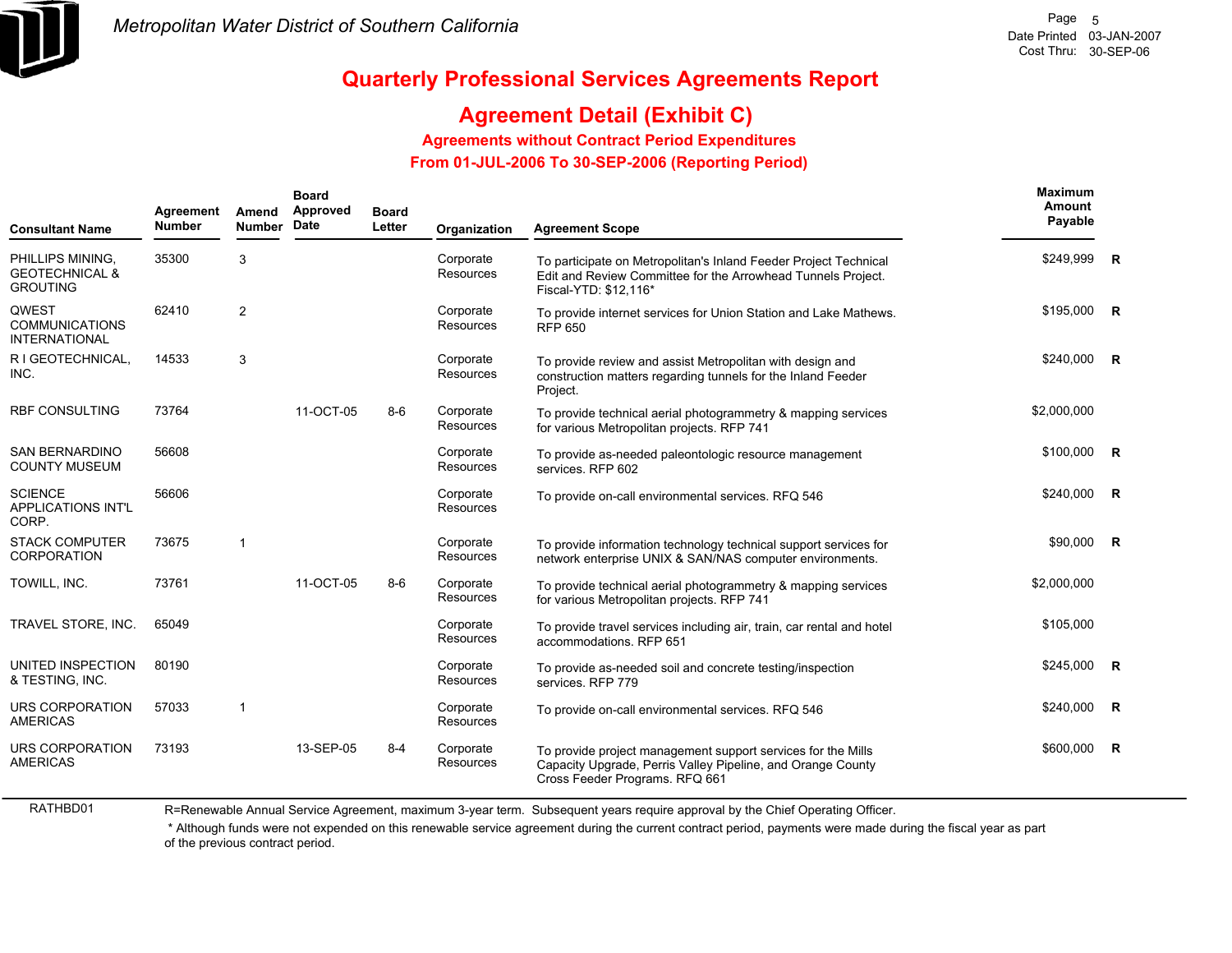

## **Agreement Detail (Exhibit C)**

**Agreements without Contract Period Expenditures**

 **From 01-JUL-2006 To 30-SEP-2006 (Reporting Period)** 

| <b>Consultant Name</b>                                       | Agreement<br><b>Number</b> | Amend<br>Number | <b>Board</b><br>Approved<br>Date | <b>Board</b><br>Letter | Organization                               | <b>Agreement Scope</b>                                                                                                           | <b>Maximum</b><br>Amount<br>Payable |   |
|--------------------------------------------------------------|----------------------------|-----------------|----------------------------------|------------------------|--------------------------------------------|----------------------------------------------------------------------------------------------------------------------------------|-------------------------------------|---|
| VOGT & ASSOCIATES, 57392<br><b>GARY</b>                      |                            | $\mathbf{1}$    |                                  |                        | Corporate<br>Resources                     | To provide on-call real estate appraisal services. RFP 599                                                                       | \$172,000                           | R |
| WAGNER, WILLIAM D.                                           | 56612                      | $\overline{1}$  |                                  |                        | Corporate<br>Resources                     | To provide as-needed biological resource management services.<br>Fiscal-YTD: \$22,358* RFP 602                                   | \$150,000 R                         |   |
| ASSET GROUP, INC.                                            | 79204                      |                 |                                  |                        | <b>Water System</b><br>Operations<br>Group | To provide environmental services including asbestos lead/survey<br>and Industrial hygiene monitoring.                           | \$24,999                            |   |
| <b>CALIFORNIA</b><br><b>DEPARTMENT OF</b><br><b>FORESTRY</b> | 50306                      |                 | 10-JUL-01                        | $8 - 3$                | Water System<br>Operations<br>Group        | To provide fire protection management services.                                                                                  | \$600,000 R                         |   |
| <b>CPS HUMAN</b><br><b>RESOURCE</b><br><b>SERVICES</b>       | 66409                      |                 |                                  |                        | Water System<br>Operations<br>Group        | To provide examination material for applicants.                                                                                  | \$24,990                            | R |
| E2 ENVIRONMENTAL,<br>INC.                                    | 70950                      | $\mathbf{1}$    |                                  |                        | <b>Water System</b><br>Operations<br>Group | To provide as-needed environmental services. RFQ 700                                                                             | \$240,000                           | R |
| <b>JOHNSON</b><br>CONTROLS, INC.                             | 72671                      |                 | 10-JUN-03                        | $9 - 4$                | <b>Water System</b><br>Operations<br>Group | To provide maintenance services for Metropolitan's facilities<br>surveillance and security equipment.                            | \$1,143,344                         |   |
| KLOPFENSTEIN,<br>KEVIN S., M.D.                              | 79174                      |                 |                                  |                        | <b>Water System</b><br>Operations<br>Group | To provide services related to medical examinations and care for<br>field employees.                                             | \$8,000 R                           |   |
| <b>LABORATORY DATA</b><br>CONSULTANTS, INC.                  | 80092                      |                 |                                  |                        | <b>Water System</b><br>Operations<br>Group | To provide performance audit of the Thermo LIMS water quality<br>testing system.                                                 | \$24,999                            |   |
| LEWELLYN<br>TECHNOLOGY, INC.                                 | 81583                      |                 |                                  |                        | <b>Water System</b><br>Operations<br>Group | To provide electrical site assessments for various metropolitan<br>facilities including Lake Mathews and Mills treatment plant.  | \$24,999                            |   |
| <b>NAVIGANT</b><br>CONSULTING, INC.                          | 67613                      |                 |                                  |                        | <b>Water System</b><br>Operations<br>Group | To provide analyses, reports, and advice on matters related to<br>power/energy issues impacting the State Water Project. RFQ 702 | \$225,000                           |   |

RATHBD01

R=Renewable Annual Service Agreement, maximum 3-year term. Subsequent years require approval by the Chief Operating Officer.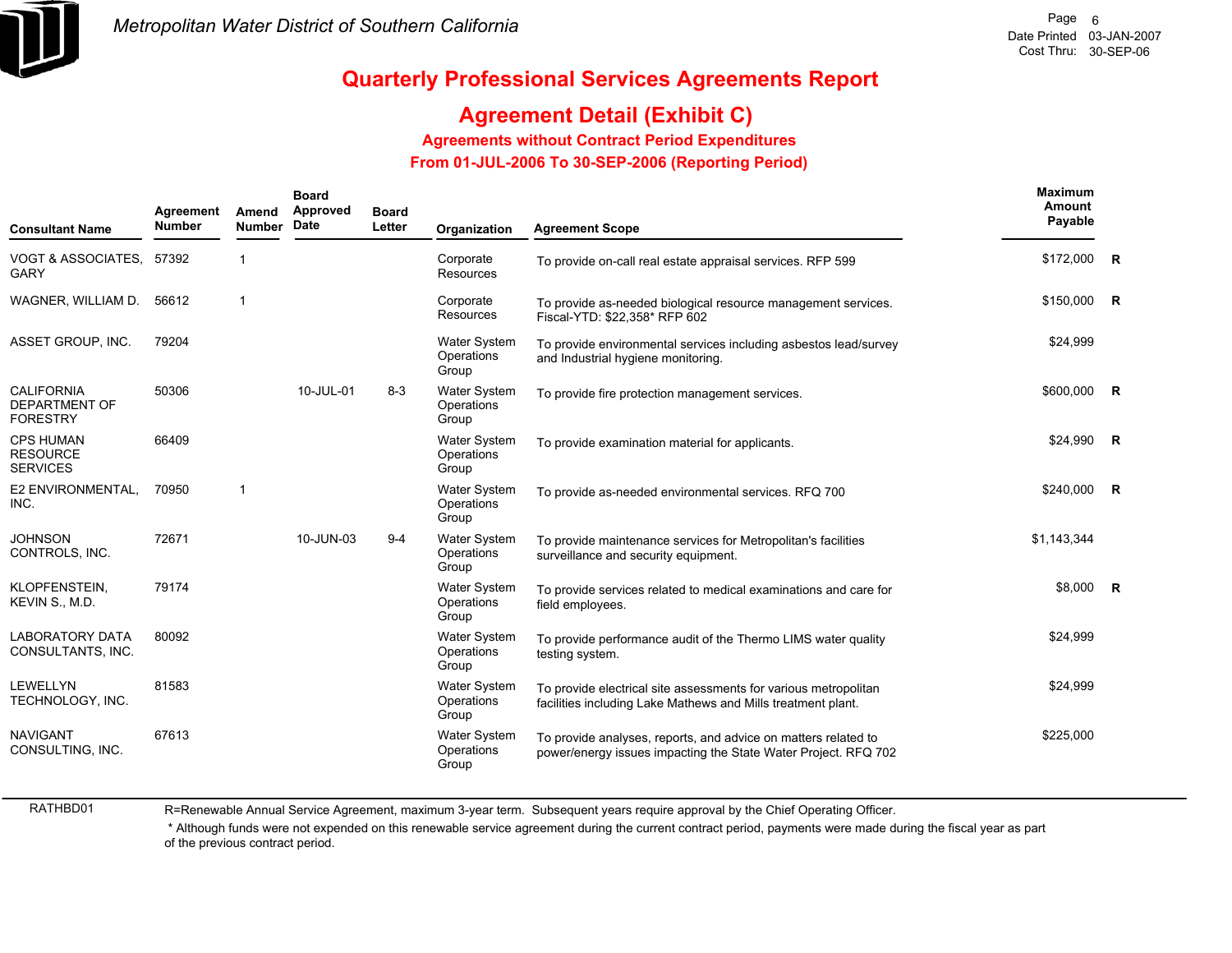

## **Agreement Detail (Exhibit C)**

**Agreements without Contract Period Expenditures**

 **From 01-JUL-2006 To 30-SEP-2006 (Reporting Period)** 

| <b>Consultant Name</b>                                               | Agreement<br><b>Number</b> | Amend<br><b>Number</b> | <b>Board</b><br>Approved<br>Date | <b>Board</b><br>Letter | Organization                                     | <b>Agreement Scope</b>                                                                                                                                         | <b>Maximum</b><br>Amount<br>Payable |  |
|----------------------------------------------------------------------|----------------------------|------------------------|----------------------------------|------------------------|--------------------------------------------------|----------------------------------------------------------------------------------------------------------------------------------------------------------------|-------------------------------------|--|
| <b>NINYO &amp; MOORE</b>                                             | 70951                      |                        |                                  |                        | Water System<br>Operations<br>Group              | To provide as-needed environmental consulting services. RFQ<br>700                                                                                             | \$240,000 R                         |  |
| NINYO & MOORE                                                        | 70957                      |                        |                                  |                        | <b>Water System</b><br>Operations<br>Group       | To provide environmental site assessments for Metropolitan's<br>distribution system. RFQ 687                                                                   | \$240,000 R                         |  |
| STATE OF CALIF.<br>DEPT. OF FISH &<br><b>GAME</b>                    | 12686                      | $\mathbf{1}$           |                                  |                        | Water System<br>Operations<br>Group              | To provide fishery services for Diamond Valley Recreation. Fiscal-<br>YTD: \$8,866*                                                                            | \$250,000 R                         |  |
| <b>SWISS FEDERAL</b><br><b>INSTITUTE FOR</b><br><b>ENVIRONMENTAL</b> | 59687                      |                        |                                  |                        | Water System<br>Operations<br>Group              | To serve in an advisory capacity for the ozone application in<br>drinking water.                                                                               | \$25,000                            |  |
| TETRA TECH, INC.                                                     | 70958                      |                        |                                  |                        | <b>Water System</b><br>Operations<br>Group       | To provide as-needed environmental site assessments for<br>Metropolitan's distribution system. RFQ 687                                                         | \$240,000 R                         |  |
| AKM CONSULTING<br><b>ENGINEERS</b>                                   | 68851                      |                        |                                  |                        | Water<br>Resources<br>Management<br>Group        | To provide State Water Project Modeling Services. RFQ 683                                                                                                      | \$20,000 R                          |  |
| BOLAND, JOHN                                                         | 80349                      | 1                      |                                  |                        | Water<br><b>Resources</b><br>Management<br>Group | To provide services related to the technical review of retail<br>demand forecasts and peaking factors for the Integrated Area<br>Study.                        | \$65,000                            |  |
| CH2M HILL, INC.                                                      | 68850                      |                        |                                  |                        | Water<br>Resources<br>Management<br>Group        | To provide State Water Project Modeling and related technical<br>support for Metropolitan's State Water Project water supply.<br>Fiscal-YTD: \$16,698* RFQ 683 | $$240,000$ R                        |  |
| COMPUSA. INC.                                                        | 80866                      |                        |                                  |                        | Water<br>Resources<br>Management<br>Group        | To provide online web training capabilities for PDA instruction<br>program. RFQ 749                                                                            | \$246,000                           |  |

RATHBD01

R=Renewable Annual Service Agreement, maximum 3-year term. Subsequent years require approval by the Chief Operating Officer.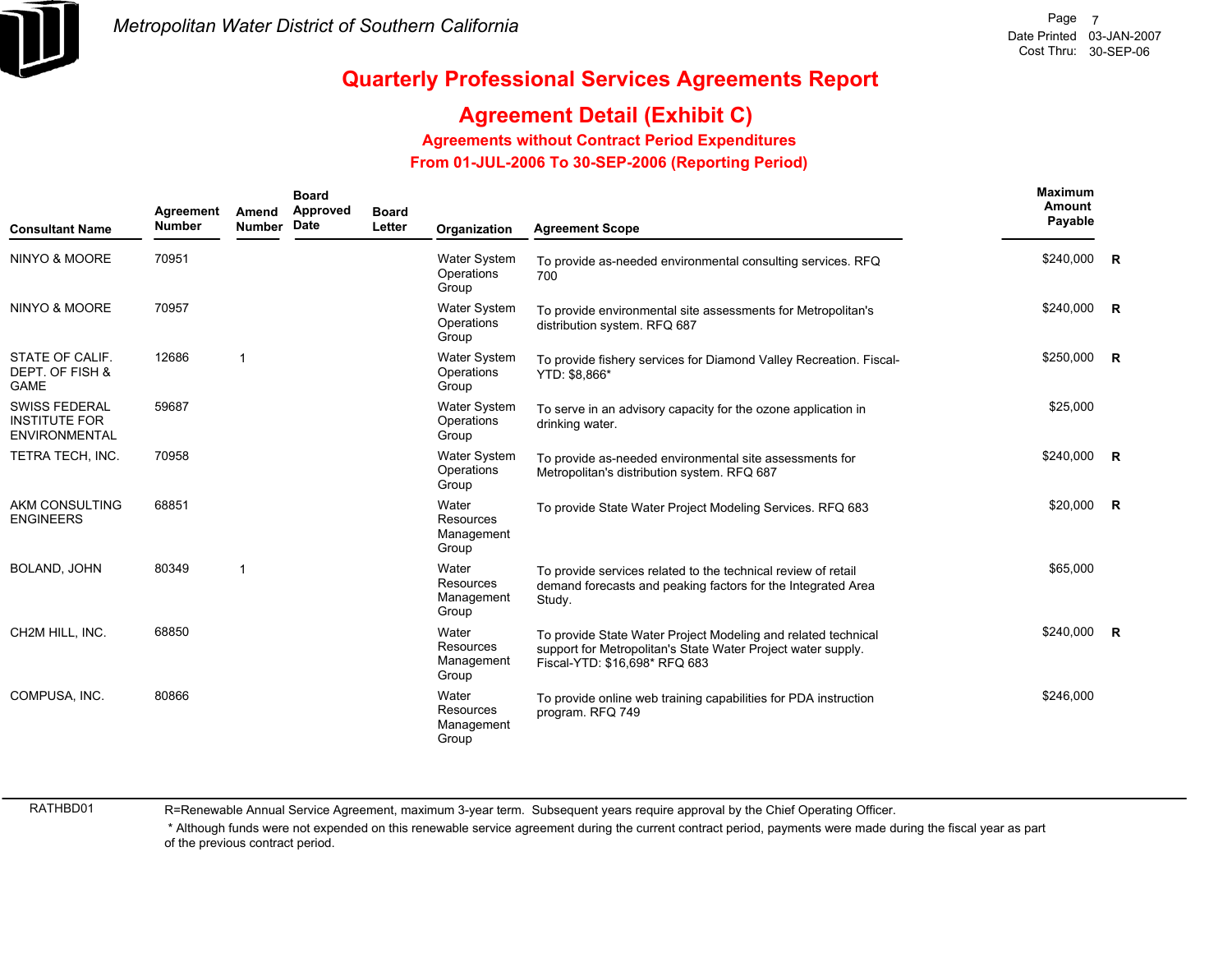

## **Agreement Detail (Exhibit C)**

**Agreements without Contract Period Expenditures**

 **From 01-JUL-2006 To 30-SEP-2006 (Reporting Period)** 

| <b>Consultant Name</b>         | Agreement<br><b>Number</b> | Amend<br><b>Number</b> | <b>Board</b><br>Approved<br>Date | <b>Board</b><br>Letter | Organization                                     | <b>Agreement Scope</b>                                                                                                                                       | Maximum<br>Amount<br>Payable |                         |
|--------------------------------|----------------------------|------------------------|----------------------------------|------------------------|--------------------------------------------------|--------------------------------------------------------------------------------------------------------------------------------------------------------------|------------------------------|-------------------------|
| DCSE, INC.                     | 68849                      |                        |                                  |                        | Water<br>Resources<br>Management<br>Group        | To provide State Water Project Modeling. RFQ 683                                                                                                             | \$120,000                    | $\overline{\mathbf{R}}$ |
| DZIEGIELEWSKI, BEN             | 80345                      | $\mathbf{1}$           |                                  |                        | Water<br>Resources<br>Management<br>Group        | To provide services related to the technical review of retail<br>demand forecasts and peaking factors for the Integrated Area<br>Study.                      | \$65,000                     |                         |
| E2 ENVIRONMENTAL,<br>INC.      | 68867                      | $\mathbf 1$            |                                  |                        | Water<br>Resources<br>Management<br>Group        | To provide technical review and evaluation of project applications<br>for the Industrial Process Improvement Program. RFQ 734                                | \$20,000                     | $\mathsf{R}$            |
| FLOW SCIENCE, INC.             | 68832                      |                        |                                  |                        | Water<br><b>Resources</b><br>Management<br>Group | To provide surface water flow and mass transport and modeling<br>for the SWP and Metropolitan's water facilities. RFQ 683                                    | \$70,000                     | $\mathsf{R}$            |
| GEORGESON, DUANE 55212<br>L.   |                            |                        |                                  |                        | Water<br><b>Resources</b><br>Management<br>Group | To provide consulting services on water and power resources.<br>(Closed 10/12/06)                                                                            | \$174,000                    | <b>R</b>                |
| HALL, DARWIN                   | 80347                      | $\mathbf 1$            |                                  |                        | Water<br>Resources<br>Management<br>Group        | To provide services related to the technical review of retail<br>demand forecasts and peaking factors for the Integrated Area<br>Study.                      | \$65,000                     |                         |
| HDR ENGINEERING,<br><b>INC</b> | 44969                      | 5                      |                                  |                        | Water<br><b>Resources</b><br>Management<br>Group | To provide scientific and technical services for Bay Delta. (Closed<br>10/17/06) RFP 498                                                                     | \$95,000                     | R                       |
| <b>HDR/SWRI</b>                | 73085                      | $\mathbf 1$            |                                  |                        | Water<br>Resources<br>Management<br>Group        | To provide technical support for various reports, briefing materials<br>and presentations related to water resource and quality analysis<br>for SWP. RFQ 750 | \$50,000                     | $\mathsf{R}$            |

RATHBD01

R=Renewable Annual Service Agreement, maximum 3-year term. Subsequent years require approval by the Chief Operating Officer.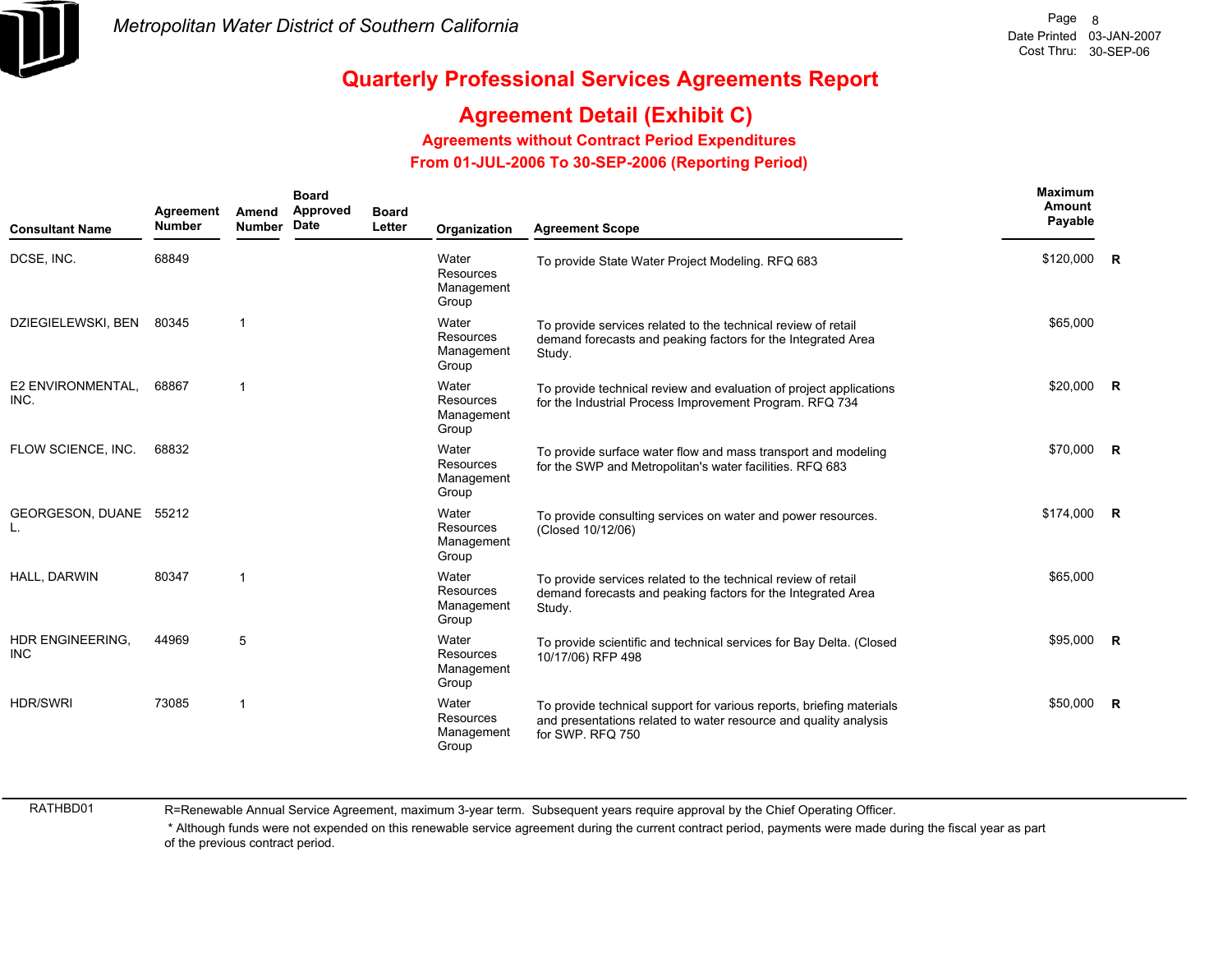

## **Agreement Detail (Exhibit C)**

**Agreements without Contract Period Expenditures**

 **From 01-JUL-2006 To 30-SEP-2006 (Reporting Period)** 

| <b>Consultant Name</b>                                        | Agreement<br><b>Number</b> | Amend<br><b>Number</b> | <b>Board</b><br>Approved<br>Date | <b>Board</b><br>Letter | Organization                                     | <b>Agreement Scope</b>                                                                                                                                                                                    | <b>Maximum</b><br>Amount<br>Payable |                |
|---------------------------------------------------------------|----------------------------|------------------------|----------------------------------|------------------------|--------------------------------------------------|-----------------------------------------------------------------------------------------------------------------------------------------------------------------------------------------------------------|-------------------------------------|----------------|
| <b>HYDROSYSTEMS</b><br>CONSULTING, INC.                       | 68848                      |                        |                                  |                        | Water<br><b>Resources</b><br>Management<br>Group | To provide water resource modeling for Mettropolitan's State<br>Water Project water suppply. RFQ 683                                                                                                      | \$70,000                            | R              |
| <b>JAMES RAGAN</b><br><b>ASSOCIATES</b>                       | 73117                      |                        |                                  |                        | Water<br>Resources<br>Management<br>Group        | To provide technical writing support for various reports, briefing<br>materials & presentations relating to water resource and water<br>quality analyses for SWP. RFQ 750                                 | \$40,000                            | $\overline{R}$ |
| <b>KENNEDY/JENKS</b><br>CONSULTANTS, INC.                     | 71730                      |                        |                                  |                        | Water<br><b>Resources</b><br>Management<br>Group | To provide technical review and evaluation of project applications<br>for the Industrial Process Improvement Program. RFQ 734                                                                             | \$20,000                            | $\mathbf R$    |
| KLEINFELDER, INC.                                             | 73116                      |                        |                                  |                        | Water<br><b>Resources</b><br>Management<br>Group | To provide technical writing support for various reports, briefing<br>materials & presentations relating to water resource & water<br>quality for SWP. RFQ 750                                            | \$100,000                           | $\mathbf R$    |
| M-CUBED                                                       | 80001                      |                        |                                  |                        | Water<br><b>Resources</b><br>Management<br>Group | To provide technical services for the evaluation of crop, land, and<br>irrigation management practices. RFQ 756                                                                                           | \$100,000                           | R              |
| <b>MAPVISION</b><br>TECHNOLOGIES, INC.                        | 74370                      |                        |                                  |                        | Water<br><b>Resources</b><br>Management<br>Group | To provide expert advice on Metropolitan's risk in short, mid, and<br>long term power resource issues. RFQ 729                                                                                            | \$220,000                           |                |
| MWH AMERICAS, INC. 73086                                      |                            |                        |                                  |                        | Water<br><b>Resources</b><br>Management<br>Group | To provide technical writing support related to the State Water<br>Project. RFQ 750                                                                                                                       | \$70,000                            | R              |
| <b>PARSONS WATER</b><br><b>AND</b><br>INFRASTRUCTURE,<br>INC. | 55226                      |                        |                                  |                        | Water<br>Resources<br>Management<br>Group        | To provide on-call resource analysis, biological, engineering and<br>water quality services for CALFED Bay/Delta Program and<br>Sacramento Valley Water Management Programs. (Closed<br>10/30/06) RFQ 536 | \$100,000                           | $\mathsf{R}$   |

RATHBD01

R=Renewable Annual Service Agreement, maximum 3-year term. Subsequent years require approval by the Chief Operating Officer.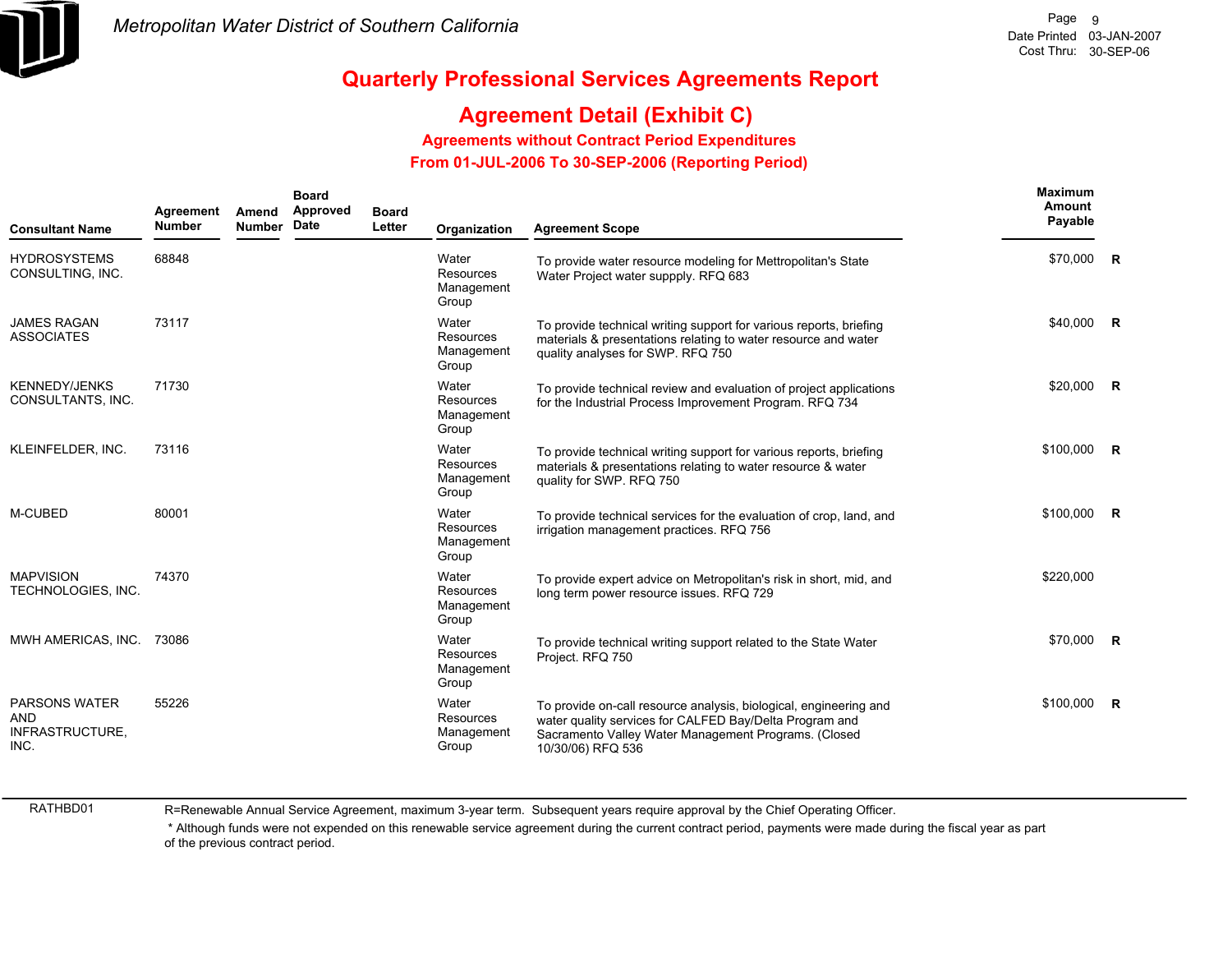

## **Agreement Detail (Exhibit C)**

**Agreements without Contract Period Expenditures**

 **From 01-JUL-2006 To 30-SEP-2006 (Reporting Period)** 

| <b>Consultant Name</b>                                 | Agreement<br><b>Number</b> | Amend<br><b>Number</b> | <b>Board</b><br>Approved<br>Date | <b>Board</b><br>Letter | Organization                                        | <b>Agreement Scope</b>                                                                                                                                                  | Maximum<br>Amount<br>Payable |                |
|--------------------------------------------------------|----------------------------|------------------------|----------------------------------|------------------------|-----------------------------------------------------|-------------------------------------------------------------------------------------------------------------------------------------------------------------------------|------------------------------|----------------|
| <b>PARSONS WATER</b><br>AND<br>INFRASTRUCTURE,<br>INC. | 73115                      |                        |                                  |                        | Water<br>Resources<br>Management<br>Group           | To provide technical writing support for various reports, briefing<br>materials and presentations related to the State Water Project.<br><b>RFQ 750</b>                 | $$100,000$ R                 |                |
| <b>R2 RESOURCE</b><br>CONSULTANTS, INC.                | 67612                      |                        |                                  |                        | Water<br>Resources<br>Management<br>Group           | To provide fish biology and ecosystem restoration services for the<br>Bay Delta. RFQ 722                                                                                | $$55,000$ R                  |                |
| <b>RAIN BIRD SERVICES</b><br><b>CORPORATION</b>        | 65050                      |                        |                                  |                        | Water<br>Resources<br>Management<br>Group           | To provide technical service for the Protector Del Auga program.<br>693                                                                                                 | \$40,000                     |                |
| <b>SURFACE WATER</b><br>RESOURCES, INC.                | 67611                      | 1                      |                                  |                        | Water<br>Resources<br>Management<br>Group           | To provide biological & ecosystem restoration services for the<br>Sacramento San Joaquin Delta. RFP 722                                                                 | $$245,000$ R                 |                |
| THE DANGERMOND<br>GROUP, INC.                          | 73119                      |                        |                                  |                        | Water<br>Resources<br>Management<br>Group           | To provide technical writing support for various reports, briefing<br>materials & presentations relating to water resource & water<br>quality analyses for SWP. RFQ 750 | \$50,000 R                   |                |
| ANNE C. PELLEGRINI                                     | 80193                      |                        |                                  |                        | Office of the<br>Auditor                            | To provide services to review and appraise the adequacy of<br>internal accounting and administrative control systems.                                                   | \$40,000                     |                |
| <b>PRICEWATERHOUSE</b><br>COOPERS, LLP                 | 77280                      |                        | 14-MAR-06                        | $7 - 3$                | Office of the<br>Auditor                            | To provide external audit services. RFP 764                                                                                                                             | \$390,000                    | $\overline{R}$ |
| <b>BRIGGS FIELD</b><br>SERVICES, INC.                  | 71724                      |                        |                                  |                        | <b>Real Property</b><br>Development &<br>Management | To provide Real Estate Support Services including acquiring rights<br>of way and expert testimony in condemnation trials. RFQ 685                                       | \$249,000                    |                |
| <b>COUNTY OF</b><br><b>RIVERSIDE</b>                   | 80435                      |                        | 13-JUN-06                        | $8 - 1$                | <b>Real Property</b><br>Development &<br>Management | To provide law enforcement services at Diamond Valley Lake.                                                                                                             | \$300,000                    | $\overline{R}$ |

RATHBD01

R=Renewable Annual Service Agreement, maximum 3-year term. Subsequent years require approval by the Chief Operating Officer.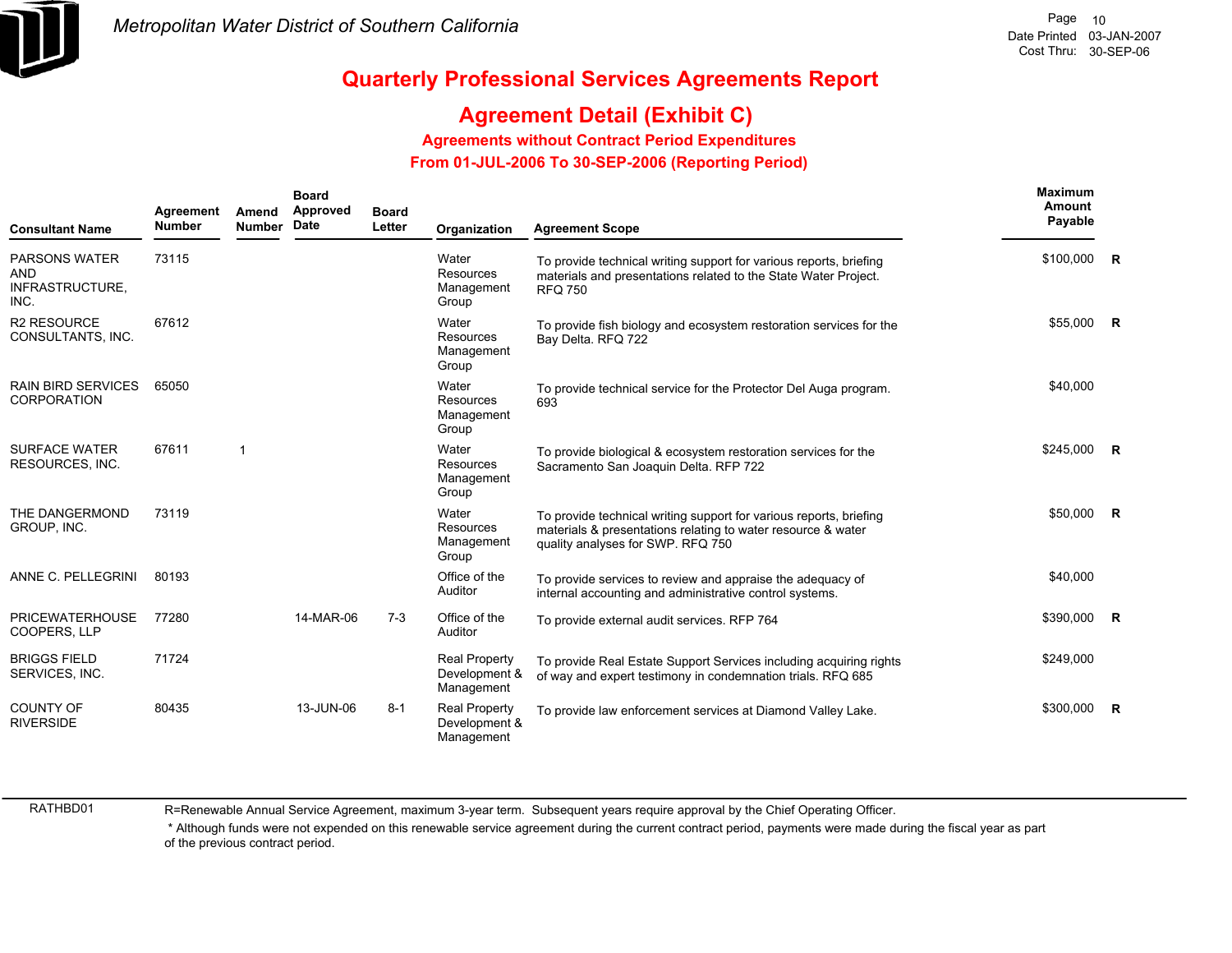

## **Agreement Detail (Exhibit C)**

**Agreements without Contract Period Expenditures**

 **From 01-JUL-2006 To 30-SEP-2006 (Reporting Period)** 

| <b>Consultant Name</b>                                              | Agreement<br><b>Number</b>        | Amend<br>Number | <b>Board</b><br>Approved<br>Date | <b>Board</b><br>Letter | Organization                                        | <b>Agreement Scope</b>                                                                                                                                                   |               | <b>Maximum</b><br>Amount<br>Payable |  |
|---------------------------------------------------------------------|-----------------------------------|-----------------|----------------------------------|------------------------|-----------------------------------------------------|--------------------------------------------------------------------------------------------------------------------------------------------------------------------------|---------------|-------------------------------------|--|
| <b>DEL RICHARDSON &amp;</b><br>ASSOCIATES, INC.                     | 73242                             |                 |                                  |                        | Real Property<br>Development &<br>Management        | To provide Real Estate Support Services including acquiring<br>rights-of-way, entry permits, and easements. RFQ 685                                                      |               | $$249,000$ R                        |  |
| <b>EP BUSINESS</b><br><b>DEVELOPMENT</b><br><b>CORPORATION</b>      | 73364                             |                 |                                  |                        | Real Property<br>Development &<br>Management        | To provide real estate related support services including<br>negotiating & acquiring rights of way, and expert testimony on<br>condemnation matters, RFQ 685             |               | $$249,000$ R                        |  |
| <b>HENRY NUNEZ</b><br>COORDINATED LAND<br><b>SERVICES</b>           | 73363                             |                 |                                  |                        | Real Property<br>Development &<br>Management        | To provide real estate support services including negotiationg &<br>acquiring rights of way, easements, & expert testimony for<br>condemnation of real property. RFQ 685 |               | \$249,000 R                         |  |
| HULL & ASSOCIATES,<br>INC., BRUCE W.                                | 57391                             |                 |                                  |                        | Real Property<br>Development &<br>Management        | To provide on-call real estate services. RFP 599                                                                                                                         |               | $$142,000$ R                        |  |
| <b>MARIPOSA</b><br><b>HORTICULTURAL</b><br><b>ENTERPRISES, INC.</b> | 81201                             |                 |                                  |                        | <b>Real Property</b><br>Development &<br>Management | To provide landscape and grounds maintenance for Diamond<br>Valley Lake. RFP 801                                                                                         |               | \$200,000 R                         |  |
| <b>PARAGON</b><br>PARTNERS, LTD.                                    | 71723                             |                 |                                  |                        | Real Property<br>Development &<br>Management        | To provide as-needed real estate services for Metropolitan's O&M<br>and Capital projects. RFQ 685                                                                        |               | \$249,000                           |  |
|                                                                     | <b>Total Number of Agreements</b> |                 | 106                              |                        |                                                     |                                                                                                                                                                          | <b>Totals</b> | \$39,012,147                        |  |
|                                                                     |                                   |                 |                                  |                        |                                                     |                                                                                                                                                                          |               |                                     |  |

**\* \* \* End of Report \* \* \***

RATHBD01

R=Renewable Annual Service Agreement, maximum 3-year term. Subsequent years require approval by the Chief Operating Officer.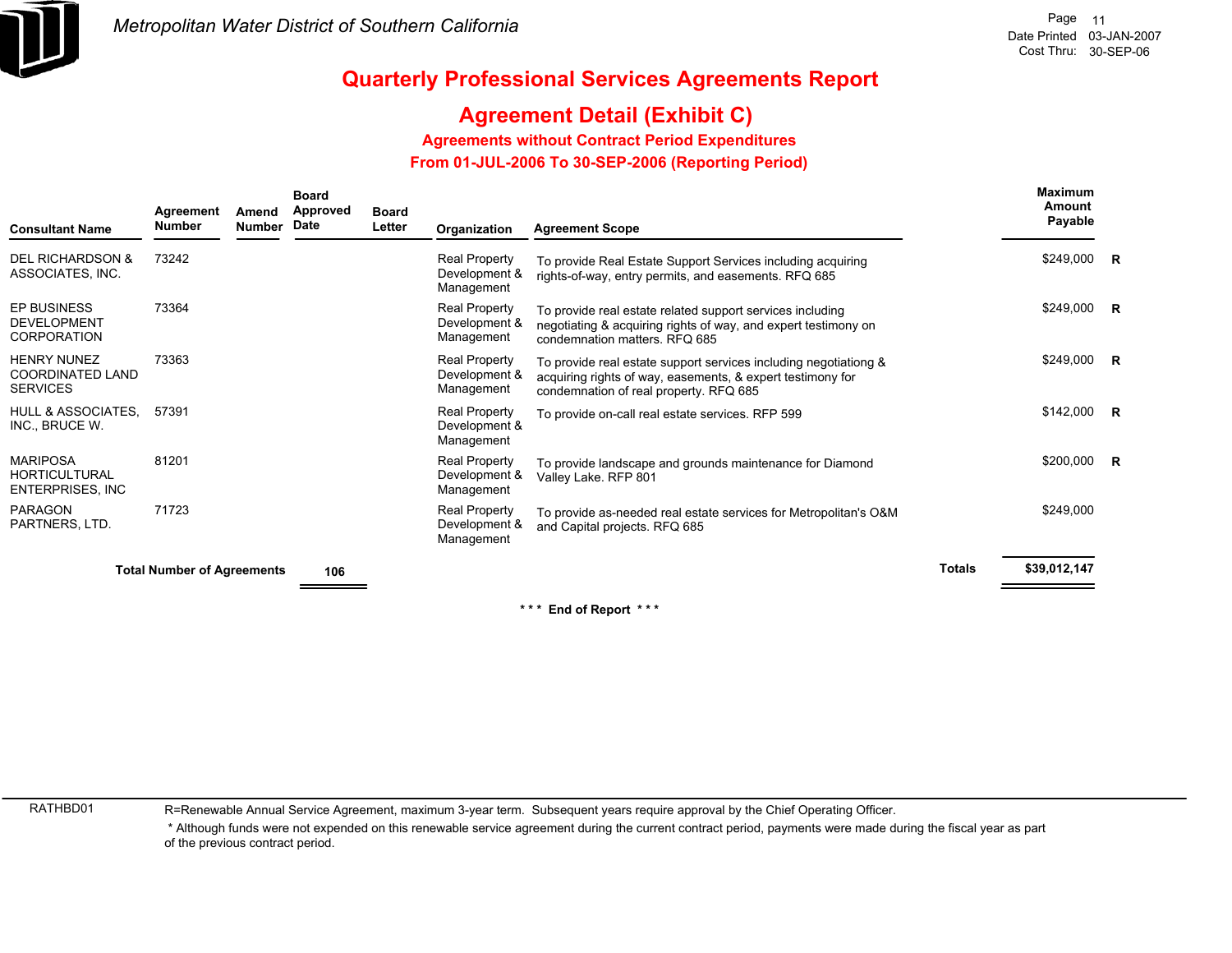

## **Agreement Detail (Exhibit D)**

**Grants**

#### **From 01-JUL-2006 To 30-SEP-2006 (Reporting Period)**

| <b>Consultant Name</b>                                      | Agreement<br><b>Number</b> | Amend<br><b>Number</b> | <b>Board</b><br>Approved<br>Date | <b>Board</b><br>Letter | Organization                               | <b>Agreement Scope</b>                                                                                                                                                           | Maximum<br>Amount<br>Payable | Reporting<br><b>Period</b><br><b>Expenditure</b> |
|-------------------------------------------------------------|----------------------------|------------------------|----------------------------------|------------------------|--------------------------------------------|----------------------------------------------------------------------------------------------------------------------------------------------------------------------------------|------------------------------|--------------------------------------------------|
| <b>ARIZONA STATE</b><br><b>UNIVERSITY</b>                   | 68217                      |                        |                                  |                        | Water System<br>Operations<br>Group        | GRANT: To provide research for "Occurrence"<br>and Formation of Nitrogenous Disinfection By-<br>Products."                                                                       | \$91,000                     | \$17,514                                         |
| <b>BROWN AND</b><br><b>CALDWELL</b>                         | 62407                      |                        |                                  |                        | <b>Water System</b><br>Operations<br>Group | <b>GRANT: For the State Water Resources</b><br>Control Board "Assessing the Occurrence and<br>Source of E. Coli and EC 0157 Contamination<br>in Castaic Lake." Grant             | \$249,999                    | \$186,000                                        |
| HYDROQUAL, INC.                                             | 76598                      |                        |                                  |                        | Water System<br>Operations<br>Group        | AWARF GRANT: "Challenge Organisms for<br>Inactivation of Viruses by Ultraviolet<br>Treatment." To provide research in using UV<br>light for drinking water disinfection.         | \$30,000                     | \$0                                              |
| <b>ORANGE COUNTY</b><br><b>WATER DISTRICT</b>               | 52374                      |                        |                                  |                        | Water System<br>Operations<br>Group        | <b>GRANT: " Desalination Research and</b><br>Innovation Partnership - EPA II" (Project<br>#701673)                                                                               | \$299,697                    | \$0                                              |
| <b>ORANGE COUNTY</b><br><b>WATER DISTRICT</b>               | 58431                      | $\overline{2}$         |                                  |                        | <b>Water System</b><br>Operations<br>Group | GRANT: 1) CEC - Energy usage, water supply<br>reliability, and water quality (Project#701675)<br>2) DWR - Watershed protection for the Flood<br>Protection Act (Project #701676) | \$25,000                     | \$9,650                                          |
| PIRNIE, INC.,<br><b>MALCOLM</b>                             | 57399                      | $\overline{2}$         |                                  |                        | <b>Water System</b><br>Operations<br>Group | <b>GRANT: "Contribution of Wastewater to DBP</b><br>Formation." (Project #701632)                                                                                                | \$123,742                    | \$115,949                                        |
| PURDUE UNIVERSITY                                           | 58434                      |                        |                                  |                        | Water System<br>Operations<br>Group        | GRANT: DWR - "Safe Drinking Water, Clean<br>Water, Watershed Protection and Flood<br>Protection Act." (Project #10288)                                                           | \$200,179                    | \$192,791                                        |
| PURDUE UNIVERSITY                                           | 76602                      |                        |                                  |                        | <b>Water System</b><br>Operations<br>Group | Awwarf Grant "Challenge Organisms for<br>Inactivation of Viruses by Ultraviolet<br><b>Treatment." Grant</b>                                                                      | \$150,978                    | \$0                                              |
| <b>REGENTS OF THE</b><br>UNIV OF CALIF<br><b>RIVERSIDE</b>  | 58445                      | $\mathbf{1}$           |                                  |                        | Water System<br>Operations<br>Group        | <b>GRANT: EPA - "Desalination Research &amp;</b><br>Innovative Partnership - EPA<br>III."(Project#701674)                                                                        | \$200,000                    | \$0                                              |
| <b>REGENTS OF THE</b><br>UNIVERSITY OF<br><b>CALIFORNIA</b> | 46863                      | 3                      |                                  |                        | Water System<br>Operations<br>Group        | GRANT: Watershed protection in regards to<br>the Flood Protection Act. (Project #701676)                                                                                         | \$236,667                    | \$96,774                                         |

RATHBD01

Reporting Period Expenditure - For renewable annual service agreements only, expenditures incurred in the current contract year are included.

For all other contracts, expenditures from contract execution through the end of the reporting period are included.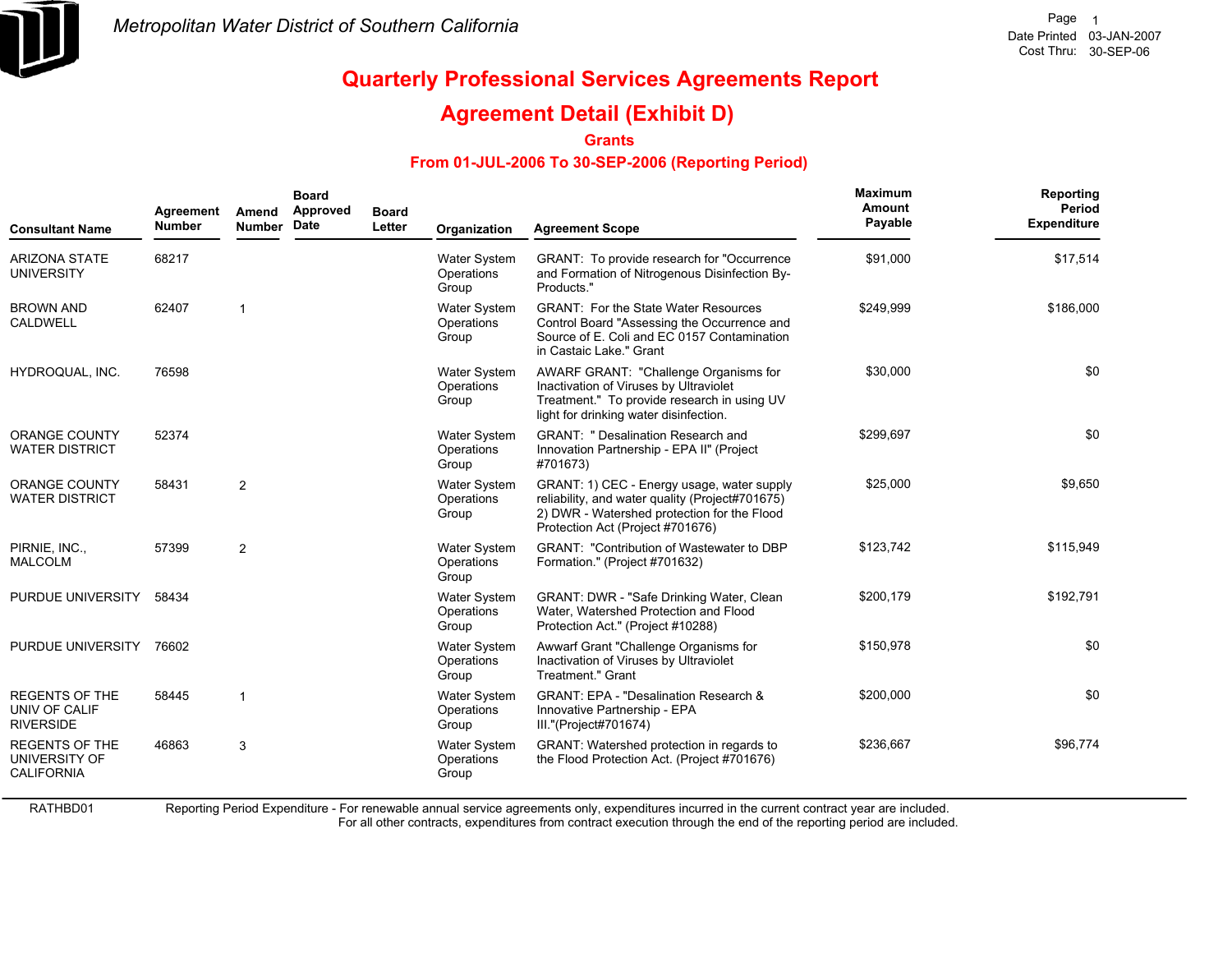

### **Agreement Detail (Exhibit D)**

**Grants**

#### **From 01-JUL-2006 To 30-SEP-2006 (Reporting Period)**

| <b>Consultant Name</b>                                                     | Agreement<br><b>Number</b> | Amend<br><b>Number</b> | <b>Board</b><br>Approved<br>Date | <b>Board</b><br>Letter | Organization                               | <b>Agreement Scope</b>                                                                                                          | <b>Maximum</b><br>Amount<br>Payable | Reporting<br>Period<br><b>Expenditure</b> |
|----------------------------------------------------------------------------|----------------------------|------------------------|----------------------------------|------------------------|--------------------------------------------|---------------------------------------------------------------------------------------------------------------------------------|-------------------------------------|-------------------------------------------|
| <b>REGENTS OF THE</b><br>UNIVERSITY OF<br><b>CALIFORNIA</b>                | 41809                      |                        |                                  |                        | Water System<br>Operations<br>Group        | GRANT: Watershed protection in regards to<br>the Flood Protection Act. (Project #701676)                                        | \$275,000                           | \$0                                       |
| <b>REGENTS OF THE</b><br>UNIVERSITY OF<br><b>CALIFORNIA</b>                | 52377                      |                        |                                  |                        | Water System<br>Operations<br>Group        | <b>GRANT: EPA - "Desalination Research &amp;</b><br>Innovative Partnership". EPA II supports<br>DRIP Project. (Project #701673) | \$243,000                           | \$195,514                                 |
| <b>REGENTS OF THE</b><br>UNIVERSITY OF<br><b>CALIFORNIA</b>                | 52378                      |                        |                                  |                        | Water System<br>Operations<br>Group        | <b>GRANT: "Desalination Research and</b><br>Innovation Partnership - EPA II." (Project<br>#701673)                              | \$243,000                           | \$187,152                                 |
| <b>REGENTS OF THE</b><br>UNIVERSITY OF<br>CALIFORNIA,<br><b>RIVERSIDE</b>  | 41810                      | 1                      |                                  |                        | Water System<br>Operations<br>Group        | GRANT: "Safe Drinking Water, Clean Water,<br>Watershed Protection and Flood Protection<br>Act."                                 | \$345,000                           | \$146,574                                 |
| RITTMANN, DR.<br><b>BRUCE E.</b>                                           | 57400                      | $\mathbf{1}$           |                                  |                        | Water System<br>Operations<br>Group        | <b>GRANT: "Contribution of Wastewater to DBP</b><br>Formation." (Project# 701632)                                               | \$8,000                             | \$7,200                                   |
| <b>SAN DIEGO COUNTY</b><br><b>WATER AUTHORITY</b>                          | 41811                      | $\overline{2}$         |                                  |                        | Water System<br>Operations<br>Group        | GRANT: DWR - "Safe Drinking Water, Clean<br>Water, Watershed Protection and Flood<br>Protection Act." (Project#701676)          | \$1,049,000                         | \$74,684                                  |
| <b>SANTA CLARA</b><br><b>VALLEY WATER</b><br><b>DISTRICT</b>               | 52375                      |                        |                                  |                        | <b>Water System</b><br>Operations<br>Group | <b>GRANT: "Desalination Research and</b><br>innovation Partnership ' EPA II" (Project<br>#701673)                               | \$243,000                           | \$0                                       |
| <b>SANTA CLARA</b><br><b>VALLEY WATER</b><br><b>DISTRICT</b>               | 41808                      |                        |                                  |                        | <b>Water System</b><br>Operations<br>Group | GRANT: "Safe Drinking Water, Clean Water,<br>Watershed Protection and Flood Protection<br>Act." (Project 701676)                | \$557,000                           | \$0                                       |
| <b>SONOMA COUNTY</b><br><b>WATER AGENCY</b>                                | 52376                      |                        |                                  |                        | Water System<br>Operations<br>Group        | GRANT: EPA - "Desalination Research &<br>Innovative Partnership". EPA II supports<br>DRIP Project. (Project #701673)            | \$188,000                           | \$94,000                                  |
| <b>TEXAS</b><br><b>AGRICULTURAL</b><br><b>EXPERIMENT</b><br><b>STATION</b> | 63649                      | $\mathbf{1}$           |                                  |                        | Water System<br>Operations<br>Group        | Grant: "Detection of Infectious<br>Cryptosporidium in Filtered Drinking Water."                                                 | \$246,697                           | \$95,911                                  |

RATHBD01

Reporting Period Expenditure - For renewable annual service agreements only, expenditures incurred in the current contract year are included.

For all other contracts, expenditures from contract execution through the end of the reporting period are included.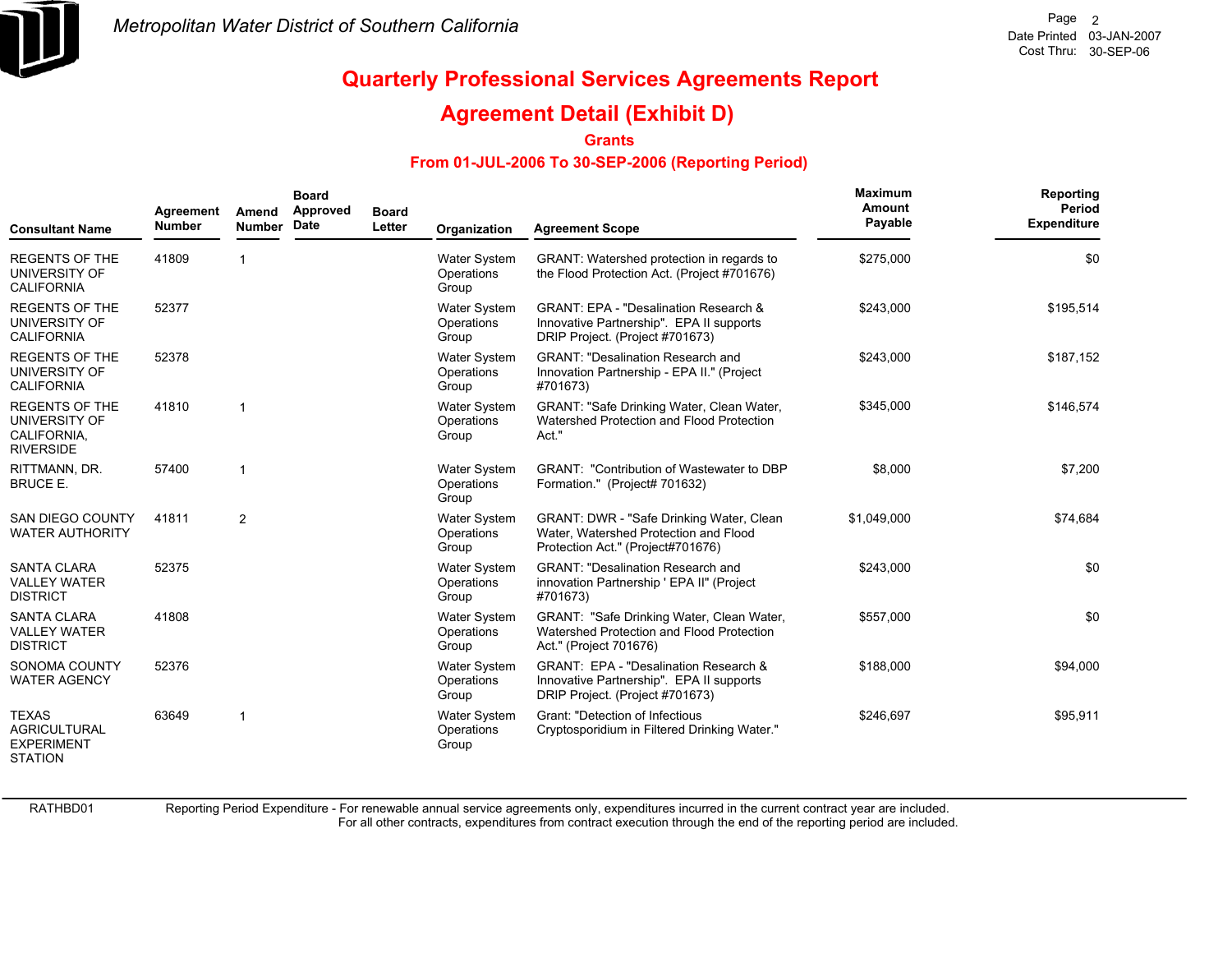

## **Agreement Detail (Exhibit D)**

**Grants**

#### **From 01-JUL-2006 To 30-SEP-2006 (Reporting Period)**

| <b>Consultant Name</b>                                            | Agreement<br><b>Number</b>        | Amend<br><b>Number</b> | <b>Board</b><br>Approved<br>Date | <b>Board</b><br>Letter | Organization                               | <b>Agreement Scope</b>                                                                                                                           | <b>Maximum</b><br>Amount<br>Payable | Reporting<br>Period<br><b>Expenditure</b> |
|-------------------------------------------------------------------|-----------------------------------|------------------------|----------------------------------|------------------------|--------------------------------------------|--------------------------------------------------------------------------------------------------------------------------------------------------|-------------------------------------|-------------------------------------------|
| THE UNIVERSITY OF<br><b>NORTH CAROLINA</b>                        | 71731                             |                        |                                  |                        | <b>Water System</b><br>Operations<br>Group | EPA GRANT: Four Lab Study: Priority<br>Chlorination Disinfection Byproduct Analysis.<br>(Project#701700)                                         | \$90,000                            | \$1,756                                   |
| <b>U.S. BUREAU OF</b><br><b>RECLAMATION</b>                       | 66418                             |                        |                                  |                        | Water System<br>Operations<br>Group        | GRANT: To provide research services for the<br>Rio filtration project for the Water Improvement<br>Center. (Project#102888)                      | \$583,000                           | \$285,000                                 |
| <b>U.S. GEOLOGICAL</b><br><b>SURVEY</b>                           | 68216                             |                        |                                  |                        | <b>Water System</b><br>Operations<br>Group | <b>GRANT: Occurrence &amp; Formation of</b><br>Nitrogenous Disinfection By Products.<br>(Project#701663)                                         | \$5,000                             | \$5,000                                   |
| UNIVERSITY OF<br><b>COLORADO AT</b><br><b>BOULDER</b>             | 57398                             | $\overline{2}$         |                                  |                        | <b>Water System</b><br>Operations<br>Group | <b>GRANT: "Contribution of Wastewater to DBP</b><br>Formation." (Project #701632)                                                                | \$102,742                           | \$98,818                                  |
| UNIVERSITY OF<br><b>SOUTHERN</b><br><b>CALIFORNIA</b>             | 51539                             |                        |                                  |                        | Water System<br>Operations<br>Group        | <b>GRANT: "Desalination Research and</b><br>Innovation Partnership - EPA II" (Project<br>#102888) (Closed 10/12/06)                              | \$271,000                           | \$270,387                                 |
| <b>WATER QUALITY &amp;</b><br><b>TREATMENT</b><br>SOLUTIONS, INC. | 80365                             |                        |                                  |                        | <b>Water System</b><br>Operations<br>Group | To research issues related to the application<br>of hydrogen based biological treatment for<br>removal of perchlorate from groundwater.<br>Grant | \$496,000                           | \$0                                       |
| <b>WEST BASIN</b><br><b>MUNICIPAL WATER</b><br><b>DISTRICT</b>    | 41807                             |                        |                                  |                        | <b>Water System</b><br>Operations<br>Group | GRANT: Safe Drinking Water, Clean Water,<br>Watershed Protection and Flood Protection<br>Act. (Project #701676)                                  | \$564,580                           | \$0                                       |
| <b>WEST BASIN</b><br><b>MUNICIPAL WATER</b><br><b>DISTRICT</b>    | 52372                             |                        |                                  |                        | <b>Water System</b><br>Operations<br>Group | <b>GRANT: "Desalination Research and</b><br>Innovation Partnership - EPA II."<br>(Project#701673)                                                | \$98,000                            | \$0                                       |
|                                                                   | <b>Total Number of Agreements</b> |                        | 28                               |                        |                                            | <b>Totals</b>                                                                                                                                    | \$7,215,281                         | \$2,080,673                               |
|                                                                   |                                   |                        |                                  |                        |                                            | $* * *$<br>End of Report ***                                                                                                                     |                                     |                                           |

RATHBD01

Reporting Period Expenditure - For renewable annual service agreements only, expenditures incurred in the current contract year are included.

For all other contracts, expenditures from contract execution through the end of the reporting period are included.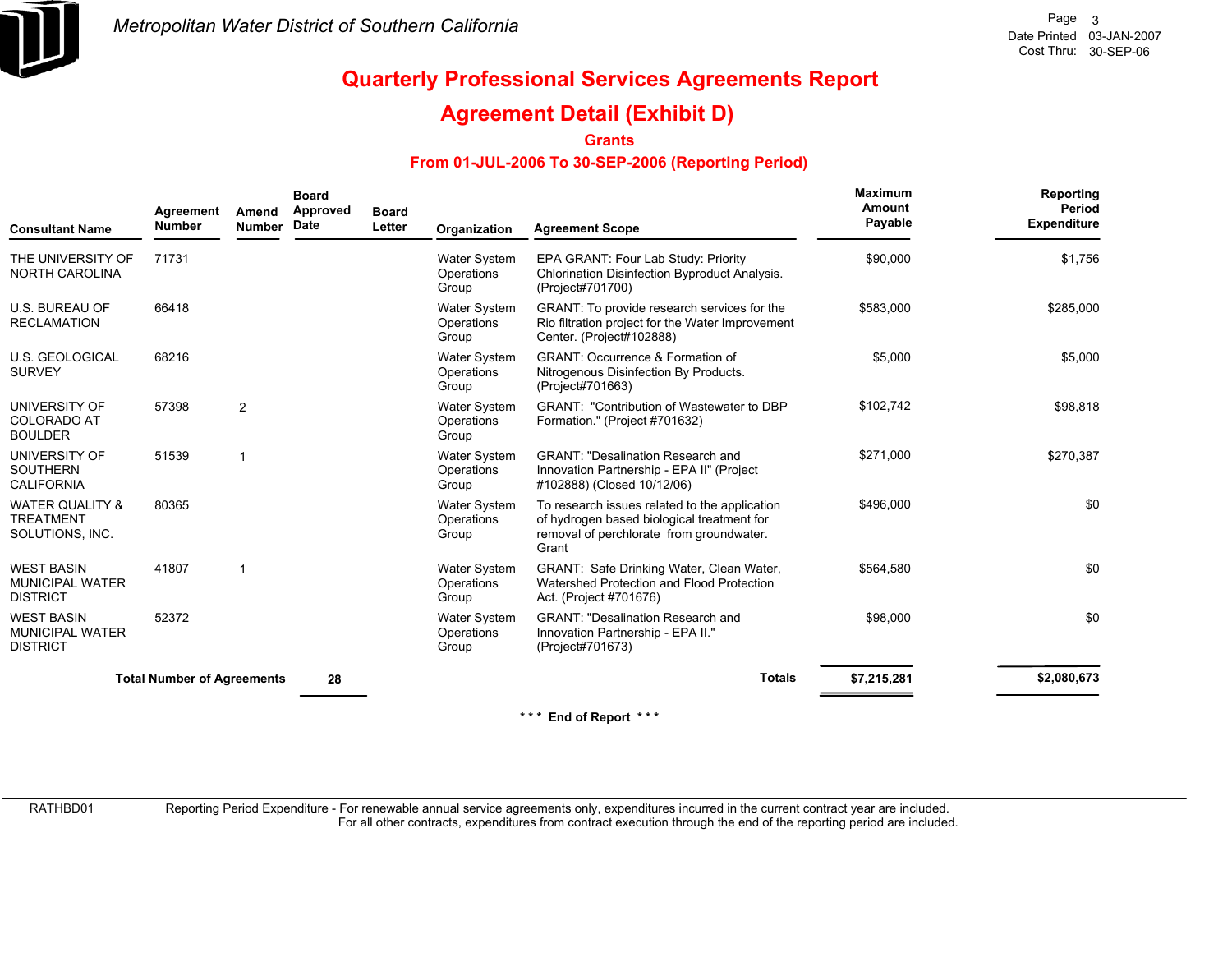

### **Agreement Detail (Exhibit E)**

#### **All Terminated Agreements**

#### **From 01-JUL-2006 To 30-SEP-2006 (Reporting Period)**

| <b>Consultant Name</b>                         | Agreement<br><b>Number</b> | Amend<br><b>Number</b> | <b>Board</b><br>Approved<br>Date | <b>Board</b><br>Letter | Organization                                                          | <b>Agreement Scope</b>                                                                                                                      | Maximum<br>Amount<br>Payable | Reporting<br>Period<br><b>Expenditure</b> | <b>Value Received</b>                                                                                                                        |
|------------------------------------------------|----------------------------|------------------------|----------------------------------|------------------------|-----------------------------------------------------------------------|---------------------------------------------------------------------------------------------------------------------------------------------|------------------------------|-------------------------------------------|----------------------------------------------------------------------------------------------------------------------------------------------|
| BATE, PETERSON,<br>DEACON, ZINN &<br>YOUNG LLP | 71333                      | $\mathbf{1}$           | 11-OCT-05                        | 5F                     | Chief<br>Executive's<br>Office                                        | To provide advice and assistance on<br>labor and human resource related<br>issues. (Closed 7/24/06)                                         | \$508,000                    | \$506,595                                 | Provided consultation on labor<br>negotiations.                                                                                              |
| <b>BERKHEMER-</b><br>CLAYTON, INC.             | 71737                      |                        |                                  |                        | Chief<br>Executive's<br>Office                                        | To provide recruitment and selection<br>services for position of Assistant<br>Group Manager for WRM. (Closed<br>9/13/06                     | \$60,000                     | \$50,844                                  | Provided assistance with<br>executive management<br>recruitment.                                                                             |
| CONSULTANT<br>BILLING, INC.                    | 68215                      |                        |                                  |                        | Chief<br>Executive's<br>Office (Human<br>Resources<br>Section)        | To provide an interim Human<br>Resource Manager and audit of HR<br>functions. (Closed 8/28/06)                                              | \$225,000                    | \$165.769                                 | Provided assistance with Human<br>Resource Audit.                                                                                            |
| EMA, INC.                                      | 55218                      | $\mathbf{1}$           |                                  |                        | Chief<br>Executive's<br>Office (Human<br><b>Resources</b><br>Section) | To conduct a Training Needs Analysis<br>for MWD SCADA system. (Closed<br>8/15/06) RFP 554                                                   | \$60,000                     | \$45,362                                  | Provided recommendations for<br>determining SCADA training<br>requirements in support of Water<br>System Master Plan.                        |
| <b>HIRE SOLUTIONS</b>                          | 70955                      | 2                      |                                  |                        | Chief<br>Executive's<br>Office (Human<br>Resources<br>Section)        | To provide a Peoplesoft Gap Analysis<br>and Project Planning. (Closed 8/25/06)                                                              | \$25,000                     | \$19,409                                  | Provided detailed<br>recommendation on how to<br>proceed with People Soft<br>implementation and technology<br>solutions for Human Resources. |
| <b>INTEGRATED WATER</b><br>RESOURCES, INC.     | 50302                      |                        |                                  |                        | Chief<br>Executive's<br>Office                                        | To provide design services for a<br>database for water transactions within<br>California and the western United<br>States. (Closed 8/28/06) | $$240,000$ R                 | \$0                                       | Provided support in implementing<br>water transfers.                                                                                         |
| MCGUIRE COMPANY                                | 48612                      | $\mathbf{1}$           |                                  |                        | Chief<br>Executive's<br>Office                                        | To provide services regarding<br>legislative issues. (Closed 7/25/06)                                                                       | \$230,000                    | \$229,943                                 | Provided services regarding<br>legislative issues.                                                                                           |
| <b>NATEC</b><br>INTERNATIONAL, INC.            | 51546                      | $\overline{1}$         |                                  |                        | Chief<br>Executive's<br>Office (Human<br>Resources<br>Section)        | To provide asbestos gasket removal<br>training. (Closed 8/18/06) RFP 553                                                                    | $$14,000$ R                  | \$0                                       | Provided 9 sessions of legally<br>required Asbestos training for 134<br>attendees.                                                           |

RATHBD02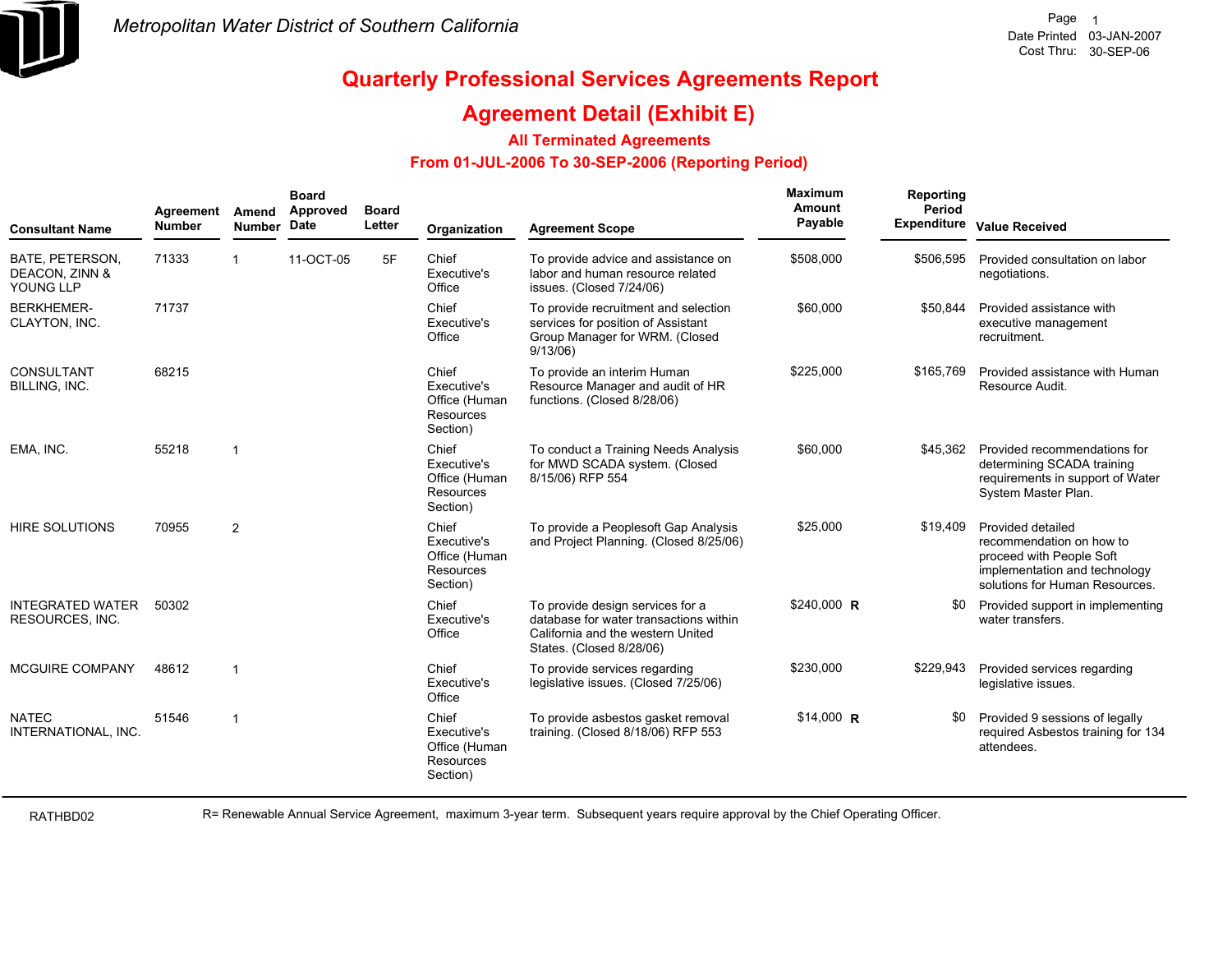

### **Agreement Detail (Exhibit E)**

#### **All Terminated Agreements**

#### **From 01-JUL-2006 To 30-SEP-2006 (Reporting Period)**

| <b>Consultant Name</b>                                     | Agreement<br><b>Number</b> | Amend<br>Number Date | <b>Board</b><br>Approved | <b>Board</b><br>Letter | Organization                                                          | <b>Agreement Scope</b>                                                                                                                                                | Maximum<br><b>Amount</b><br>Payable | Reporting<br>Period | <b>Expenditure Value Received</b>                                                                                                                                                              |
|------------------------------------------------------------|----------------------------|----------------------|--------------------------|------------------------|-----------------------------------------------------------------------|-----------------------------------------------------------------------------------------------------------------------------------------------------------------------|-------------------------------------|---------------------|------------------------------------------------------------------------------------------------------------------------------------------------------------------------------------------------|
| <b>NORTH AMERICAN</b><br><b>CRANE BUREAU</b><br>WEST, INC. | 51545                      |                      |                          |                        | Chief<br>Executive's<br>Office (Human<br>Resources<br>Section)        | To provide training services for crane<br>operator safety. (Closed 8/25/06) RFP<br>562                                                                                | \$40,000 R                          |                     | Provided 15 required crane-<br>related courses to 200 participants<br>covering topics such as Aerial<br>Crane, Mobile Crane Operations,<br>Crane Rigging, Overhead Crane<br>and Boom training. |
| <b>PARTNERS IN</b><br>ENTERPRISE, INC.                     | 58441                      |                      |                          |                        | Chief<br>Executive's<br>Office (Human<br><b>Resources</b><br>Section) | To develop and present a training<br>program "Thinking About Becoming a<br>Manager". (Closed 8/15/06)                                                                 | \$25,000                            | \$10,500            | Provided two sessions of Career<br>Development training "Thinking of<br>Becoming a Manager" for 21<br>participants.                                                                            |
| <b>RJA MANAGEMENT</b><br>SERVICES, INC.                    | 66416                      | $\overline{1}$       |                          |                        | Chief<br>Executive's<br>Office (Human<br>Resources<br>Section)        | To provide executive recruitment<br>search for Assistant Controller.<br>(Closed 7/7/06)                                                                               | \$29,500                            | \$29,216            | Successfully and effectively<br>recruited for the Assistant<br>Controller opening at MWD.                                                                                                      |
| <b>SILVERSTAR</b><br><b>ENTERPRISES</b>                    | 60904                      |                      |                          |                        | Chief<br>Executive's<br>Office (Human<br>Resources<br>Section)        | To provide training sessions for the<br>STAR Program for managers. (Closed<br>$8/15/06$ )                                                                             | \$24,999                            | \$0                 | Provided four sessions of<br>Management Development<br>training on "Managing Negativity<br>in the Workplace" for 61<br>participants.                                                           |
| WATKINS, DANIEL W.                                         | 46212                      |                      |                          |                        | Chief<br>Executive's<br>Office                                        | To research and investigate potential<br>water resources, transfers and<br>prospects, and assist with legal and<br>research opinions and reports. (Closed<br>7/26/06) | \$38,000                            | \$13,077            | Provided advice on various<br>Northern and Southern California<br>water issues which impacted<br>MWD and its member agencies.                                                                  |
| CAPITOL ADVOCACY, 62420<br><b>LLC</b>                      |                            |                      |                          |                        | <b>External Affairs</b><br>Group                                      | To provide services regarding<br>legislative matters for the CALFED<br>Bay/Delta Program. (Closed 8/23/06)                                                            | \$135,000                           | \$130,232           | The consultant advocated on<br>behalf of Metropolitan for the<br>protection of drinking water<br>supplies. In addition, assisted<br>with legislation related to the<br>Colorado River.         |

RATHBD02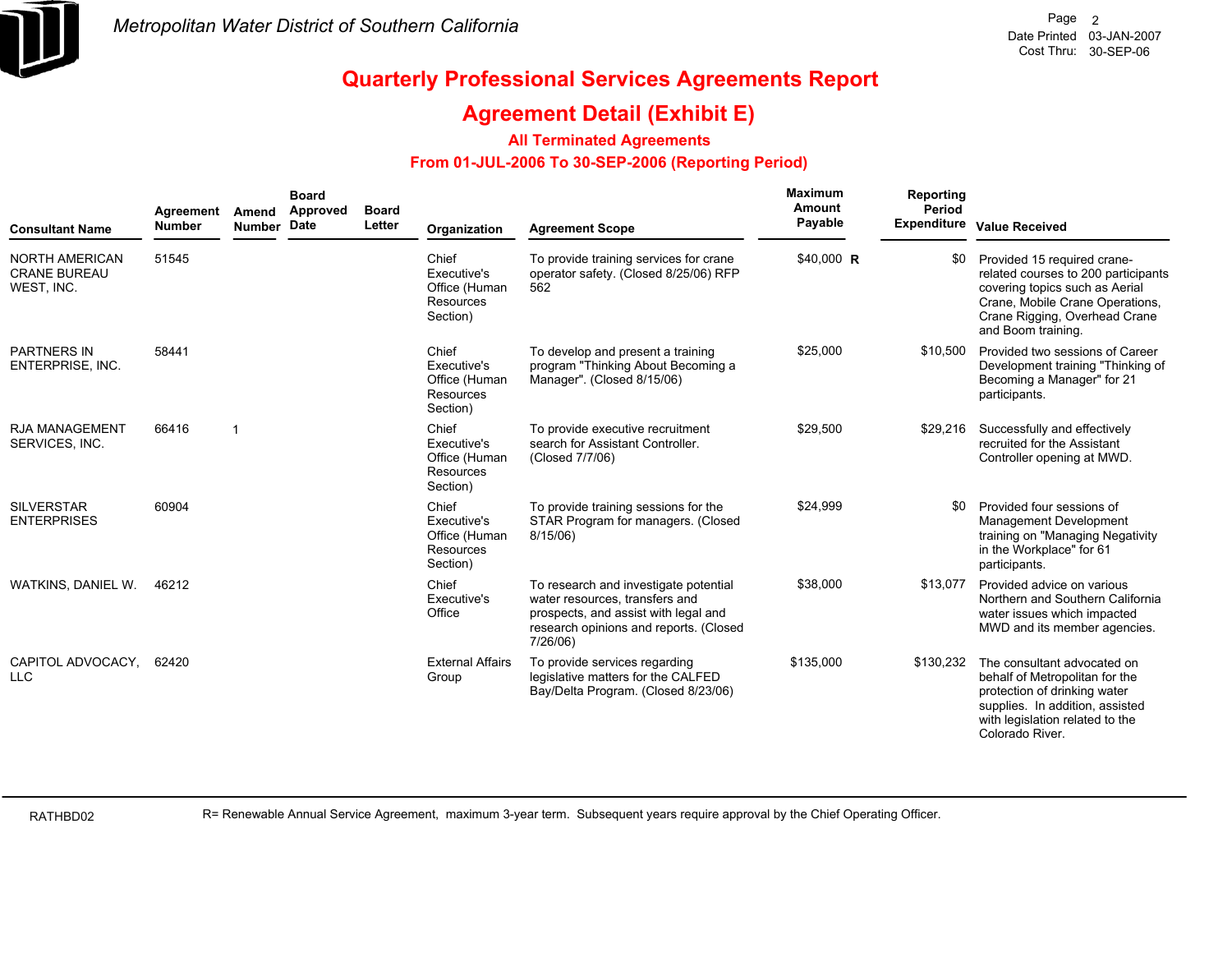

### **Agreement Detail (Exhibit E)**

#### **All Terminated Agreements**

#### **From 01-JUL-2006 To 30-SEP-2006 (Reporting Period)**

| <b>Consultant Name</b>                                  | Agreement<br><b>Number</b> | Amend<br><b>Number</b> | <b>Board</b><br>Approved<br><b>Date</b> | <b>Board</b><br>Letter | Organization                     | <b>Agreement Scope</b>                                                                                                                                          | Maximum<br>Amount<br>Payable | Reporting<br>Period<br><b>Expenditure</b> | <b>Value Received</b>                                                                                                                                                                                                                              |
|---------------------------------------------------------|----------------------------|------------------------|-----------------------------------------|------------------------|----------------------------------|-----------------------------------------------------------------------------------------------------------------------------------------------------------------|------------------------------|-------------------------------------------|----------------------------------------------------------------------------------------------------------------------------------------------------------------------------------------------------------------------------------------------------|
| <b>CORNERSTONE</b><br><b>GOVERNMENT</b><br>AFFAIRS, LLC | 63640                      | 2                      |                                         |                        | <b>External Affairs</b><br>Group | To provide assistance in monitoring<br>legislative action regarding water<br>issues concerning Metropolitan.<br>(Closed 9/12/06)                                | \$205,000                    | \$181,946                                 | Provided legislative support for the<br>Energy and Water Development<br>Appropriation bill to include funds<br>for Water Conservation Field<br>Service, Colorado Front Works<br>and Levee System, and<br>Desalination Research and<br>Development. |
| <b>FRESHMAN KAST,</b><br>INC.                           | 66406                      | -1                     |                                         |                        | <b>External Affairs</b><br>Group | To provide legislative support services.<br>(Closed 9/12/06)                                                                                                    | \$125,000                    | \$110,000                                 | Provided legislative support<br>services and coordinated with<br>several key California<br>Congressional members for<br>federal funding for the California<br>Bay-Delta Restoration Program.                                                       |
| <b>MANATT, PHELPS &amp;</b><br>PHILLIPS, LLP            | 59670                      | -1                     |                                         |                        | <b>External Affairs</b><br>Group | To provide consulting and advocacy<br>services related to CALFED and<br>Proposition 50. (Closed 7/31/06)                                                        | \$90,000                     | \$90,000                                  | Provided information to key<br>business leaders and federal<br>officials in support of CALFED<br>appropriations.                                                                                                                                   |
| MC CONNELL.<br>ATTORNEY-AT-LAW,<br>JAMES F.             | 66408                      | -1                     |                                         |                        | <b>External Affairs</b><br>Group | To provide assistance in pursuing<br>federal funding for recreation and<br>archaeological facilities. (Closed<br>9/12/06                                        | \$85,000                     | \$57,065                                  | Coordinated meetings with<br>Congressional staff and members<br>seeking federal funding from the<br>Interior Appropriation bill for DVL<br>recreation trails.                                                                                      |
| <b>RED GATE</b><br><b>COMMUNICATIONS</b>                | 75518                      | -1                     |                                         |                        | <b>External Affairs</b><br>Group | To provide assistance with strategic<br>communications related to water<br>supplies, operations and others under<br>the CEO's business plan. (Closed<br>8/29/06 | \$77,500                     | \$76,100                                  | Provided strategic counsel on<br>policy objectives and media<br>strategy during period for Acting<br>Deputy General Manager of<br><b>External Affairs.</b>                                                                                         |

RATHBD02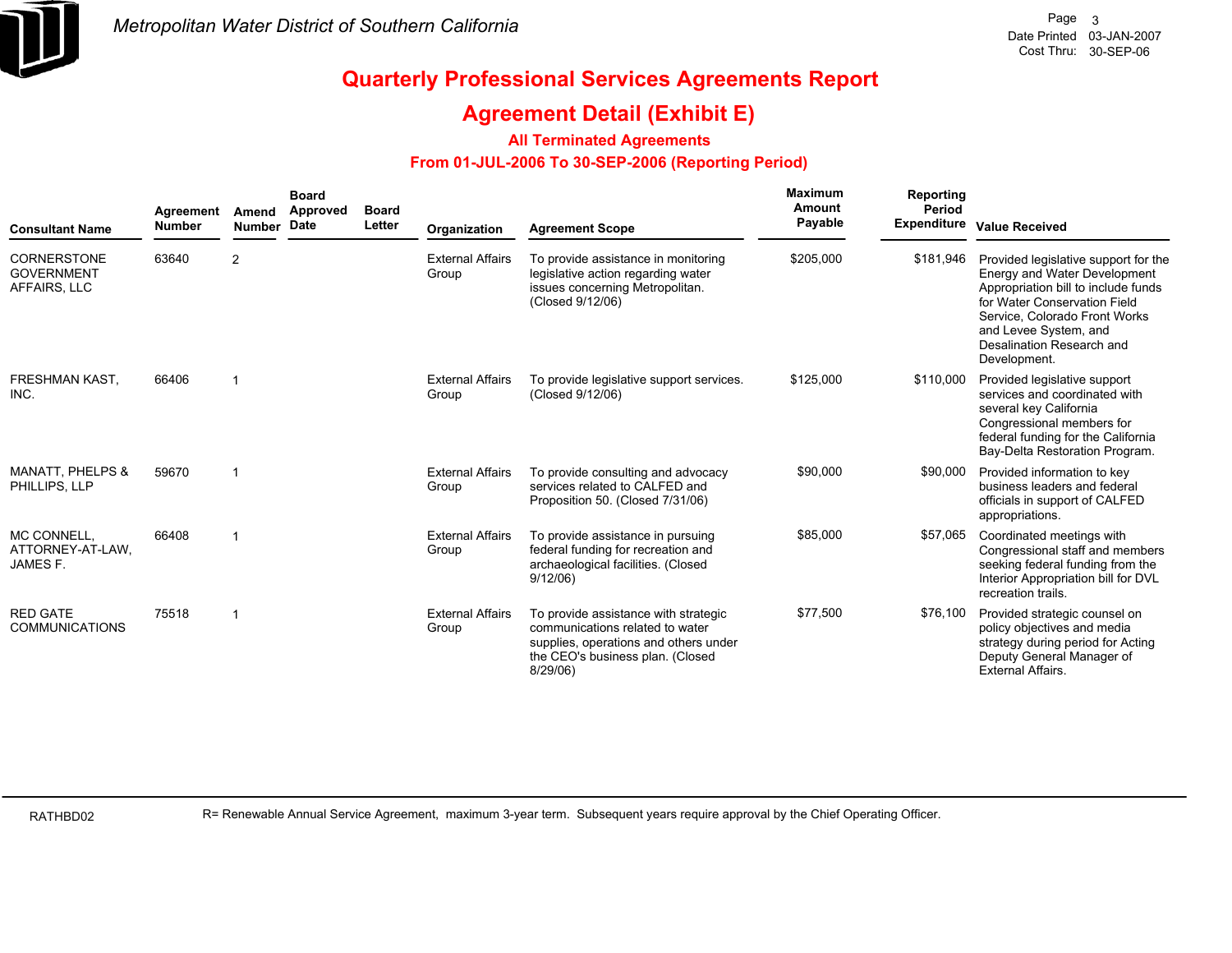

### **Agreement Detail (Exhibit E)**

#### **All Terminated Agreements**

#### **From 01-JUL-2006 To 30-SEP-2006 (Reporting Period)**

| <b>Consultant Name</b>                                            | Agreement<br><b>Number</b> | Amend<br><b>Number</b> | <b>Board</b><br>Approved<br>Date | <b>Board</b><br>Letter | Organization                     | <b>Agreement Scope</b>                                                                                                                                              | Maximum<br>Amount<br>Payable | Reporting<br>Period | <b>Expenditure Value Received</b>                                                                                                                                                                                                       |
|-------------------------------------------------------------------|----------------------------|------------------------|----------------------------------|------------------------|----------------------------------|---------------------------------------------------------------------------------------------------------------------------------------------------------------------|------------------------------|---------------------|-----------------------------------------------------------------------------------------------------------------------------------------------------------------------------------------------------------------------------------------|
| THE DOLPHIN<br>GROUP, INC.                                        | 60455                      |                        |                                  |                        | <b>External Affairs</b><br>Group | To develop and coordinate a water<br>policy exchange program with focus<br>on urban agricultural transfer, storage<br>and water exchange efforts. (Closed<br>9/8/06 | \$121,500                    | \$104,759           | Was successful in bringing<br>together the local agricultural<br>community and the farm labor<br>union in support of the<br>Forbearance and Fallowing<br>Program Agreement with PVID<br>and the Local Community<br>Improvement Program. |
| THE WRITING<br><b>COMPANY</b>                                     | 73767                      |                        |                                  |                        | <b>External Affairs</b><br>Group | To provide an education program<br>strategic plan & related workshops to<br>raise public awareness of water as a<br>valuable natural resource. (Closed<br>9/8/06    | \$20,500                     | \$20,500            | Provided a well-written narrative<br>that will be used for the foundation<br>of the new Education Programs'<br>Strategic Plan.                                                                                                          |
| TRES ES, LLC                                                      | 60456                      |                        |                                  |                        | <b>External Affairs</b><br>Group | To assist in promoting Metropolitan's<br>position on legislative issues affecting<br>operations and finances. (Closed<br>9/8/06                                     | \$140,000                    | \$100,000           | Provided assistance in resolution<br>of the employee-management<br>relationship issues on the process<br>of cost of contracting out versus<br>in-house.                                                                                 |
| <b>WILKIN GUGE</b><br><b>MARKETING</b>                            | 67618                      | $\overline{1}$         |                                  |                        | <b>External Affairs</b><br>Group | To design & implement a market<br>research study for fresh-water fishing<br>regarding DVL. (Closed 8/4/06)                                                          | \$26,550                     | \$26,438            | Provided a comprehensive report<br>about awareness of DVL<br>recreation. The report continues<br>to assist MWD with Marketing and<br>budgetary decisions about DVL<br>recreation.                                                       |
| ALLEN, CLARENCE R.                                                | A03883                     | 2                      |                                  |                        | Corporate<br><b>Resources</b>    | To provide as-needed expert opinion<br>on Diamond Valley Lake. (Closed<br>$7/13/06$ )                                                                               | $$50,000$ R                  | \$0                 | Provided independent review and<br>recommendations on the design<br>and construction of the reservoir.                                                                                                                                  |
| <b>APPLICATIONS</b><br><b>SOFTWARE</b><br><b>TECHNOLOGY CORP.</b> | 68864                      |                        |                                  |                        | Corporate<br>Resources           | To provide IT services for Oracle<br>Reporting, and Active Directory<br>Interface Services. (Closed 9/12/06)<br><b>RFP 572</b>                                      | \$95,000                     | \$56,813            | Provided programming services<br>related to Oracle project<br>accounting/Grants Management.                                                                                                                                             |

RATHBD02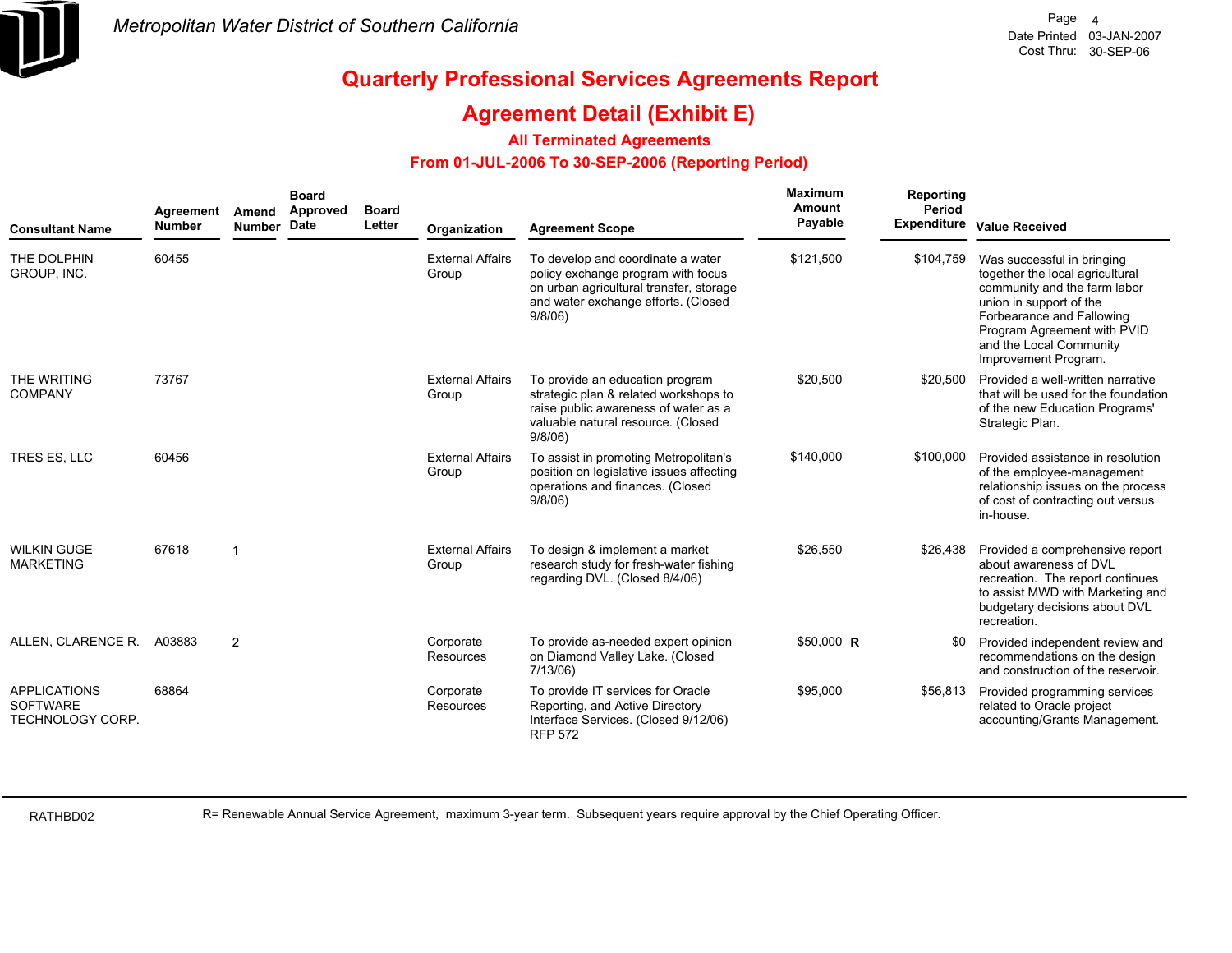

### **Agreement Detail (Exhibit E)**

#### **All Terminated Agreements**

#### **From 01-JUL-2006 To 30-SEP-2006 (Reporting Period)**

| <b>Consultant Name</b>                                      | Agreement<br><b>Number</b> | Amend<br>Number Date | <b>Board</b><br>Approved | <b>Board</b><br>Letter | Organization                  | <b>Agreement Scope</b>                                                                                                                                      | Maximum<br>Amount<br>Payable | Reporting<br>Period<br><b>Expenditure</b> | <b>Value Received</b>                                                                                                                                                                     |
|-------------------------------------------------------------|----------------------------|----------------------|--------------------------|------------------------|-------------------------------|-------------------------------------------------------------------------------------------------------------------------------------------------------------|------------------------------|-------------------------------------------|-------------------------------------------------------------------------------------------------------------------------------------------------------------------------------------------|
| <b>BLIU CONSULTING</b><br><b>GROUP LLC</b>                  | 68856                      |                      |                          |                        | Corporate<br>Resources        | To provide project management<br>services for the Business Systems<br>Data Recovery project. (Closed<br>7/18/06) RFP 572                                    | \$247.000                    | \$241,104                                 | Provided project management<br>support in new and ongoing<br>Infrastructure and Security<br>projects.                                                                                     |
| <b>CAL POLY POMONA</b><br>FOUNDATION, INC.                  | 54064                      |                      |                          |                        | Corporate<br>Resources        | To provide an internship program for<br>students majoring in engineering.<br>(Closed 8/15/06)                                                               | $$245,000$ R                 | \$13,630                                  | Provided valuable work<br>experience for students and MWD<br>demonstrated its commitment to<br>diversity.                                                                                 |
| CMC AMERICAS, INC.                                          | 70953                      |                      |                          |                        | Corporate<br>Resources        | To provide project management and<br>technical engineering services for the<br><b>Business System Data Recovery</b><br>project. (Closed 7/18/06) RFQ572:1-4 | \$178,000                    | \$106,191                                 | Provided support and assistance<br>in the development and<br>implementation of the BSDR<br>System Design Document,<br>recovery procedures, DRF<br>Operation Manual and Test<br>documents. |
| <b>CONTROL RISKS</b><br>GROUP, L.L.C.                       | 48610                      | 2                    |                          |                        | Corporate<br><b>Resources</b> | To provide security system<br>improvement design and installation<br>support services. (Closed 8/29/06)                                                     | \$142,100                    | \$118,841                                 | Provided consulting services<br>related to the implementation of<br>the new Security System at<br>Metropolitan facilities.                                                                |
| <b>DAVID EVANS AND</b><br>ASSOCIATES, INC.                  | 54071                      |                      |                          |                        | Corporate<br><b>Resources</b> | To provide surveying, mapping and<br>related services. (Closed 7/18/06) RFP<br>568                                                                          | \$248,900 R                  |                                           | Provided survey and mapping<br>support for O&M and Capital<br>Projects.                                                                                                                   |
| <b>EARTH TECH, INC.</b>                                     | 66404                      | -1                   |                          |                        | Corporate<br>Resources        | To provide EGIS repository<br>maintenance support and<br>development services. (Closed<br>8/25/06) RFP 572                                                  | \$100,000                    | .SO                                       | No work orders were ever issued<br>under this agreement.                                                                                                                                  |
| <b>ECONOMIC</b><br><b>RESEARCH</b><br><b>ASSOCIATES</b>     | 67606                      |                      |                          |                        | Corporate<br>Resources        | To assist MWD in development of a<br>Diamond Valley Lake Business Plan.<br>(Closed 8/25/06)                                                                 | \$24,900                     | \$10,863                                  | Provided economic analysis of<br>DVL Recreation Program.                                                                                                                                  |
| <b>ENVIRONMENTAL</b><br><b>SCIENCE</b><br><b>ASSOCIATES</b> | 36116                      |                      |                          |                        | Corporate<br>Resources        | To provide on-call environmental<br>planning services. (Closed 8/11/06)<br><b>RFP 374</b>                                                                   | \$245,000 R                  | \$0                                       | Prepared environmental<br>documents; performed biological<br>and noise surveys; and mitigation<br>monitoring.                                                                             |

RATHBD02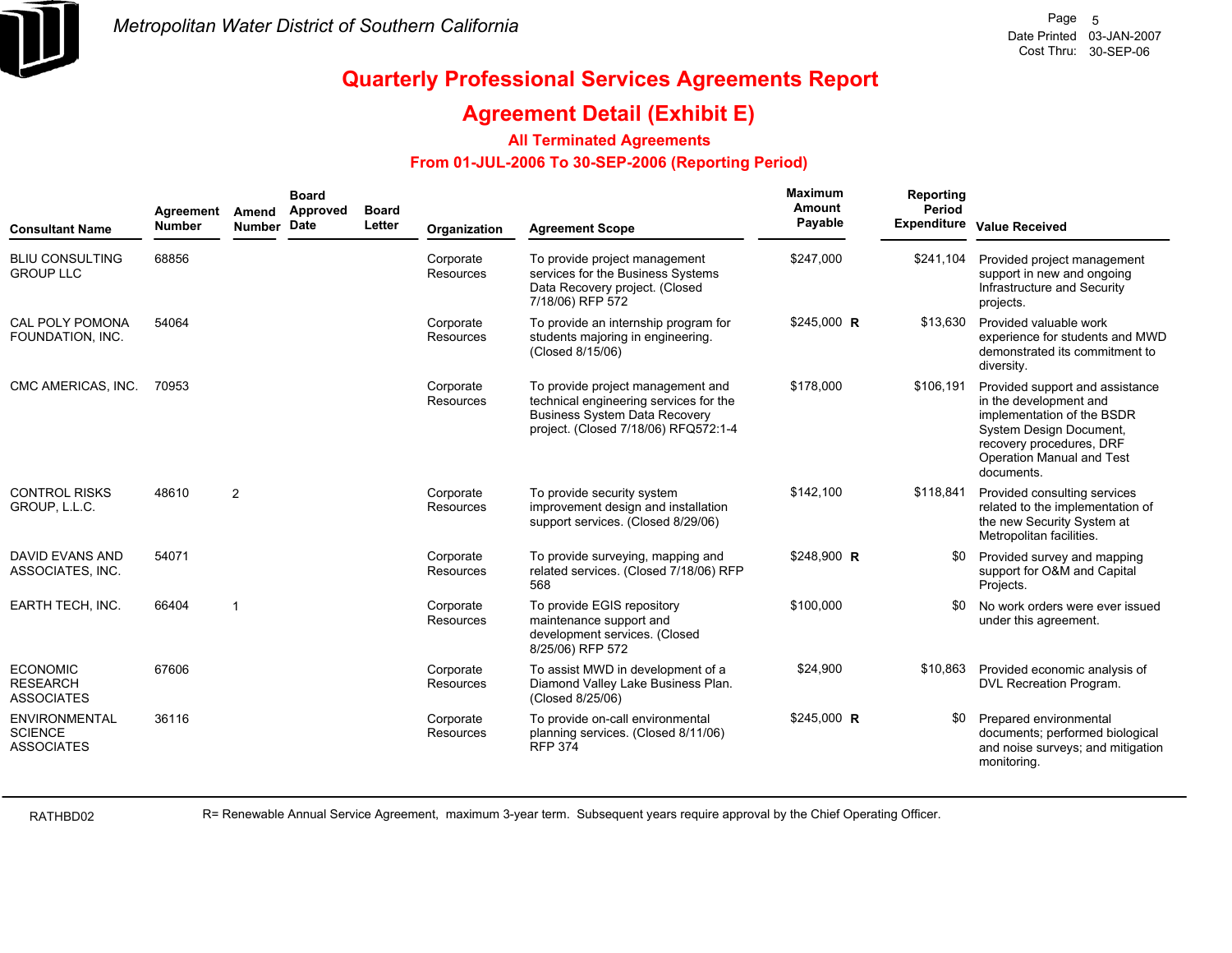

### **Agreement Detail (Exhibit E)**

#### **All Terminated Agreements**

#### **From 01-JUL-2006 To 30-SEP-2006 (Reporting Period)**

| <b>Consultant Name</b>                                         | Agreement<br><b>Number</b> | Amend<br>Number Date | <b>Board</b><br>Approved | <b>Board</b><br>Letter | Organization                  | <b>Agreement Scope</b>                                                                                                                                    | Maximum<br>Amount<br>Payable | Reporting<br>Period<br><b>Expenditure</b> | <b>Value Received</b>                                                                                                                                                                                                                                                |
|----------------------------------------------------------------|----------------------------|----------------------|--------------------------|------------------------|-------------------------------|-----------------------------------------------------------------------------------------------------------------------------------------------------------|------------------------------|-------------------------------------------|----------------------------------------------------------------------------------------------------------------------------------------------------------------------------------------------------------------------------------------------------------------------|
| IDRISS, I. M.                                                  | A03885                     | 2                    |                          |                        | Corporate<br>Resources        | To provide services related to the<br>design of the DVL Project. (Closed<br>7/13/06                                                                       | \$50,000 R                   | \$0                                       | Provided independent review and<br>recommendations on the design<br>and construction of the reservoir.                                                                                                                                                               |
| <b>JONES &amp; STOKES</b><br>ASSOCIATES, INC.                  | 36109                      |                      |                          |                        | Corporate<br><b>Resources</b> | To provide on-call environmental<br>planning services. (Closed 8/21/06)<br><b>RFP 374</b>                                                                 | \$245,000 R                  | \$0                                       | Provided biological surveys.                                                                                                                                                                                                                                         |
| <b>KRAMER, RICHARD</b><br>W., P.E.                             | A03882                     | $\overline{2}$       |                          |                        | Corporate<br>Resources        | To render independent opinions<br>related to the design of Diamond<br>Valley Lake. (Closed 7/13/06)                                                       | \$50,000 R                   | \$0                                       | Provided independent review and<br>recommendations on the design<br>and construction of the reservoir.                                                                                                                                                               |
| LEPS, INC., THOMAS<br>М.                                       | A03881                     | $\overline{2}$       |                          |                        | Corporate<br>Resources        | To render independent opinions<br>related to the design of the Diamond<br>Valley Lake Project. (Closed 7/13/06)                                           | \$120,000 R                  | \$0                                       | Provided independent review and<br>recommendations on the design<br>and construction of the reservoir.                                                                                                                                                               |
| <b>MARSH RISK &amp;</b><br><b>INSURANCE</b><br><b>SERVICES</b> | 11995-A                    | 2                    | 28-JUL-98                | $8 - 3$                | Corporate<br>Resources        | To provide insurance premium<br>payment for the Inland Feeder Project.<br>(Closed 7/7/06) RFP 102                                                         | \$41,891,832                 | \$26,132,096                              | Provided insurance coverage for<br>the 'Owner Controlled Insurance<br>Plan'.                                                                                                                                                                                         |
| MTM TECHNOLOGIES<br>$(CA)$ , INC.                              | 61485                      | $\mathbf{1}$         |                          |                        | Corporate<br>Resources        | To provide a gap analysis on existing<br>telecommunication systems to ensure<br>a secure and reliable voice and data<br>network. (Closed 9/12/06) RFP 572 | \$249,980                    | \$229,220                                 | To provide a comprehensive<br><b>Telecommunictions Strategic</b><br>Plan. The work included findings<br>and recommendations including A<br>Reliability Assessment Plan, and<br>Voice and Data Networking, Two-<br>Way Radio, AMR and SCADA<br>plans.                 |
| O'NEILL, INC., ALAN L.                                         | A03884                     | $\overline{2}$       |                          |                        | Corporate<br>Resources        | To provide consulting services on<br>design submittals for the DVL Project.<br>(Closed 7/13/06)                                                           | \$100,000 R                  |                                           | Provided independent review and<br>recommendations on the design<br>and construction of the reservoir.                                                                                                                                                               |
| ORANGE COAST<br><b>TITLE COMPANY</b>                           | 48320                      | $\mathbf{1}$         |                          |                        | Corporate<br>Resources        | To provide title research services.<br>(Closed 9/22/06) RFP 535                                                                                           | \$249.000                    | \$242,519                                 | Provided 51 various title service<br>tasks (preliminary title reports,<br>litigation guarantees and chains of<br>title) required for projects, such as<br>DVL Recreation and PVID<br>Following projects, to protect<br>MWD, legally), in relation to land<br>titles. |

RATHBD02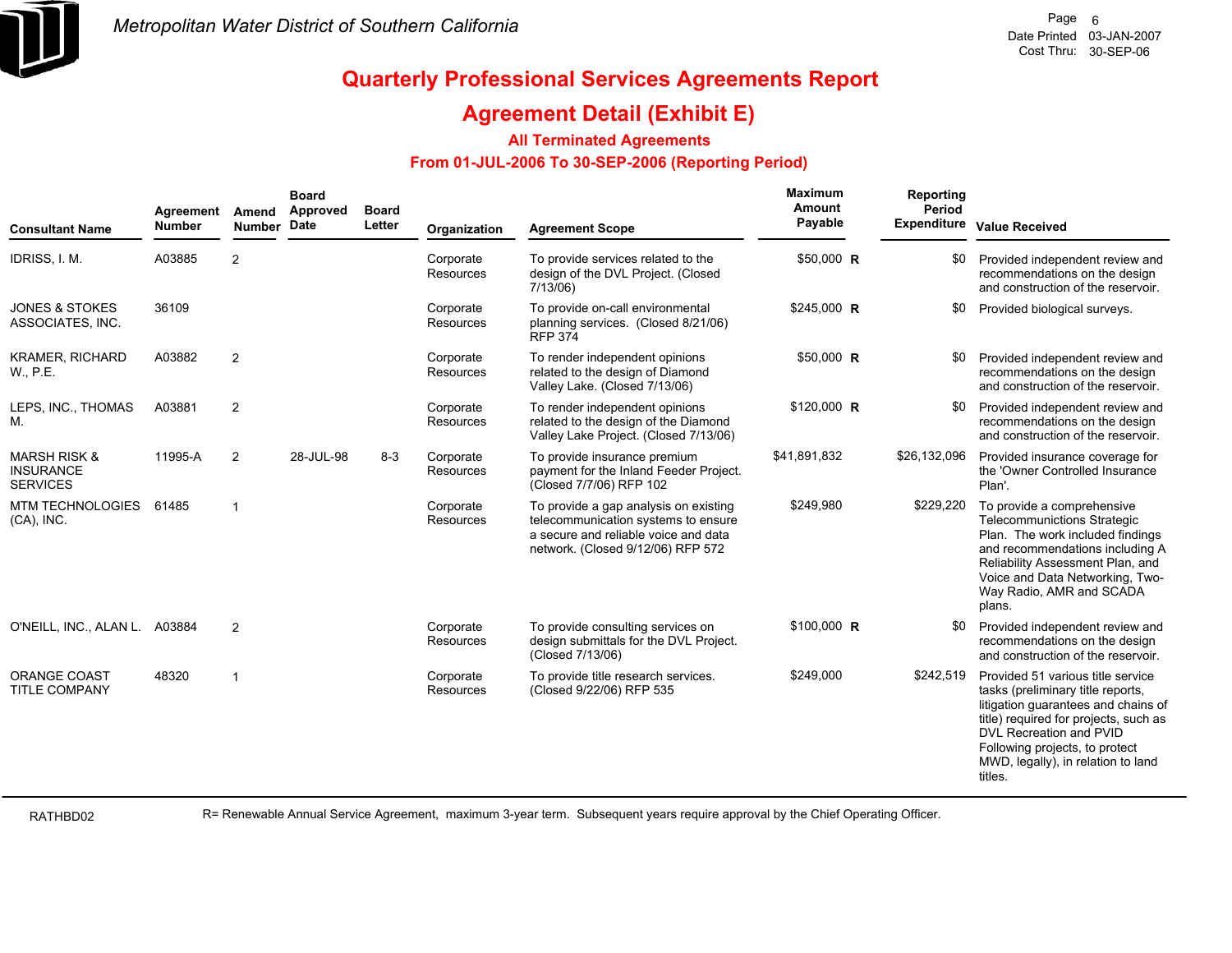

## **Agreement Detail (Exhibit E)**

#### **All Terminated Agreements**

#### **From 01-JUL-2006 To 30-SEP-2006 (Reporting Period)**

| <b>Consultant Name</b>                                         | Agreement<br><b>Number</b> | Amend<br>Number Date | <b>Board</b><br>Approved | <b>Board</b><br>Letter | Organization           | <b>Agreement Scope</b>                                                                                                                                                         | Maximum<br>Amount<br>Payable | Reporting<br>Period<br><b>Expenditure</b> | <b>Value Received</b>                                                                                                                                                                                               |
|----------------------------------------------------------------|----------------------------|----------------------|--------------------------|------------------------|------------------------|--------------------------------------------------------------------------------------------------------------------------------------------------------------------------------|------------------------------|-------------------------------------------|---------------------------------------------------------------------------------------------------------------------------------------------------------------------------------------------------------------------|
| PHOTOGRAPHY BY<br><b>MONET</b>                                 | 60289                      |                      |                          |                        | Corporate<br>Resources | To provide on-call photography<br>services. (Closed 9/6/06) RFP 573                                                                                                            | \$24,500 R                   | \$0                                       | Provided photography services.                                                                                                                                                                                      |
| <b>PSOMAS &amp;</b><br><b>ASSOCIATES</b>                       | 54068                      |                      |                          |                        | Corporate<br>Resources | To provide surveying, mapping and<br>related services. (Closed 7/18/06) RFP<br>568                                                                                             | \$248,900 R                  |                                           | Provided surveying and mapping<br>support for O&M and Capital<br>Projects.                                                                                                                                          |
| <b>SAPPHOS</b><br>ENVIRONMENTAL.<br>INC.                       | 36114                      |                      |                          |                        | Corporate<br>Resources | To provide on-call environmental<br>planning services. (Closed 8/21/06)<br><b>RFP 347</b>                                                                                      | \$245,000 R                  | \$0                                       | Provided biological surveys.                                                                                                                                                                                        |
| <b>TECHNOLOGY</b><br><b>INTEGRATION</b><br>GROUP, DBA          | 50311                      | $\overline{2}$       |                          |                        | Corporate<br>Resources | To provide on-call daily operational<br>exchange support services. (Closed<br>9/8/06) RFP 540                                                                                  | \$165,000                    | \$158,335                                 | Provided technical support<br>services for the Microsoft<br>Exchange upgrade project.<br>Services included project review<br>and recommendations, problem<br>diagnoses, and scripting<br>assistance.                |
| TELECOM 611.COM                                                | 60302                      | 3                    |                          |                        | Corporate<br>Resources | To provide a telecommunication<br>inventory bill audit. (Closed 9/25/06)<br><b>RFP 572</b>                                                                                     | \$135,000 R                  | \$60,063                                  | Provided audit services for<br>corporate telephones, the services<br>yielded \$1,245 million in savings<br>to MWD.                                                                                                  |
| TETRA DESIGN, INC.                                             | 46209                      | $\mathbf{1}$         | 11-SEP-01                | $8 - 1$                | Corporate<br>Resources | To provide architectural & engineering<br>consulting services for Weymouth<br>softener building number 3 renovation.<br>Approved informal solicitation. (Closed<br>$8/21/06$ ) | \$275,000                    | \$248,008                                 | Provided preliminary design, final<br>design, and post design for the<br>conversion of the Weymouth<br>Softener Building No. 3 to office<br>space.                                                                  |
| <b>TUNNEL</b><br><b>ENGINEERING &amp;</b><br>APPLICATIONS INC. | 38957                      | 3                    |                          |                        | Corporate<br>Resources | To provide on-call consulting services<br>on tunnel boring machine issues for<br>the Arrowhead Tunnels Review Board.<br>(Closed 7/7/06)                                        | \$75,000 R                   | \$0                                       | Provided a review of technical<br>data for tunnel boring machines.<br>Including but not limited to,<br>generation of data, meeting<br>attendance, and<br>recommendations based on<br>proper professional standards. |

RATHBD02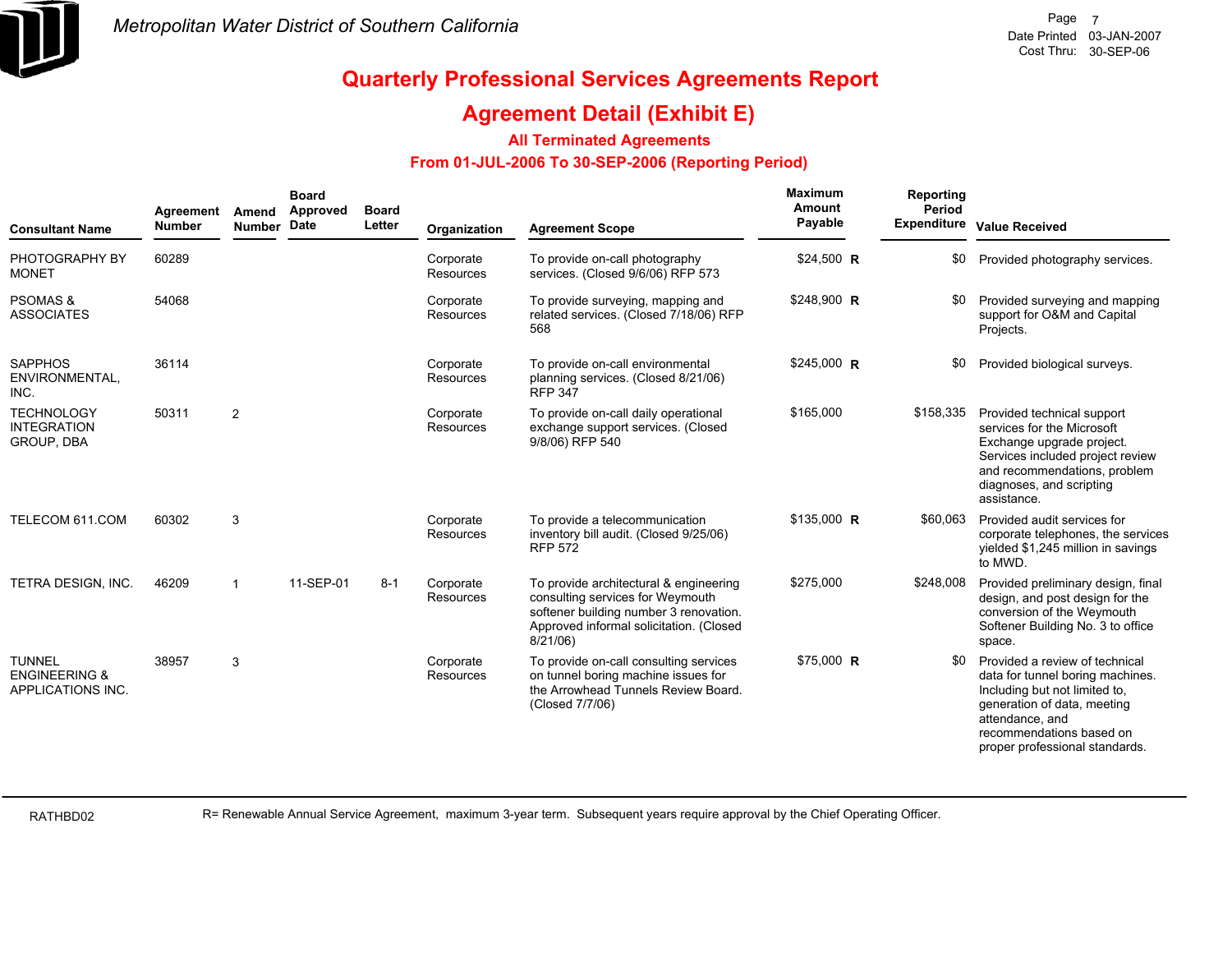

### **Agreement Detail (Exhibit E)**

#### **All Terminated Agreements**

#### **From 01-JUL-2006 To 30-SEP-2006 (Reporting Period)**

| <b>Consultant Name</b>                                       | Agreement<br><b>Number</b> | Amend<br><b>Number</b>  | <b>Board</b><br>Approved<br>Date | <b>Board</b><br>Letter | Organization                               | <b>Agreement Scope</b>                                                                                                               | <b>Maximum</b><br><b>Amount</b><br>Payable | Reporting<br>Period | Expenditure Value Received                                                                                                                                                                                                                                                  |
|--------------------------------------------------------------|----------------------------|-------------------------|----------------------------------|------------------------|--------------------------------------------|--------------------------------------------------------------------------------------------------------------------------------------|--------------------------------------------|---------------------|-----------------------------------------------------------------------------------------------------------------------------------------------------------------------------------------------------------------------------------------------------------------------------|
| WALLACE, WILLIAM H. A03894                                   |                            | 2                       |                                  |                        | Corporate<br>Resources                     | To provide consulting services related<br>to the design of the Diamond Valley<br>Lake Project. (Closed 7/13/06)                      | \$50,000 R                                 | \$0                 | Provided independent review and<br>recommendations on the design<br>and construction of the reservoir.                                                                                                                                                                      |
| <b>BABCOCK &amp; SONS.</b><br>INC., EDWARD S.                | 40461                      |                         |                                  |                        | <b>Water System</b><br>Operations<br>Group | To provide analytical testing services<br>for soil, sludge, water and wastewater<br>samples. (Closed 9/19/06) RFP 483                | \$20,000 R                                 | \$0                 | Provided analytical testing for<br>water, wastewater and potential<br>hazardous waste. Their services<br>were valuable in completing<br>regulatory reports to<br>environmental agencies and for<br>making hazardous waste<br>determinations for waste prior to<br>disposal. |
| CRAWFORD-BROWN<br><b>SCIENTIFIC</b><br><b>CONSULTING</b>     | 70960                      |                         |                                  |                        | <b>Water System</b><br>Operations<br>Group | To provide input for evaluating Pump-<br>In proposals for the California<br>Aqueduct. (Closed 9/12/06)                               | \$5,000                                    | \$4,912             | Provided valuable assistance in<br>developing a decision model.                                                                                                                                                                                                             |
| F.W. KOHL<br><b>INDUSTRIAL GROUP,</b><br>INC.                | 67621                      | -1                      |                                  |                        | <b>Water System</b><br>Operations<br>Group | To provide technical advice regarding<br>replacement of Niles Modular Lathe for<br>the maintenance support unit. (Closed<br>7/31/06) | \$24,999                                   | \$24,959            | Provided first draft of bid spec and<br>marketing spec, issued Final<br>Report, specifications and<br>recommendation, including<br>vendor/equipment evaluations.                                                                                                            |
| <b>INDUSTRIAL</b><br><b>HEARING &amp;</b><br>PULMONARY MNGT. | 36110                      | -1                      |                                  |                        | <b>Water System</b><br>Operations<br>Group | To provide services for Metropolitan's<br>Hearing Conservation Program.<br>(Closed 9/25/06) RFP 434                                  | $$10,000$ R                                | \$0                 | Provided the annual required<br>audiometric testing and Hearing<br>Conservation training mandated<br>by Cal/OSHA regulations.                                                                                                                                               |
| <b>MOUNT SAN</b><br><b>ANTONIO COLLEGE</b>                   | 68866                      | $\overline{\mathbf{1}}$ |                                  |                        | <b>Water System</b><br>Operations<br>Group | To provide training for the MWD Joint<br>Apprenticeship & Training program.<br>(Closed 7/18/06)                                      | \$35,200                                   | \$32,000            | Provided equipment, materials,<br>training, and instruction in welding<br>and machine shop practices.                                                                                                                                                                       |
| NINYO & MOORE                                                | 17602                      | $\overline{2}$          |                                  |                        | <b>Water System</b><br>Operations<br>Group | To provide on-call environmental site<br>assessments services. (Closed<br>8/25/06) RFP 308                                           | \$249,000                                  | \$248,992           | Conducted Phase I ESAs to<br>identify the risk and liabilities<br>associated with the properties<br>under transaction and Phase II<br>ESAs to characterized vertical and<br>lateral extent of soil/groundwater<br>contamination at various locations.                       |

RATHBD02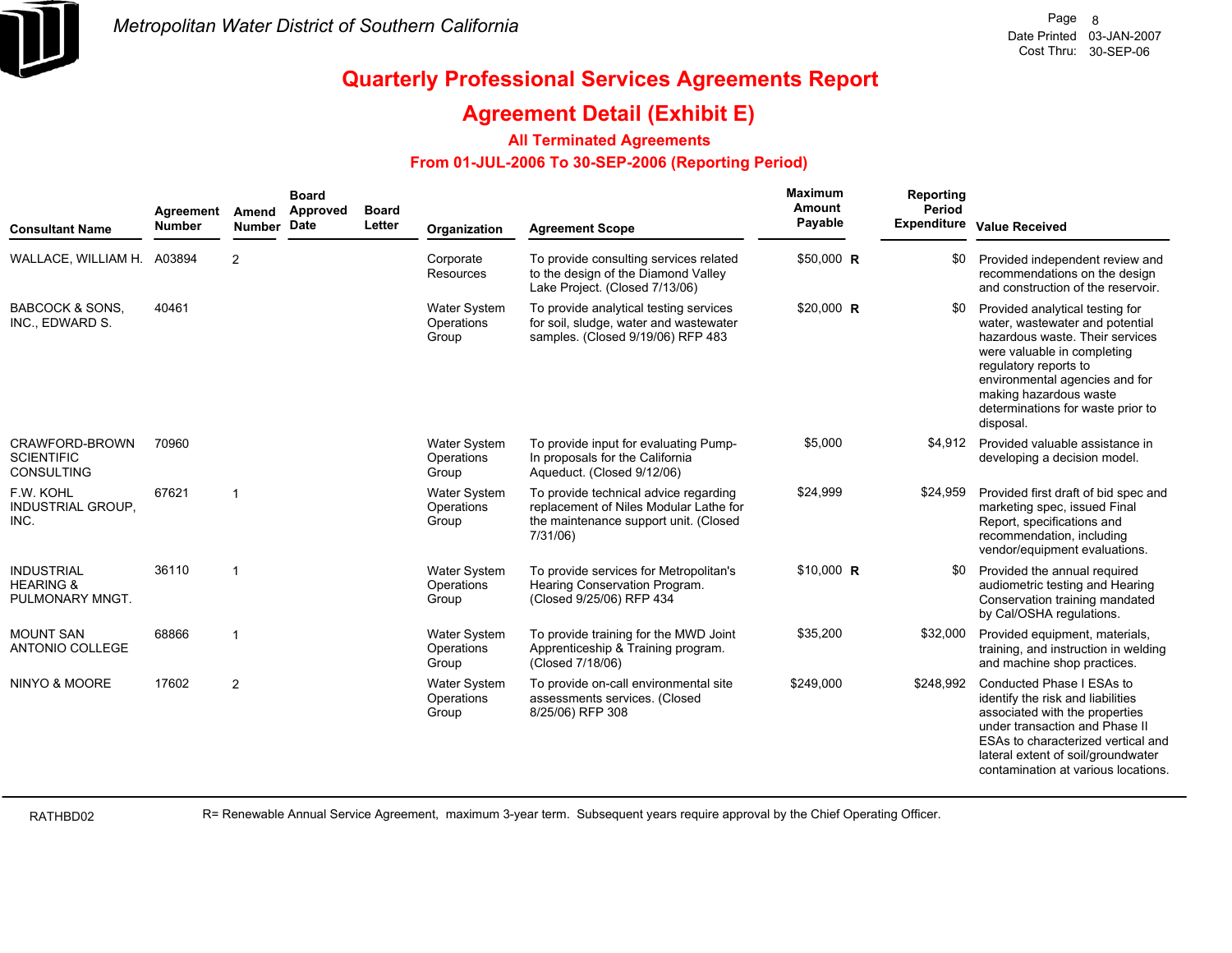

### **Agreement Detail (Exhibit E)**

#### **All Terminated Agreements**

#### **From 01-JUL-2006 To 30-SEP-2006 (Reporting Period)**

| <b>Consultant Name</b>                            | Agreement<br><b>Number</b> | Amend<br>Number Date | <b>Board</b><br><b>Approved</b> | <b>Board</b><br>Letter | Organization                               | <b>Agreement Scope</b>                                                                                                                                                              | <b>Maximum</b><br>Amount<br>Payable | Reporting<br>Period | Expenditure Value Received                                                                                                                                                                                                                                                  |
|---------------------------------------------------|----------------------------|----------------------|---------------------------------|------------------------|--------------------------------------------|-------------------------------------------------------------------------------------------------------------------------------------------------------------------------------------|-------------------------------------|---------------------|-----------------------------------------------------------------------------------------------------------------------------------------------------------------------------------------------------------------------------------------------------------------------------|
| <b>ORANGE COUNTY</b><br><b>WATER DISTRICT</b>     | 41812                      |                      |                                 |                        | Water System<br>Operations<br>Group        | <b>GRANT:</b> Watershed protection for the<br>Flood Protection Act (Project #102888)<br>(Closed 8/4/06)                                                                             | \$415,000                           | \$337,748           | OCWD completed 3 projects and<br>submitted final reports under the<br>Proposition 13 funding. These<br>projects help to minimize fouling of<br>reverse osmosis and<br>microfiltration processes. In<br>addition, a rapid AOC method was<br>evaluated to reduce costs.       |
| <b>PONTIUS WATER</b><br>CONSULTANTS, INC.         | 57401                      | -1                   |                                 |                        | Water System<br>Operations<br>Group        | <b>GRANT: "Contribution of Wastewater</b><br>to DBP Formation." (Project #701632)<br>(Closed 8/15/06)                                                                               | \$7,904                             | \$2,000             | Set up sampling program for the<br>South Platte River watershed for<br>Awwarf grant.                                                                                                                                                                                        |
| <b>SAN DIEGO COUNTY</b><br><b>WATER AUTHORITY</b> | 52373                      |                      |                                 |                        | Water System<br>Operations<br>Group        | <b>GRANT: "Desalination Research and</b><br>Innovation Partnership - EPA II."<br>(Project #701673) (Closed 9/25/06)                                                                 | \$243,000                           | \$243,000           | Provided design criteria for<br>membrane bioreactors, and<br>served as Co-Principal<br>Investigator to Metropolitan on<br>U.S. EPA grant.                                                                                                                                   |
| <b>WECK</b><br>LABORATORIES, INC.                 | 40460                      | -1                   |                                 |                        | <b>Water System</b><br>Operations<br>Group | To provide analytical testing services<br>for chemical, physical and/or biological<br>analysis of soil, sludge, water and<br>wastewater samples. (Closed 9/19/06)<br><b>RFP 483</b> | $$150,000$ R                        |                     | Provided analytical testing for<br>water, wastewater and potential<br>hazardous waste. Their services<br>were valuable in completing<br>regulatory reports to<br>environmental agencies and for<br>making hazardous waste<br>determinations for waste prior to<br>disposal. |
| <b>20 WEST GRAPHIC</b><br><b>STUDIO</b>           | 68213                      |                      |                                 |                        | Water<br>Resources<br>Management<br>Group  | To provide print media services for the<br>Industrial Process Improvement<br>Program. (Closed 8/28/06)                                                                              | \$7,500                             | \$4.958             | <b>Provided Industrial Process</b><br>Improvement Program print media<br>and branding concept (at an<br>economical cost) enabling<br>program name recognition and<br>distribution of marketing material<br>to increase program participation.                               |

RATHBD02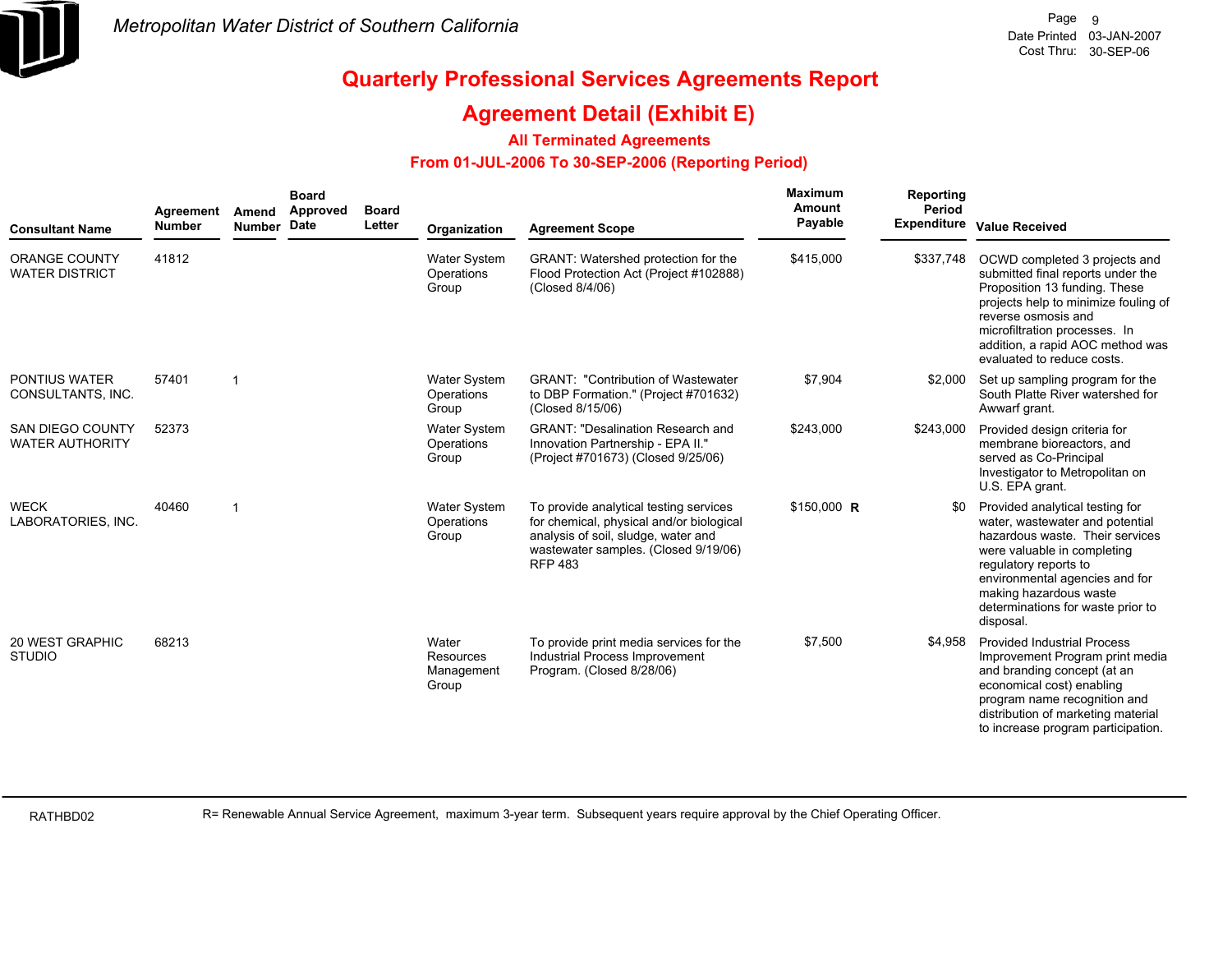

### **Agreement Detail (Exhibit E)**

#### **All Terminated Agreements**

#### **From 01-JUL-2006 To 30-SEP-2006 (Reporting Period)**

| <b>Consultant Name</b>                                                         | Agreement<br><b>Number</b> | Amend<br>Number Date | <b>Board</b><br>Approved | <b>Board</b><br>Letter | Organization                                     | <b>Agreement Scope</b>                                                                                                                                                    | Maximum<br>Amount<br>Payable | Reporting<br>Period<br><b>Expenditure</b> | <b>Value Received</b>                                                                                                                                |
|--------------------------------------------------------------------------------|----------------------------|----------------------|--------------------------|------------------------|--------------------------------------------------|---------------------------------------------------------------------------------------------------------------------------------------------------------------------------|------------------------------|-------------------------------------------|------------------------------------------------------------------------------------------------------------------------------------------------------|
| <b>BBC RESEARCH AND</b><br>CONSULTING INC.                                     | 54411                      |                      |                          |                        | Water<br>Resources<br>Management<br>Group        | To provide on-call economic services<br>for resource planning and water<br>resource issues. (Closed 7/7/06) RFQ<br>605                                                    | \$35,000                     | \$0                                       | No work was tasked under this<br>contract.                                                                                                           |
| <b>CENTER FOR</b><br><b>CONTINUING STUDY</b><br>OF THE CALIF<br><b>ECONOMY</b> | 54402                      |                      |                          |                        | Water<br>Resources<br>Management<br>Group        | To provide on-call economics services<br>for resource planning and water<br>resource issues. (Closed 7/7/06) RFQ<br>605                                                   | \$35,000                     | \$0                                       | No work was tasked under this<br>contract.                                                                                                           |
| COMPUSA, INC.                                                                  | 62406                      | $\overline{1}$       |                          |                        | Water<br><b>Resources</b><br>Management<br>Group | To provide courseware development<br>services for the Protector del Aqua<br>program. (Closed 9/8/06)                                                                      | \$85,000                     | \$84,990                                  | Developed three landscape<br>efficiency tutorials, which will be<br>on the bewaterwise.com website.                                                  |
| DCSE, INC.                                                                     | 53612                      |                      |                          |                        | Water<br>Resources<br>Management<br>Group        | To compile Ultra-Low-Flush toilet<br>program historical data. (Closed<br>7/7/06) RFP 589                                                                                  | \$240,000                    | \$172,822                                 | DCSE consolidated and cleaned<br>up the member agencies data files<br>and developed a database of ultra<br>low flush toilet conservation<br>program. |
| <b>ECONOMIC INSIGHTS</b>                                                       | 54408                      |                      |                          |                        | Water<br><b>Resources</b><br>Management<br>Group | To provide on-call economic and<br>statistical evaluation services for water<br>planning and water resource issues.<br>(Closed 7/7/06) RFQ 605                            | \$35,000                     | \$27,139                                  | Provided expertise in support of<br>water resource management and<br>planning efforts.                                                               |
| <b>GEI CONSULTANTS</b>                                                         | 54413                      | $\overline{2}$       |                          |                        | Water<br><b>Resources</b><br>Management<br>Group | To provide on-call economic and<br>statistical assessment of resource<br>planning and water resource issues.<br>(Closed 7/7/06) RFP 605                                   | \$95,000                     | \$34,928                                  | Provided expertise in support of<br>water resource management and<br>planning efforts.                                                               |
| <b>GEOPENTECH, INC.</b>                                                        | 38963                      |                      | 13-MAR-01                | $8 - 7$                | Water<br>Resources<br>Management<br>Group        | To conduct geotechnical, geophysical,<br>seismic, hydrologic and aquifer<br>investigations for the Chuckwalla<br>Groundwater Storage Program.<br>(Closed 8/29/06) RFP 455 | \$1,850,000                  | \$1,292,359                               | Provided information MWD used<br>to evaluate the feasibility of<br>groundwater storage in the<br>Chuckwalla Basin.                                   |
| M. CUBED                                                                       | 54410                      |                      |                          |                        | Water<br><b>Resources</b><br>Management<br>Group | To provide on-call economic,<br>statistical, and resource analysis<br>services. (Closed 7/7/06) RFP 605                                                                   | \$35,000                     | \$0                                       | No work was tasked under this<br>contract.                                                                                                           |

RATHBD02